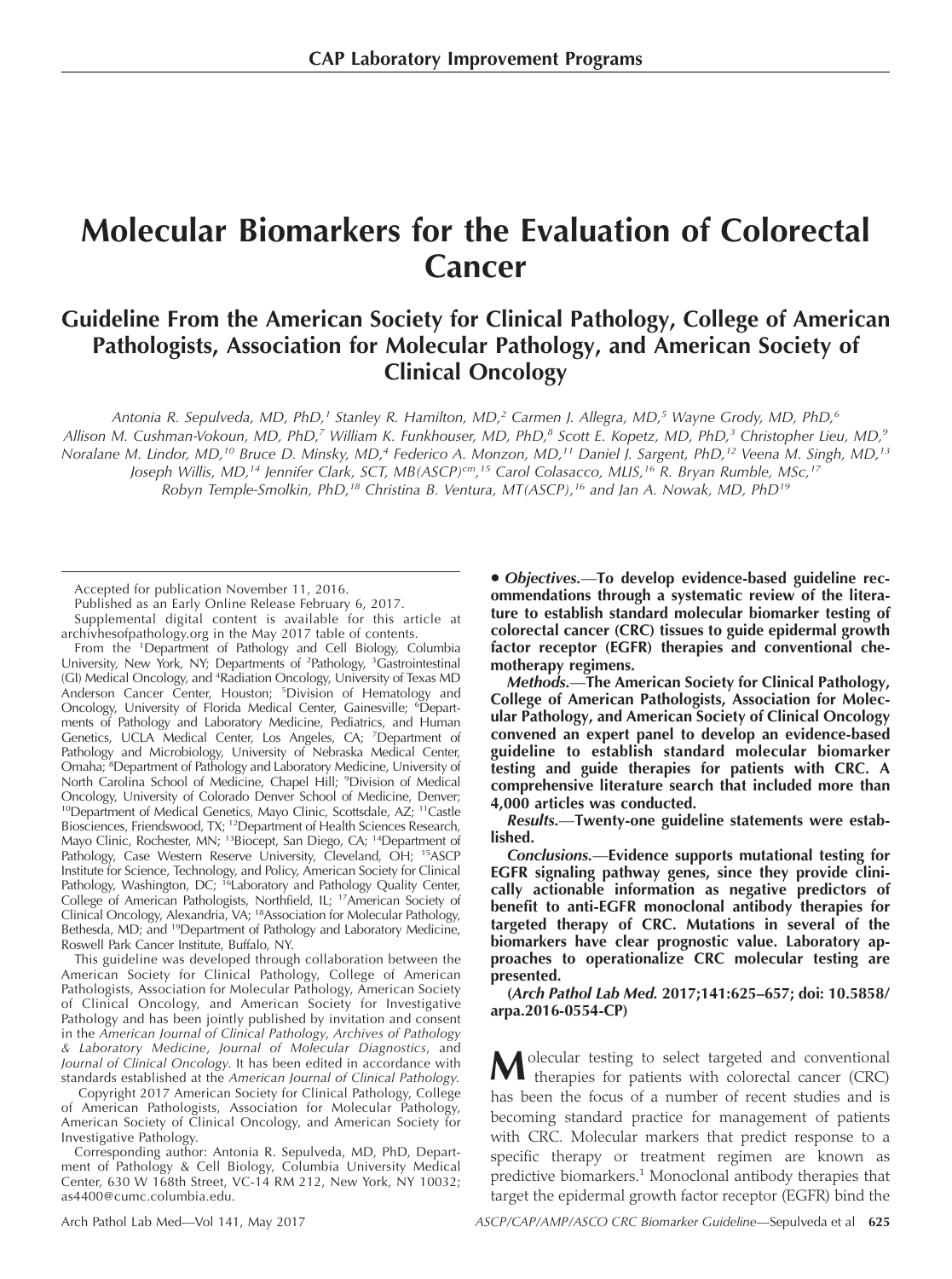EGFR extracellular domain, blocking EGFR signaling pathways. Anti-EGFR monoclonal antibodies have been the main targeted therapies for CRC that require knowledge of the mutational status of genes in the pathway as predictive biomarkers of response to these therapies. $2-4$ Initial clinical trial data demonstrated that patients with CRC carrying activating mutations of KRAS affecting exon 2 codons 12 and 13 did not benefit from anti-EGFR monoclonal antibody therapy.<sup>2-4</sup> Subsequent studies described other mutations in genes of the EGFR signaling pathways involving other exons of KRAS and in NRAS, BRAF, PIK3CA, and PTEN that may affect response of CRC to anti-EGFR antibody therapies. Guidelines addressing the molecular testing of EGFR pathway genes beyond KRAS have not been established and are needed in clinical practice.

The DNA mismatch repair (MMR) status of CRC may have predictive value in some clinical settings. While testing of CRC for MMR has been recommended for all patients with CRC as a workup test to evaluate for possible Lynch syndrome,<sup>5</sup> guidelines for the use of MMR as a predictive biomarker of response to therapy have not been reported. Recent molecular biomarker data have shown the importance of microsatellite instability (MSI) testing, a marker of deficient mismatch repair (dMMR), for the selection of patients for immunotherapy (see section on emerging biomarkers below).

Alterations of a number of critical genes in CRC development and progression such as dMMR and BRAF activating mutations have been shown to affect prognosis, as measured by several metrics of tumor progression or survival.<sup>6–8</sup> The utility of incorporating prognostic biomarkers in the management of patients with CRC has not been well defined in clinical practice. Defining the utility of information gathered from prognostic molecular biomarkers for clinical management of patients with CRC is warranted.

The postgenome era and the emphasis on precision genomic-based medicine are providing enormous amounts of new data and many promising new molecular cancer biomarkers that may emerge as molecular diagnostic tools that can be used to enhance successful treatment of patients with CRC and other cancers. Laboratories and regulatory agencies are faced with challenges to rapidly and efficiently provide new test results for the management of patients with cancer. Laboratory testing of molecular biomarkers involves the selection of assays, type of specimens to be tested, timing of ordering of tests, and turnaround time for testing results. Recent years have shown that a plethora of technical approaches can effectively be used as long as test specificity and sensitivity meet the clinical needs. While earlier testing approaches were focused on one or a few testing targets, the current need for multiple molecular markers from potentially minute tumor samples is leading to greater use of gene panels such as targeted next-generation sequencing (NGS) cancer panels, which can assay from a few to hundreds of genes and amplicons with known mutational hotspots in cancer.

There is a need for current evidence-based recommendations for the molecular testing of CRC tissues to guide EGFR-targeted therapies and conventional chemotherapy regimens. Therefore, the current recommendations were developed through collaboration of four societies: American Society for Clinical Pathology

(ASCP), College of American Pathologists (CAP), Association for Molecular Pathology (AMP), and American Society of Clinical Oncology (ASCO). This guideline follows well-established methods used in their development as well as for regular updates, such that new advances in the molecular testing for clinical management of CRC can be integrated in future updates of the guideline in a timely manner.

# PANEL COMPOSITION

The ASCP, the CAP Pathology and Laboratory Quality Center (the Center), AMP, and ASCO convened an expert panel consisting of practicing pathologists, oncologists, geneticists, and a biostatistician with expertise and experience in molecular biomarker testing and targeted therapies for CRC. The ASCP, CAP, AMP, and ASCO jointly approved the appointment of the project, cochairs, and expert panel members. In addition, a methodologist experienced in systematic review and guideline development consulted with the panel throughout the project.

# Conflict of Interest Policy

Prior to acceptance on the expert or advisory panel, potential members completed a joint guideline conflict of interest (COI) disclosure process, whose policy and form (in effect July 2011) require disclosure of material financial interest in, or potential for benefit of significant value from, the guideline's development or its recommendations 12 months prior through the time of publication. The potential members completed the COI disclosure form, listing any relationship that could be interpreted as constituting an actual, potential, or apparent conflict. All project participants were required to disclose conflicts prior to beginning and continuously throughout the project's timeline. Disclosed conflicts of the expert panel members are listed in Appendix 1 and Appendix 2.

The ASCP, CAP, AMP, and ASCO provided funding for the administration of the project; no industry funds were used in the development of the guideline. All panel members volunteered their time and were not compensated for their involvement, except for the contracted methodologist. Please see the Supplemental Digital Content (SDC) at www.archivesofpathology.org in the May 2017 table of contents for full details on the COI policy.

# **OBJECTIVE**

The scope of the project was to develop an evidencebased guideline to help establish standard molecular biomarker testing, guide targeted therapies, and advance personalized care for patients with CRC. The panel addressed the following key questions:

- 1. What biomarkers are useful to select patients with CRC for targeted and conventional therapies?
- 2. How should tissue specimens be processed for biomarker testing for CRC management?
- 3. How should biomarker testing for CRC management be performed?
- 4. How should molecular testing of CRC be implemented and operationalized?
- 5. Are there emerging genes/biomarkers that should be routinely tested in CRC?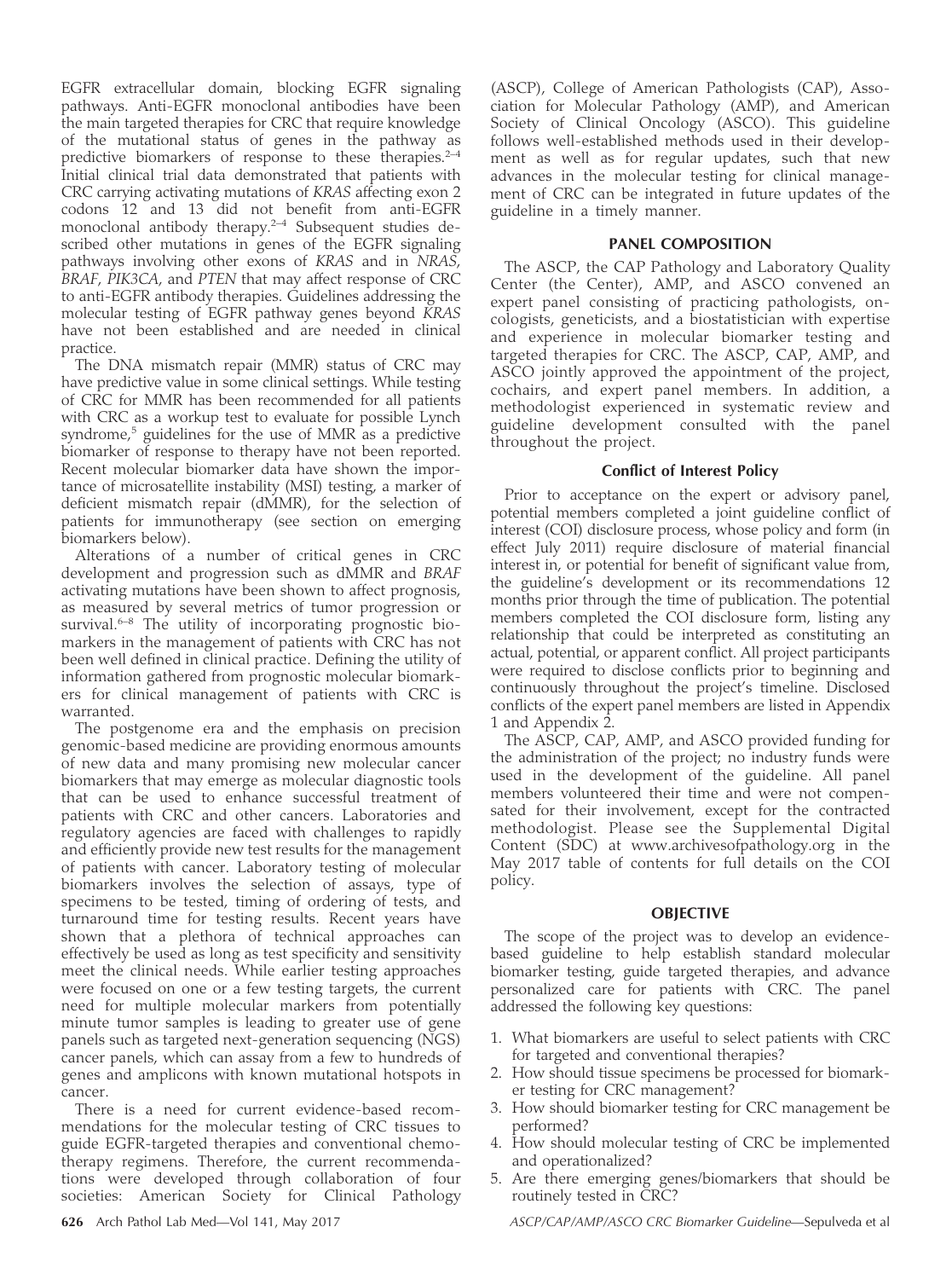# MATERIALS AND METHODS

This evidence-based guideline was developed following standards as endorsed by the Institute of Medicine.<sup>9</sup> A detailed description of the methods and systematic review (including the quality assessment and complete analysis of the evidence) can be found in the SDC.

# Literature Search and Selection

A comprehensive search for literature was performed in MEDLINE using the OvidSP (August 1, 2013) and PubMed (September 17, 2013) interfaces. The initial MEDLINE search encompassed the publication dates of January 1, 2008, through August 1, 2013 (OvidSP), and January 1, 2008, through September 17, 2013 (PubMed). A supplemental literature search was performed using Scopus (September 25, 2013) to identify relevant articles published between January 1, 2008, and September 25, 2013, in journals not indexed in MEDLINE. The literature search of the electronic databases involved two separate searches in each database, the first using Medical Subject Headings (MeSH) terms and keywords for the concepts "colorectal cancer," "biomarkers," "treatment," and "treatment outcomes'' and the second using terms for the concepts ''colorectal cancer,'' ''biomarkers,'' and ''laboratory methods.'' Limits were set for human studies published in English, and a publication filter was applied to exclude lower levels of evidence such as letters, commentaries, editorials, and case reports. The Ovid search was rerun on February 12, 2015, to identify articles published since August 1, 2013.

In addition to the searches of electronic databases, an Internet search of international health organizations, the National Guidelines Clearinghouse, and Guidelines International Network was conducted for existing relevant guidelines or protocols. Guidelines were included if they were published since 2008 in English. The proceedings of the meetings of the ASCO and ASCO-Gastrointestinal Cancers Symposium, European Society for Medical Oncology, and the American Association for Cancer Research from 2012 and 2013 were also searched for relevant abstracts.

A focused examination of all systematic reviews retrieved by the initial literature search and retained after full-text review was performed to identify primary research studies not already included. In addition, recommendations from the expert panel were reviewed, and the reference lists of all articles deemed eligible for inclusion were scanned for relevant reports. The results of all searches were combined and deduplicated.

Detailed information regarding the literature search strategy can be found in the SDC.

# Eligible Study Designs

Practice guidelines, consensus documents, systematic reviews, meta-analyses, randomized controlled trials, comparative studies, reviews, and evaluation studies were eligible for inclusion. In addition to journal articles, the search identified meeting abstracts.

#### Inclusion Criteria

Published studies were selected for full-text review if they met each of the following criteria:

- 1. Patients with colorectal or rectal cancer with a pathology diagnosis of adenocarcinoma or adenocarcinoma with neuroendocrine differentiation, either primary or metastatic
- 2. Patients of all ages
- 3. Patients with cancer of any invasive stage (T1-T4)
- 4. Biomarker testing such as KRAS (Kirsten rat sarcoma viral oncogene homolog), DNA MMR/MSI, BRAF (V-raf murine sarcoma viral oncogene homolog B1), NRAS (neuroblastoma RAS viral [v-ras] oncogene homolog), PIK3CA (phosphatidylinositol-4,5-bisphosphate 3-kinase, catalytic subunit alpha),

PTEN (phosphatase and tensin homolog), MLH1 (MutL homolog 1) methylation, or gene expression profiles

- 5. Comparative studies
- 6. Human studies
- 7. Studies published in English

# Exclusion Criteria

- 1. All other tumor primaries and types (ie, noncolorectal or nonrectal cancers, tumor types other than adenocarcinoma or adenocarcinoma with neuroendocrine differentiation)
- 2. Patients with noninvasive tumors (ie, intraepithelial, dysplasia, in situ, polyps without carcinoma)
- 3. Studies of colorectal cancers without biomarker testing, novel biomarkers—for example, VEG-F (vascular endothelial growth factor), XRCC1 (X-ray repair complementing defective repair in Chinese hamster cells 1), IGF (insulin-like growth factor), ERCC (excision repair cross-complementing rodent repair deficiency, complementation group 1), micro-RNA, TYMS (thymidylate synthetase), GCC (guanylyl cyclase C), LINE (long interspersed nucleotide element) methylation, CIMP (CpG island methylator phenotype), HER2 (V-erb-b2 erythroblastic leukemia viral oncogene homolog 2), CIN (chromosomal instability) status LOH (loss of heterozygosity), and germline (genetics only) testing
- 4. Non-English-language articles
- 5. Animal studies
- 6. Studies published prior to 2002
- 7. Noncomparative studies, letters, commentaries, or editorials
- 8. Studies that did not address at least one of the defined inclusion criteria
- 9. Studies with fewer than 50 patients per comparison arm

#### Outcomes of Interest

The primary outcomes of interest included survival outcomes and performance characteristics of laboratory testing assays. Survival outcomes included overall survival (OS), disease-free survival (DFS), progression-free survival (PFS), recurrence-free survival, time to recurrence, and response to therapy (eg, complete and partial response). Laboratory data and test performance characteristics included percent mutation, concordance of testing methods, sensitivity of testing methods, specificity of testing methods, concordance of detected mutations between primary and metastatic mutations (number [%] of cases with mutations versus number of cases with no mutations in the gene of interest), and concordance of mutations (synchronous primary versus metastatic, metachronous primary versus metastatic, between synchronous metastases, between metachronous metastases).

#### Quality Assessment

An assessment of the quality of the evidence was performed for all retained studies following application of the inclusion and exclusion criteria by the methodologist. Using this method, studies deemed to be of low quality would not be excluded from the systematic review but would be retained and their methodologic strengths and weaknesses discussed where relevant. Studies would be assessed by confirming the presence of items related to both internal and external validity, which are all associated with methodologic rigor and a decrease in the risk of bias. The quality assessment of the studies was performed by determining the risk of bias by assessing key indicators, based on study design, against known criteria. (Refer to the SDC for detailed discussion of the quality assessment.)

For strength of the evidence, the panel considered the level of evidence, as well as its quantity and quality of included studies. The level of evidence was based on the study design as described in Table 1.<sup>10</sup> In general, level I and II evidence is considered most appropriate to answer clinical questions, but in the absence of such high-quality evidence, the panel considered data from lower quality studies. The quantity of evidence refers to the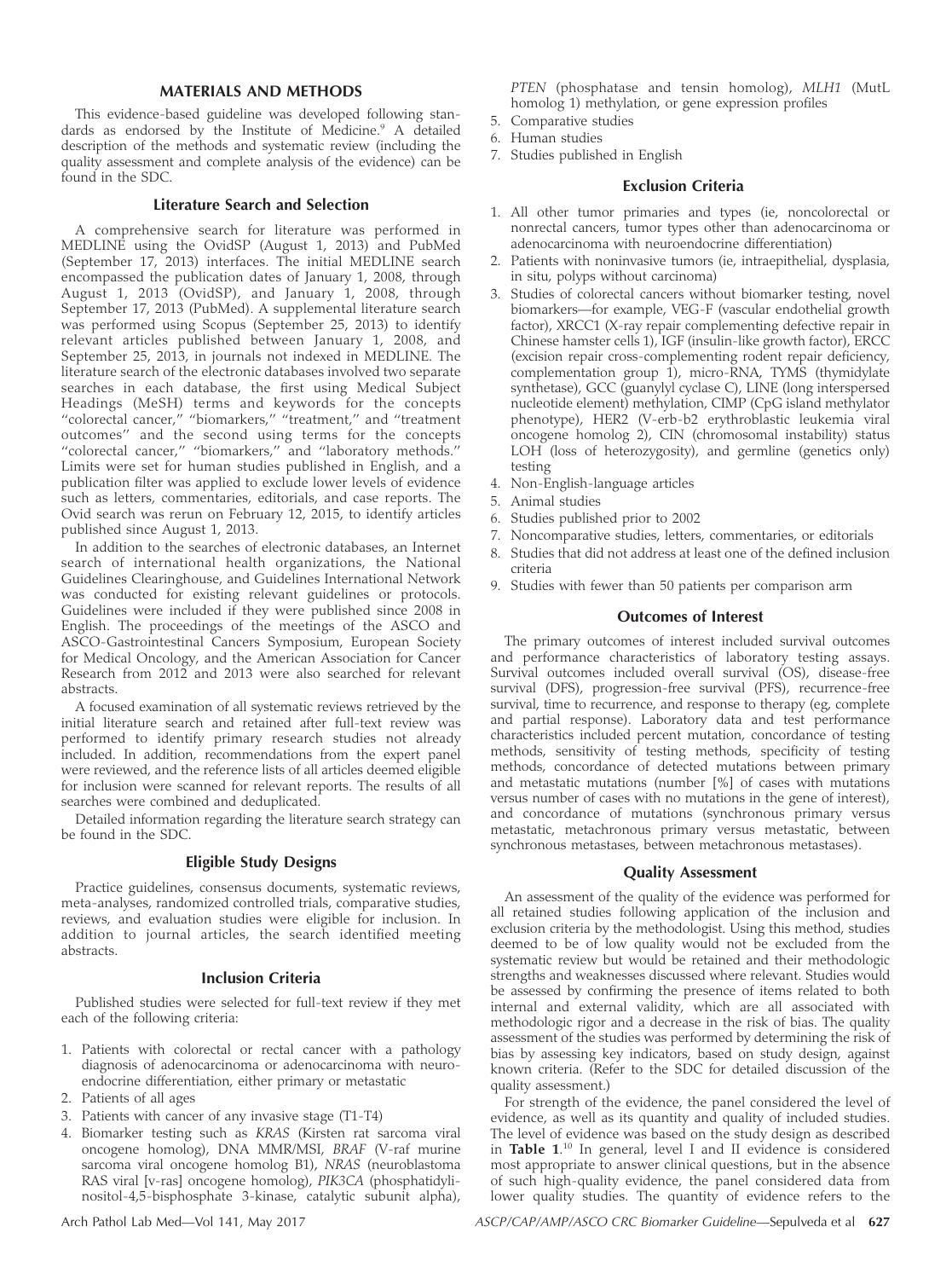| Table 1. Levels of Evidence <sup>a</sup> |                                                                                                              |  |  |
|------------------------------------------|--------------------------------------------------------------------------------------------------------------|--|--|
| Level                                    | <b>Description</b>                                                                                           |  |  |
| Level L                                  | Evidence derived from systematic reviews of appropriate level II studies and/or clinical practice guidelines |  |  |
| Level II                                 | Evidence derived from randomized controlled trials                                                           |  |  |
| Level III                                | Evidence derived from comparative studies (eg, prospective cohort studies, retrospective cohort studies)     |  |  |
| Level IV                                 | Evidence without a comparator (eg, case reports, case series, narrative reviews)                             |  |  |
| .                                        | $\blacksquare$                                                                                               |  |  |

<sup>a</sup> Data derived from National Health and Medical Research Council.<sup>10</sup>

number of studies and number of cases included for each outcome in the recommendation. The quality of studies reflects how well the studies were designed to eliminate bias and threats to validity.

The appropriateness of the study design and data collected, relevance and clarity of findings, and adequacy of conclusions were evaluated. Each study was assessed individually (refer to the SDC for individual assessments and results) and then summarized by study type. Components such as generalizability and applicability were also considered when determining the strength of evidence. A summary of the overall quality of the evidence was given considering the evidence in totality. Ultimately, the designation (ie, rating or grade) of the strength of evidence is a judgment by the expert panel of its level of confidence that the evidence from the studies informing the recommendations reflects true effect. Table 2 describes the grades for strength of evidence.<sup>11</sup>

# Assessing the Strength of Recommendations

Development of recommendations requires that the panel review the identified evidence and make a series of key judgments (using procedures described in the SDC). Grades for strength of recommendations were developed by the CAP Pathology and Laboratory Quality Center and are described in Table 3.<sup>11</sup>

# Guideline Revision

This guideline will be reviewed every 4 years or earlier in the event of publication of substantive and high-quality evidence that could potentially alter the original guideline recommendations. If necessary, the entire panel will reconvene to discuss potential changes. When appropriate, the panel will recommend revision of the guideline to the ASCP, CAP, AMP, and ASCO for review and approval.

## Disclaimer

Practice guidelines and consensus statements reflect the best available evidence and expert consensus supported in practice. They are intended to assist physicians and patients in clinical decision making and to identify questions and settings for further research. With the rapid flow of scientific information, new evidence may emerge between the time a practice guideline or consensus statement is developed and when it is published or read.

Guidelines and statements are not continually updated and may not reflect the most recent evidence. Guidelines and statements address only the topics specifically identified therein and are not applicable to other interventions, diseases, or stages of diseases. Furthermore, guidelines and consensus statements cannot account for individual variation among patients and cannot be considered inclusive of all proper methods of care or exclusive of other treatments. It is the responsibility of the treating physician or other health care provider, relying on independent experience and knowledge, to determine the best course of treatment for the patient. Accordingly, adherence to any practice guideline or consensus statement is voluntary, with the ultimate determination regarding its application to be made by the physician in light of each patient's individual circumstances and preferences. The ASCP, CAP, AMP, and ASCO make no warranty, express or implied, regarding guidelines and statements and specifically exclude any warranties of merchantability and fitness for a particular use or purpose. The ASCP, CAP, AMP, and ASCO assume no responsibility for any injury or damage to persons or property arising out of or related to any use of this statement or for any errors or omissions.

# **RESULTS**

A total of 4,197 studies met the search term requirements. A total of 123 articles were included for data extraction. Excluded articles were available as discussion or background references. The panel convened 14 times (11 teleconference webinars and three face-to-face meetings) from July 27, 2013, through September 24, 2015, to develop the scope, draft recommendations, review and respond to solicited feedback, and assess the quality of evidence that supports the final recommendations. Additional work was completed via electronic mail. An open comment period was held from March 30, 2015, through April 22, 2015, during which draft recommendations were posted on the AMP website. Twenty-one guideline statements had an agreement ranging from 60% to 94% for each statement from the opencomment period participants (refer to Outcomes in the SDC for full details). The website received a total of 248

|                    | Table 2. Grades for Strength of Evidence <sup>a</sup>                                                                                                                                                                  |                                                                                                                   |  |  |  |
|--------------------|------------------------------------------------------------------------------------------------------------------------------------------------------------------------------------------------------------------------|-------------------------------------------------------------------------------------------------------------------|--|--|--|
| <b>Designation</b> | <b>Description</b>                                                                                                                                                                                                     | <b>Quality of Evidence</b>                                                                                        |  |  |  |
| Convincing         | High confidence that available evidence reflects true effect.<br>Further research is very unlikely to change the confidence<br>in the estimate of effect.                                                              | High/intermediate quality of evidence                                                                             |  |  |  |
| Adequate           | Moderate confidence that available evidence reflects true<br>effect. Further research is likely to have an important<br>impact on the confidence in estimate of effect and may<br>change the estimate.                 | Intermediate/low quality of evidence                                                                              |  |  |  |
| Inadequate         | Little confidence that available evidence reflects true effect.<br>Further research is very likely to have an important impact<br>on the confidence in the estimate of effect and is likely to<br>change the estimate. | Low/insufficient quality of evidence and<br>expert panel uses formal consensus<br>process to reach recommendation |  |  |  |
| Insufficient       | Evidence is insufficient to discern net effect. Any estimate of<br>effect is very uncertain.                                                                                                                           | Insufficient evidence and expert panel<br>uses formal consensus process to reach<br>recommendation                |  |  |  |

<sup>a</sup> Adapted from Guyatt et al<sup>11</sup> by permission from BMJ Publishing Group Limited.

628 Arch Pathol Lab Med-Vol 141, May 2017 ASCP/CAP/AMP/ASCO CRC Biomarker Guideline-Sepulveda et al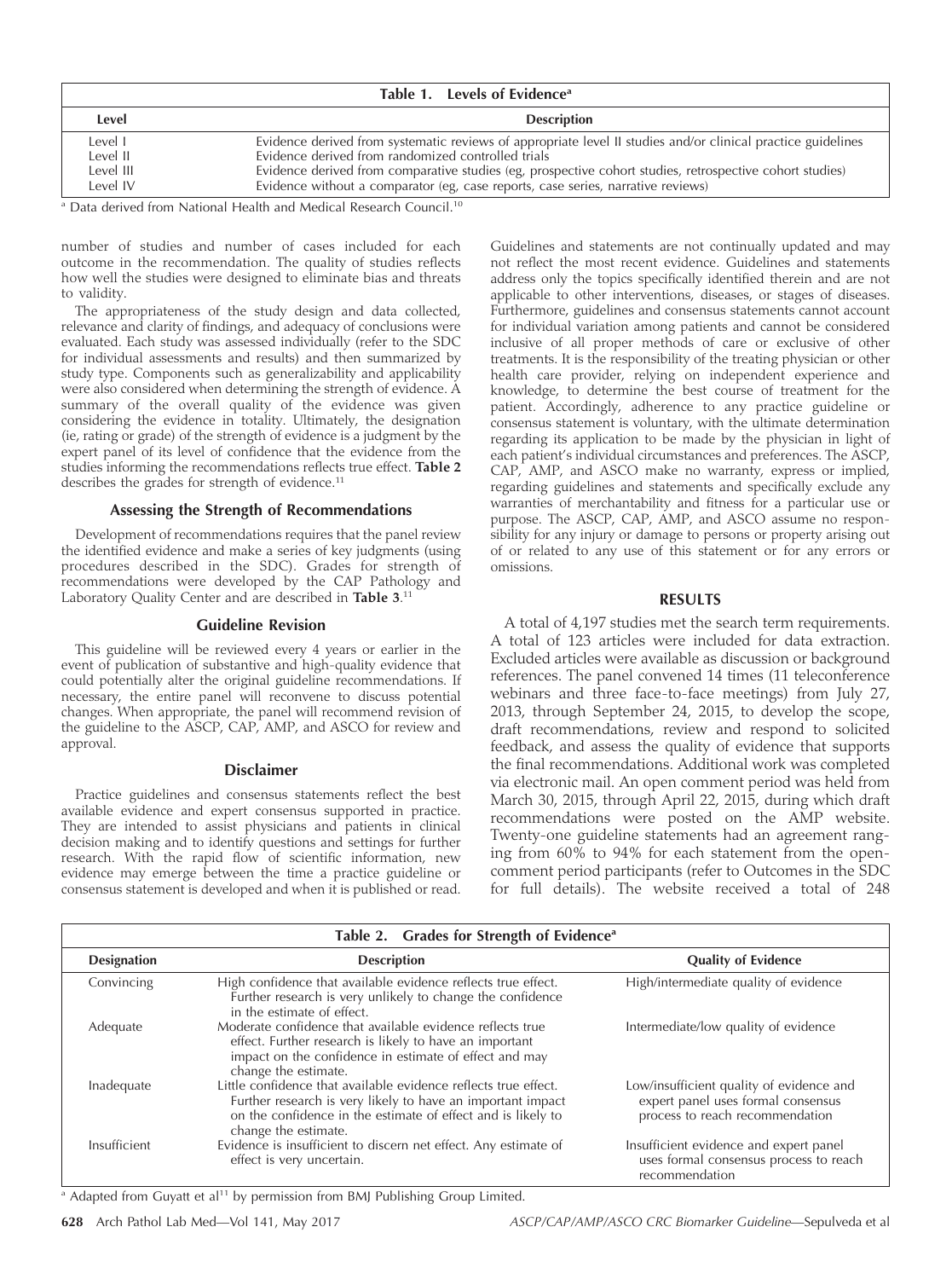| Table 3. Grades for Strength of Recommendation <sup>a</sup> |                                                                                                                           |                                                                                                                                                                                                                                                                               |  |  |
|-------------------------------------------------------------|---------------------------------------------------------------------------------------------------------------------------|-------------------------------------------------------------------------------------------------------------------------------------------------------------------------------------------------------------------------------------------------------------------------------|--|--|
| <b>Designation</b>                                          | <b>Recommendation</b>                                                                                                     | <b>Rationale</b>                                                                                                                                                                                                                                                              |  |  |
| Strong recommendation                                       | Recommend for or against a particular<br>molecular testing practice for colorectal<br>cancer (can include must or should) | Supported by convincing or adequate strength of<br>evidence, high or intermediate quality of evidence,<br>and clear benefit that outweighs any harms                                                                                                                          |  |  |
| Recommendation                                              | Recommend for or against a particular<br>molecular testing practice for colorectal<br>cancer (can include should or may)  | Some limitations in strength of evidence (adequate or<br>inadequate) and quality of evidence (intermediate or<br>low), balance of benefits and harms, values, or costs,<br>but panel concludes that there is sufficient evidence<br>and/or benefit to inform a recommendation |  |  |
| Expert consensus opinion                                    | Recommend for or against a particular<br>molecular testing practice for colorectal<br>cancer (can include should or may)  | Serious limitations in strength of evidence (inadequate<br>of insufficient), quality of evidence (intermediate or<br>low), balance of benefits and harms, values, or costs,<br>but panel consensus is that a statement is necessary                                           |  |  |
| No recommendation                                           | No recommendation for or against a particular<br>molecular testing practice for colorectal<br>cancer                      | Insufficient evidence or agreement of the balance of<br>benefits and harms, values, or costs to provide a<br>recommendation                                                                                                                                                   |  |  |

<sup>a</sup> Data derived from Guyatt et al.<sup>11</sup>

comments. Teams of three to four expert panel members were assigned three to five draft recommendations to review all comments received and provide an overall summary to the rest of the panel. Following panel discussion and the final quality of evidence assessment, the panel members determined whether to maintain the original draft recommendation as is, revise it with minor language change, or consider it as a major recommendation change. The expert panel modified eight draft statements based on the feedback during the open-comment period and the considered judgment process. Resolution of all changes was obtained by majority consensus of the panel using nominal group technique (rounds of email discussion and multiple edited recommendations) among the panel members. The final recommendations were approved by the expert panel with a formal vote. The panel considered the risks and benefits throughout the whole process in their considered judgment process. Formal cost analysis or cost-effectiveness was not performed.

Each organization instituted a review process to approve the guideline. The ASCP assigned the review of the guideline to a Special Review Panel. For the CAP, an independent review panel (IRP) representing the Council on Scientific Affairs was assembled to review and approve the guideline. The IRP was masked to the expert panel and vetted through the COI process. The AMP approval process required the internal review of an independent panel led by the Publications and Communications Committee chair and Executive Committee approval. The ASCO approval process required the review and approval of the Clinical Practice Guidelines Committee.

# GUIDELINE STATEMENTS

1. Recommendation.—Patients with CRC being considered for anti-EGFR therapy must receive RAS mutational testing. Mutational analysis should include KRAS and NRAS codons 12 and 13 of exon 2, 59 and 61 of exon 3, and 117 and 146 of exon 4 ("expanded" or "extended" RAS) (Table 4).

Aberrant activation of EGFR signaling pathways in CRC is primarily associated with activating mutations of genes in the mitogen-activated protein kinase and phosphatidylinositol-3-kinase (PI3K) pathways. Together, KRAS, NRAS, and BRAF mutations have been reported to occur in more than half of all CRC cases, and KRAS or NRAS and BRAF mutations are inversely associated, with a small proportion

of individual CRCs showing co-occurrence of RAS and RAF mutations.3,12

Cetuximab and panitumumab are antibodies that bind to the extracellular domain of EGFR, blocking the binding of EGF and other EGFR endogenous ligands, thereby blocking EGFR signaling. Earlier studies reported the effects of anti-EGFR antibody treatment independent of KRAS status.13–16 However, it was later reported that targeted EGFR therapies with cetuximab or panitumumab improve PFS and OS in patients with metastatic CRC with wild-type KRAS but not for patients with mutated  $KRAS.^{2,3,17}$  In these earlier studies, only mutations of KRAS exon 2 were considered. Based on the available clinical trial data in 2009, ASCO recommended that patients with metastatic CRC who are candidates for anti-EGFR antibody therapy should have their tumor tested for KRAS mutations in a Clinical Laboratory Improvements Amendments '88 (CLIA)–accredited laboratory.<sup>2</sup>

A large body of evidence was available to guide the recommendation in the current guideline for RAS testing in colorectal cancers (Table 5 and Supplemental Table 14). From 2008 to 2015, there were 311 primary studies that included 74,546 patients and reported treatment outcomes for patients with RAS mutations compared with nonmutated/wild type.12–16,18–45 The most common comparison of anti-EGFR antibody treatment outcomes was between KRAS mutation versus KRAS nonmutated/wild type.18–20,22,24–26,28–31,33–42 Some studies also compared the effects of adding an anti-EGFR inhibitor to KRAS nonmutated/wild-type patients versus chemotherapy alone.18,22,24,26,28,36–38 A few studies reported anti-EGFR antibody treatment outcomes for the following comparisons: KRAS G13D versus codon 12 mutations,<sup>32</sup> KRAS codon 13 mutations versus other mutations, $21$  and G13D versus other exon 2 mutations.<sup>23</sup>

The reported anti-EGFR therapy outcomes in these studies were pooled survival,  $1^{3-16,21-27,29,32-37,39,41}$  pooled PFS,13,15,16,18,21–27,29,31–36,39,41 and pooled objective response rate (ORR).13,15,16,18,21,22,25,26,30–36,41 Thirteen studies reported significant differences between comparators.15,21,23–27,32,33,35–37,39 The systematic review literature of data on anti-EGFR therapy outcomes is presented in Supplemental Table 14. Five of these studies detected a significant pooled survival advantage of anti– EGFR-treated patients for KRAS nonmutated/wild type compared with KRAS mutation.21,33,35,37,39 Three studies detected an advantage for patients with nonmutated tumors given anti-EGFR treatment compared with KRAS mutation-positive

Arch Pathol Lab Med—Vol 141, May 2017 **ASCP/CAP/AMP/ASCO CRC Biomarker Guideline—Sepulveda et al 629**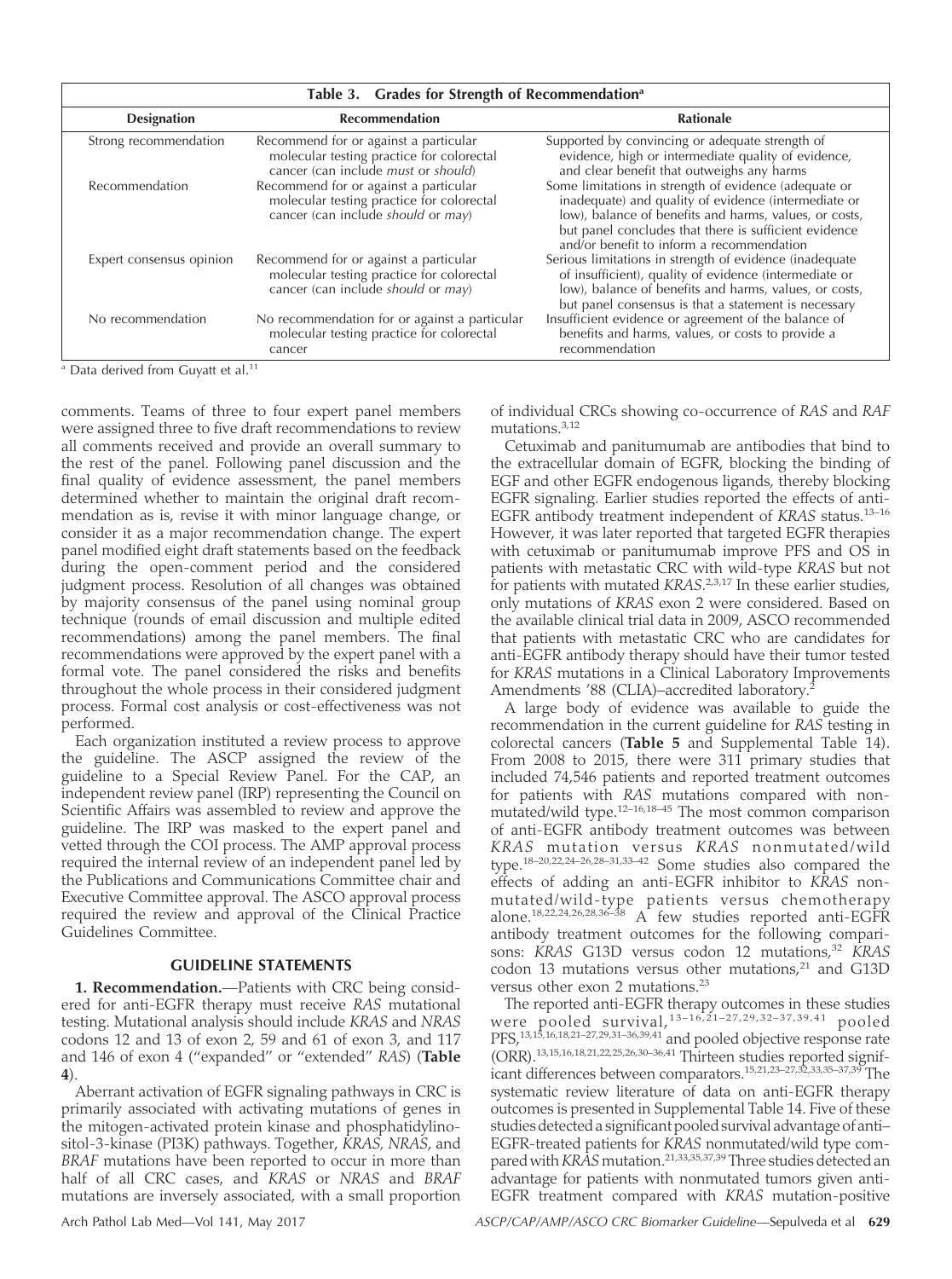# Table 4. Guideline Statements and Strength of Recommendations

| <b>Guideline Statement</b>                                                                                                                                                                                                                                                                                                                                                                                                                                                                                                                | Strength of<br><b>Recommendation</b> |
|-------------------------------------------------------------------------------------------------------------------------------------------------------------------------------------------------------------------------------------------------------------------------------------------------------------------------------------------------------------------------------------------------------------------------------------------------------------------------------------------------------------------------------------------|--------------------------------------|
| 1. Patients with colorectal carcinoma being considered for anti-EGFR therapy must receive RAS<br>mutational testing. Mutational analysis should include KRAS and NRAS codons 12 and 13 of exon                                                                                                                                                                                                                                                                                                                                            | Recommendation                       |
| 2, 59 and 61 of exon 3, and 117 and 146 of exon 4 ("expanded" or "extended" RAS).<br>2a. BRAF p.V600 (BRAF c.1799 [p.V600]) mutational analysis should be performed in colorectal cancer                                                                                                                                                                                                                                                                                                                                                  | Recommendation                       |
| tissue in patients with colorectal carcinoma for prognostic stratification.<br>2b. BRAF p.V600 mutational analysis should be performed in deficient MMR tumors with loss of MLH1<br>to evaluate for Lynch syndrome risk. Presence of a <i>BRAF</i> mutation strongly favors a sporadic                                                                                                                                                                                                                                                    | Recommendation                       |
| pathogenesis. The absence of a <i>BRAF</i> mutation does not exclude risk of Lynch syndrome.<br>3. Clinicians should order mismatch repair status testing in patients with colorectal cancers for the<br>identification of patients at high risk for Lynch syndrome and/or prognostic stratification.                                                                                                                                                                                                                                     | Recommendation                       |
| 4. There is insufficient evidence to recommend BRAF c.1799 p.V600 mutational status as a predictive<br>molecular biomarker for response to anti-EGFR inhibitors.                                                                                                                                                                                                                                                                                                                                                                          | No recommendation                    |
| 5. There is insufficient evidence to recommend PIK3CA mutational analysis of colorectal carcinoma<br>tissue for therapy selection outside of a clinical trial.<br>Note: Retrospective studies have suggested improved survival with postoperative aspirin use in                                                                                                                                                                                                                                                                          | No recommendation                    |
| patients whose colorectal carcinoma harbors a PIK3CA mutation.<br>6. There is insufficient evidence to recommend PTEN analysis (expression by immunohistochemistry or<br>deletion by fluorescence in situ hybridization) in colorectal carcinoma tissue for patients who are<br>being considered for therapy selection outside of a clinical trial.                                                                                                                                                                                       | No recommendation                    |
| 7. Metastatic or recurrent colorectal carcinoma tissues are the preferred specimens for treatment<br>predictive biomarker testing and should be used if such specimens are available and adequate. In<br>their absence, primary tumor tissue is an acceptable alternative and should be used.                                                                                                                                                                                                                                             | Expert consensus opinion             |
| 8. Formalin-fixed, paraffin-embedded tissue is an acceptable specimen for molecular biomarker<br>mutational testing in colorectal carcinoma. Use of other specimens (eg, cytology specimens) will<br>require additional adequate validation, as would any changes in tissue-processing protocols.                                                                                                                                                                                                                                         | Expert consensus opinion             |
| 9. Laboratories must use validated colorectal carcinoma molecular biomarker testing methods with<br>sufficient performance characteristics for the intended clinical use. Colorectal carcinoma molecular<br>biomarker testing validation should follow accepted standards for clinical molecular diagnostics tests.                                                                                                                                                                                                                       | Strong recommendation                |
| 10. Performance of molecular biomarker testing for colorectal carcinoma must be validated in<br>accordance with best laboratory practices.                                                                                                                                                                                                                                                                                                                                                                                                | Strong recommendation                |
| 11. Laboratories must validate the performance of IHC testing for colorectal carcinoma molecular<br>biomarkers (currently IHC testing for MLH1, MSH2, MSH6, and PMS2) in accordance with best<br>laboratory practices.                                                                                                                                                                                                                                                                                                                    | Strong recommendation                |
| 12. Laboratories must provide clinically appropriate turnaround times and optimal utilization of tissue<br>specimens by using appropriate techniques (eg, multiplexed assays) for clinically relevant molecular<br>and immunohistochemical biomarkers of colorectal cancer.                                                                                                                                                                                                                                                               | Expert consensus opinion             |
| 13. Molecular and IHC biomarker testing in colorectal carcinoma should be initiated in a timely fashion<br>based on the clinical scenario and in accordance with institutionally accepted practices.<br>Note: Test ordering can occur on a case-by-case basis or by policies established by the medical staff.                                                                                                                                                                                                                            | Expert consensus opinion             |
| 14. Laboratories should establish policies to ensure efficient allocation and utilization of tissue for<br>molecular testing, particularly in small specimens.                                                                                                                                                                                                                                                                                                                                                                            | Expert consensus opinion             |
| 15. Members of the patient's medical team, including pathologists, may initiate colorectal carcinoma<br>molecular biomarker test orders in accordance with institutionally accepted practices.                                                                                                                                                                                                                                                                                                                                            | Expert consensus opinion             |
| 16. Laboratories that require send-out of tests for treatment predictive biomarkers should process and<br>send colorectal carcinoma specimens to reference molecular laboratories in a timely manner.<br>Note: It is suggested that a benchmark of 90% of specimens should be sent out within 3 working days.                                                                                                                                                                                                                             | Expert consensus opinion             |
| 17. Pathologists must evaluate candidate specimens for biomarker testing to ensure specimen adequacy,<br>taking into account tissue quality, quantity, and malignant tumor cell fraction. Specimen adequacy<br>findings should be documented in the patient report.                                                                                                                                                                                                                                                                       | Expert consensus opinion             |
| 18. Laboratories should use colorectal carcinoma molecular biomarker testing methods that are able to<br>detect mutations in specimens with at least 5% mutant allele frequency, taking into account the<br>analytical sensitivity of the assay (limit of detection [LOD]) and tumor enrichment (eg,<br>microdissection).<br><i>Note:</i> It is recommended that the operational minimal neoplastic carcinoma cell content tested                                                                                                         | Expert consensus opinion             |
| should be set at least two times the assay's LOD.<br>19. Colorectal carcinoma molecular biomarker results should be made available as promptly as feasible<br>to inform therapeutic decision making, both prognostic and predictive.<br><i>Note:</i> It is suggested that a benchmark of 90% of reports be available within 10 working days from<br>date of receipt in the molecular diagnostics laboratory.                                                                                                                              | Expert consensus opinion             |
| 20. Colorectal carcinoma molecular biomarker testing reports should include a results and interpretation<br>section readily understandable by oncologists and pathologists. Appropriate Human Genome<br>Variation Society and Human Genome Organisation nomenclature must be used in conjunction<br>with any historical genetic designations.                                                                                                                                                                                             | Expert consensus opinion             |
| 21. Laboratories must incorporate colorectal carcinoma molecular biomarker testing methods into their<br>overall laboratory quality improvement program, establishing appropriate quality improvement<br>monitors as needed to ensure consistent performance in all steps of the testing and reporting<br>process. In particular, laboratories performing colorectal carcinoma molecular biomarker testing<br>must participate in formal proficiency testing programs, if available, or an alternative proficiency<br>assurance activity. | Strong recommendation                |

EGFR, epidermal growth factor receptor; IHC, immunohistochemistry; MMR, mismatch repair; PTEN, phosphatase and tensin homolog.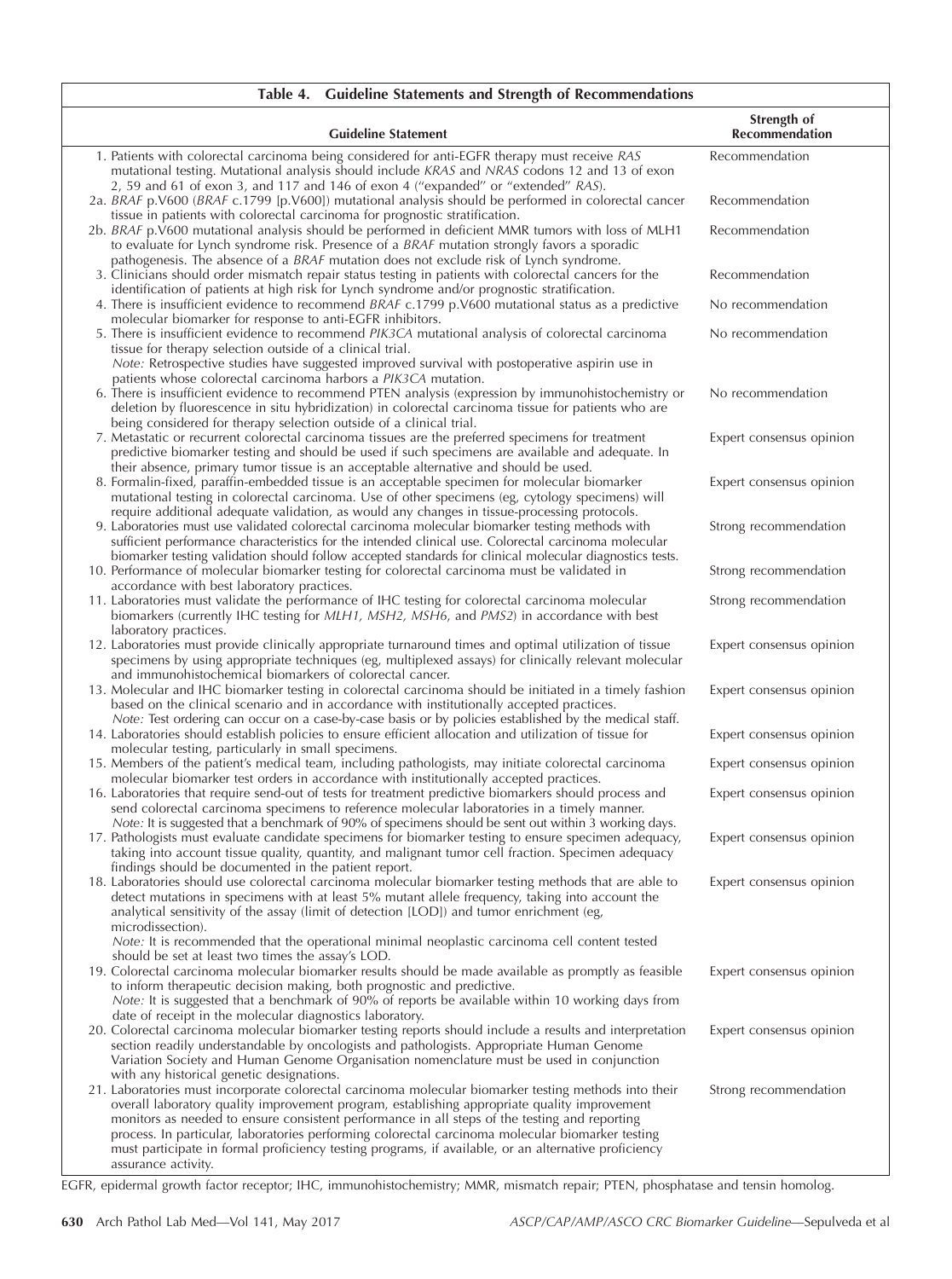patients given chemotherapy alone.<sup>24,26,36</sup> Twenty of the included studies pooled PFS,  $^{13,15,16,18,21-27,29,31-36,39,41'}$  with 19 reporting significant differences between comparators.<sup>13,15,18,21–27,29,31–36,39,41</sup> Fourteen papers detected a significant PFS advantage for adding an anti-EGFR inhibitor to chemotherapy for KRAS nonmutated/wild-type patients compared with chemotherapy alone.<sup>13,15,18,22,24–26,29,31,33,34,36,39,41</sup> Sixteen of the included papers pooled ORR,  $^{13,15,16,18,21,22,25,26,30-36,41}$  with 14 reporting significant differences between comparators.15,18,21,22,25,26,30–36,41 Eight studies detected ORR advantages for adding an anti-EGFR inhibitor to chemotherapy for patients with nonmutated/wild-type tumors compared with chemotherapy alone,18,25,26,30,33,34,36,41 and four detected an ORR advantage for KRAS nonmutated/wild-type patients over mutation patients.22,31,32,35 Survival advantages (OS and PFS, ORR) for G13D mutations over codon 12 and G13D over other mutations were reported in two studies<sup>23,32</sup> and codon 13 over other KRAS mutations.<sup>21</sup>

Recent studies showed conclusive evidence that in addition to mutations in KRAS exon 2, other RAS mutations in KRAS exons 3 and 4 and NRAS exons 2, 3, and 4 were also associated with nonresponse of metastatic CRC to anti-EGFR monoclonal antibody therapy.<sup>12,44,46</sup> Douillard et al<sup>44</sup> published a reanalysis of the Panitumumab Randomized Control Trial in Combination with Chemotherapy for Metastatic Colorectal Cancer to Determine Efficacy (PRIME) trial, reporting that patients with any RAS mutations were associated with inferior PFS and OS with panitumumab-FOLFOX4 treatment, which was consistent with the findings previously reported for patients with KRAS mutations in exon 2. Subsequently, a meta-analysis of nine randomized clinical trials provided further evidence that not all KRAS exon 2 nonmutated/wild-type tumors benefit from anti-EGFR monoclonal antibody treatment in metastatic CRC.12 Patients with colorectal cancers that are KRAS exon 2 nonmutated/wild type but harbor RAS mutations in KRAS exons 3 and 4 or NRAS exons 2, 3, and 4 also have significantly inferior anti-EGFR treatment outcomes benefit compared with those without any RAS mutations (Table 5 and Table 6). RAS mutations occur mostly at exon 2, followed by mutations in exons  $3$  and  $4$  (Table 7). The results suggest that ''extended'' or ''expanded'' RAS mutation testing (KRAS exons 2, 3, and 4 and NRAS exons 2, 3, and 4) must be performed before the administration of an anti-EGFR monoclonal antibody therapy.12 In summary, current evidence indicates that both cetuximab and panitumumab should only be prescribed for patients with metastatic CRCs that are nonmutated/wild type for all known RAS-activating mutations.<sup>12</sup>

This recommendation is supported by 34 studies,  $12-16,18-45,47$  comprising  $29$  systematic studies, $^{12,13,15,16,18-22,24-42,47}$  two meta-analyses, $^{14,23}$  one randomized controlled trial,<sup>44</sup> one prospective cohort study,<sup>45</sup> and one retrospective cohort study.<sup>43</sup>

Of the 29 systematic reviews,  $12,13,15,16,18-22,24-42,47$  only three reported using a multidisciplinary panel,<sup>19,25,30</sup> and only one reported taking patient preferences into account,<sup>37</sup> although 13 examined important patient subtypes.12,15,16,18,21,22,24,27,30,33,37,39,40 All but one had welldescribed and reported methods sections.<sup>42</sup> Seven did not report on conflict of interest.13,15,16,34,38,41,42 Only nine rated the quality of the included evidence, and these same nine were the only reviews that reported on the strength of the included evidence.16,18,21,22,24,25,32,37,39 None of the studies included a plan for updating. None of the systematic

reviews reported industry funding, two reported no funding, $16,31$  and 11 did not report on the source of funding, if any.<sup>13,15,26,32,34–36,38,41,42, $\frac{1}{47}$  Two of these system-</sup> atic reviews were deemed to have a low risk of bias,  $24,37$  14 were deemed to have a low to moderate risk of bias,<sup>12,16,18,19,21,22,25,27,29,30,32,35,39,47</sup> 12 were deemed to have a moderate risk of bias,<sup>13,15,20,26,28,31,33,34,36,38,40,41</sup> and one was deemed to have a high risk of bias.<sup>42</sup>

Of the two meta-analyses obtained, $14,23$  both had wellreported and reproducible methods sections, both described the planned pooling a priori, and both discussed the limitations of their analyses. Neither was based on a systematic review of the literature, and neither did a quality assessment of the included studies. One reported nonindustry funding,<sup>23</sup> and the other reported industry funding.<sup>14</sup> One was deemed to have a low to moderate risk of bias,<sup>23</sup> and the other was deemed to have a moderate risk of bias.<sup>14</sup>

The single randomized controlled trial did not report on any details of the randomization, including blinding, the expected effect size and power calculation, and the length of follow-up.<sup>44</sup> It did report on differences in baseline patient characteristics. This trial did report at least partial industry funding and was deemed to have a low to moderate risk of bias.44

The single prospective cohort study reported a balance between treatment and assessment groups, reported on baseline characteristics, and made adjustments in the analysis when differences were found.<sup>45</sup> It reported nonindustry funding and was deemed to have a low risk of bias.<sup>45</sup>

The single retrospective cohort study reported that the treatment and assessment groups were in balance and also reported on baseline patient characteristics.<sup>43</sup> It did not report that adjustments were made in the analysis to account for differences, where differences were found. This study reported nonindustry funding and was deemed to have a low risk of bias.<sup>43</sup>

All of the evidence that supported this recommendation was assessed, and none was found to have methodologic flaws that would raise concerns about their findings.

2a. Recommendation.-BRAF p.V600 (BRAF c.1799 [p.V600]) position mutational analysis should be performed in CRC tissue in selected patients with colorectal carcinoma for prognostic stratification.

BRAF activating mutations occur in about 8% of advanced disease patients with CRC<sup>47,48</sup> and in approximately 14% of patients with localized stage II and III CRC.<sup>8,49</sup> As such, mutations in BRAF constitute a substantial subset of patients with CRC. The key questions related to BRAF mutations are whether patients whose cancers carry a BRAF mutation have a poorer outcome compared with BRAF mutation-negative tumors and whether the presence of a mutation predicts benefit from or lack thereof to anti-EGFR therapy.

Four systematic reviews<sup>20,50–52</sup> and three systematic reviews that included meta-analyses<sup>47,48,53</sup> pertaining to the prognostic and predictive value of BRAF mutations in patients with CRC were identified through our systematic review process (Table 8 and Supplemental Table 14). These studies revealed that patients with advanced CRC who possess a BRAF mutation have significantly poorer outcomes as measured by PFS and OS and have a decreased response rate to anti-EGFR therapy relative to those with nonmutated BRAF. Poorer OS was also demonstrated for those patients with earlier stage II and III CRC having a BRAF mutation<sup>8,54</sup>; however, the poorer outcome appears to be primarily the result of decreased OS after relapse in these

Arch Pathol Lab Med—Vol 141, May 2017 **ASCP/CAP/AMP/ASCO CRC Biomarker Guideline—Sepulveda et al** 631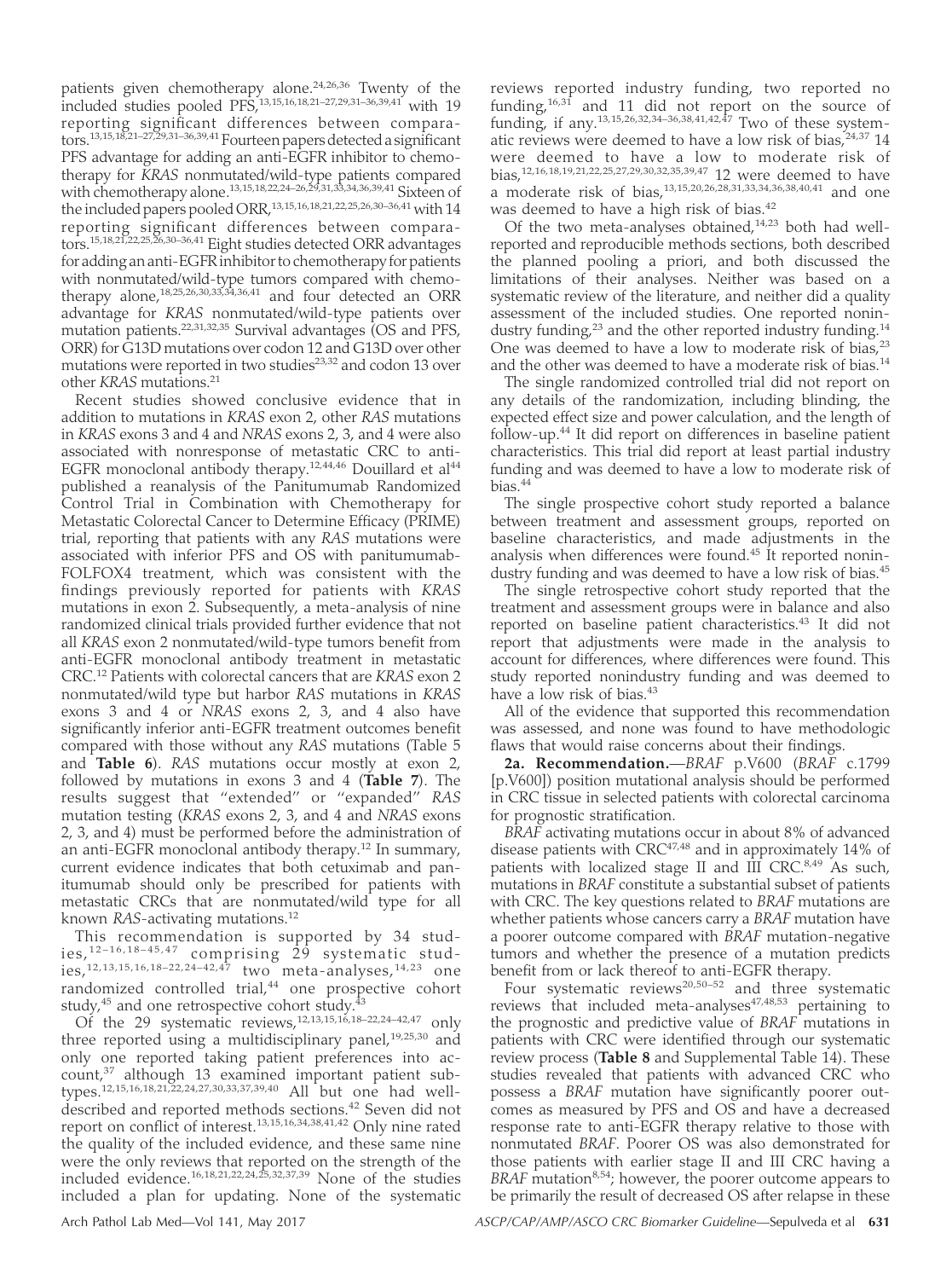|                                     | No. of Studies                                                                                                                                         |                                                                    |                              |
|-------------------------------------|--------------------------------------------------------------------------------------------------------------------------------------------------------|--------------------------------------------------------------------|------------------------------|
| Author, Year                        | (No. of Patients)<br>CPGs, systematic reviews, and meta-analyses on <i>KRAS</i> mutation+ vs mutation– ( $n = 30$ )                                    | Comparison                                                         | <b>Tests Used</b>            |
| Petrelli et al, <sup>35</sup> 2013  | SR: 12 studies including 2,226<br>patients with mCRC treated<br>with bevacizumab                                                                       | Mut+ vs Mut-                                                       | NR                           |
| Mao et al, 32 2013                  | SR: 10 studies including 1,487<br>patients with mCRC treated<br>with cetuximab                                                                         | p.G13D vs codon 12 Mut+                                            | NR.                          |
| Jiang et al, $27$ 2013              | SR: 13 studies including 1,174<br>patients with mCRC treated<br>with cetuximab or<br>panitumumab                                                       | Increased vs not increased EGRF<br><b>GCN</b>                      | FISH, CISH, SISH, qPCR       |
| Hoyle et al, <sup>25</sup> 2013     | SR-HTA: 2 studies including<br>EGFR-expressing mCRC patients<br>total with cetuximab,<br>bevacizumab, or panitumumab<br>in the second-line and greater | Mut+ vs Mut-                                                       | NR                           |
| Chen et al, <sup>21</sup> 2013      | SR: 7 studies including 2,802<br>patients with mCRC                                                                                                    | Codon 13 Mut $+$ vs other<br>mutations                             | PCR, direct sequencing       |
| Zhou et al, 16 2012                 | SR: 4 RCTs including 1,270 first-<br>line patients with mCRC (all                                                                                      | Oxaliplatin $CT \pm$ anti-EGFR mAbs<br>Anti-EGFR $+$ CT vs CT      |                              |
| Zhang et al, <sup>41</sup> 2011     | $Mut-$<br>SR: 4 studies including 2,912<br>patients with mCRC                                                                                          | $Mut+$ vs Mut-                                                     | NR                           |
| Yang et al, <sup>40</sup> 2012      | SR: 19 studies including 1,077                                                                                                                         | Mut+ vs Mut-                                                       | FISH, qPCR, CISH             |
| Vale et al, <sup>39</sup> 2012      | patients with mCRC<br>GCN+ vs GCN-<br>SR: 10 RCTs including 5,996<br>Mut+ vs Mut-<br>patients with advanced CRC                                        |                                                                    | NR                           |
| Tsoukalas et al, <sup>38</sup> 2012 | SR: 13 studies including 1,394<br>patients with CRC                                                                                                    | $Mut+$ vs Mut-<br>Response to cetuximab vs no                      | NR.                          |
| Ross et al, <sup>42</sup> 2012      | SR: 6 studies including 2,526                                                                                                                          | response<br>Mut+ vs Mut-                                           | Sanger, pyrosequencing, PCR, |
| Ren et al, 37 2012                  | patients with mCRC<br>SR: 23 studies including 1,362<br>patients with mutations $(\sim 100\%$<br>at codons 12 and 13, $n = 1$ at<br>codon 61)          | Antibody vs control<br>Mut+ vs Mut-                                | ARMS, Scorpion<br>$-{}^a$    |
| Petrelli et al, <sup>34</sup> 2012  | SR: 4 RCTs including 484 Mut-<br>patients with mCRC                                                                                                    | Mut+ vs Mut-<br>Cetuximab and/or panitumumab<br>$+$ CT vs CT alone | NR                           |
| Modest et al, $14$ 2012             | M-A: 3 trials including 119<br>patients with mCRC with codon<br>12 mutations vs other mutations                                                        | Cetuximab $\pm$ CT                                                 | NR.                          |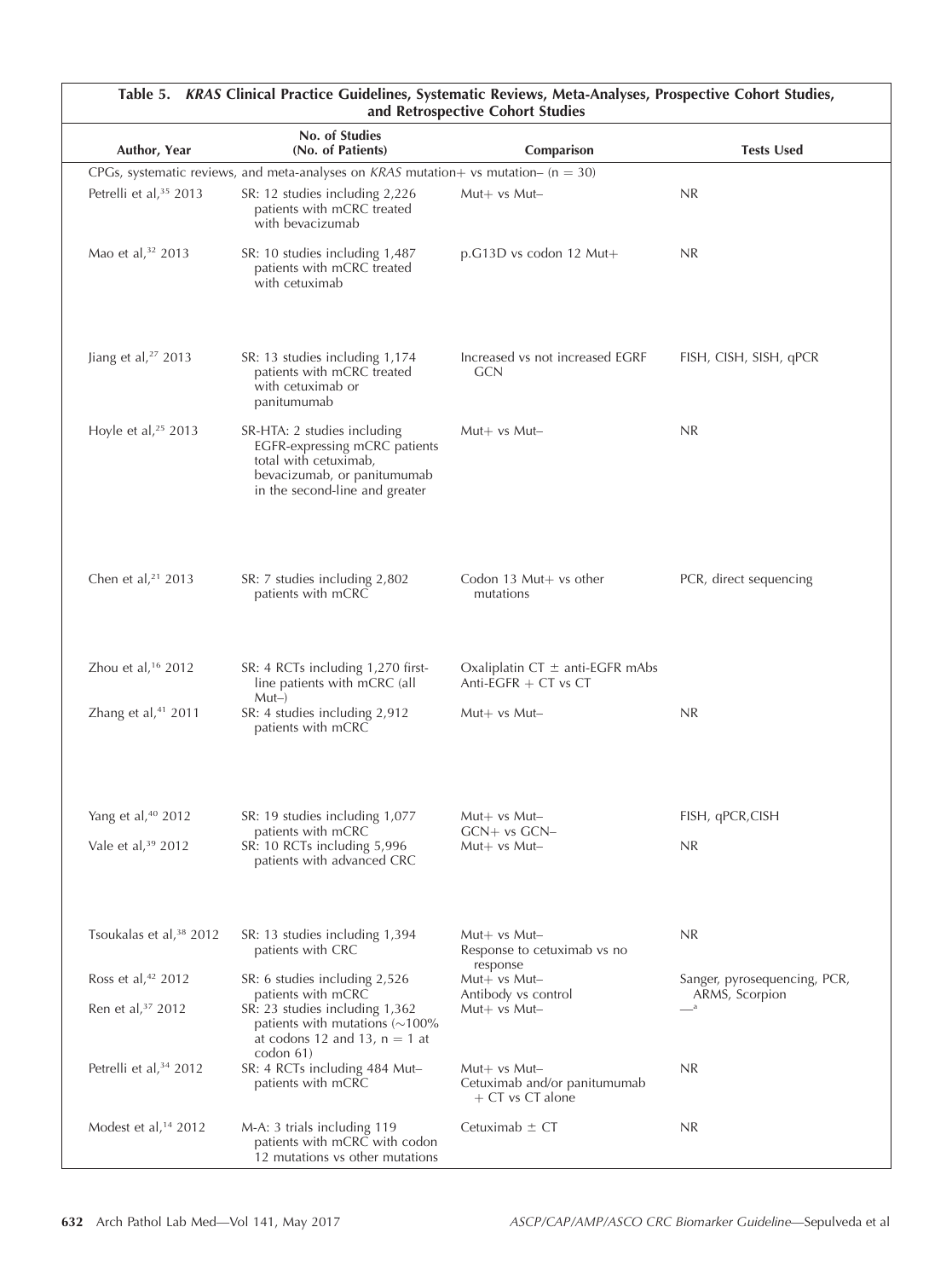| Table 5. Extended     |                                                                                                                                                                                              |                                                                                                                                                                                                                                                  |                                                                                                                                                                                                                                |  |
|-----------------------|----------------------------------------------------------------------------------------------------------------------------------------------------------------------------------------------|--------------------------------------------------------------------------------------------------------------------------------------------------------------------------------------------------------------------------------------------------|--------------------------------------------------------------------------------------------------------------------------------------------------------------------------------------------------------------------------------|--|
| <b>Codons Studied</b> | <b>OS</b>                                                                                                                                                                                    | <b>PFS</b>                                                                                                                                                                                                                                       | <b>ORR</b>                                                                                                                                                                                                                     |  |
| NR                    | Median, HR, 0.65;<br>95% Cl, 0.46-0.92; $P < .05$ , in<br>favor of Mut-                                                                                                                      | Median PFS, HR, 0.85; 95% CI,<br>0.74-0.98; $P < .05$ , in favor of<br>Mut-                                                                                                                                                                      | KRAS Mut+:<br>48.3% vs KRAS Mut-: 54.8%<br>(OR, 1.42; 95% CI, 1.05-                                                                                                                                                            |  |
| G13D, 12              | HR, 0.52; 95% CI, 0.33-0.80,<br>$P < .05$ , in favor of G13D                                                                                                                                 | PFS, HR, 0.54; 95% CI, 0.36-<br>0.81, $P < .05$ , in favor of G13D                                                                                                                                                                               | 1.92; $P < .05$ )<br>KRAS pG13D: 22%<br>KRAS 12: 16%<br>$KRAS$ Mut $-$ : 44%<br>(pG13D vs 12: RR, 1.64; 95%<br>CI, 1.13-2.38; $P < .05$ )<br>pG13D vs Mut-: RR, 0.54; CI,<br>$0.38 - 0.77$ ; $P < .05$ )                       |  |
| NR                    | Increased GCN associated with<br>improved OS among patients<br>treated with anti-EGFR mAbs<br>(HR, 0.62; 95% CI, 0.50-0.77;<br>P < .05                                                       | GCN associated with improved<br>PFS (HR, 0.65; 95% CI, 0.47-<br>0.89; P < .05                                                                                                                                                                    | NR.                                                                                                                                                                                                                            |  |
| NR                    | Median, 9.5 months vs 4.8<br>months; HR, 0.55; 95% CI,<br>0.41-0.75, $P < .05$ , in favor of<br>cetuximab over BSC in Mut-<br>Panitumumab + BSC compared<br>with BSC alone in Mut-, $P =$ ns | Median PFS, HR, 0.40; 95% CI,<br>0.30-0.54, $P < .05$ , third-line<br>$c$ etuximab + BSC compared<br>with BSC alone in Mut-<br>Median PFS, HR, 0.45; 95% CI,<br>0.34-0.59, $P < .05$ ,<br>$panitumumab + BSC$ compared<br>with BSC alone in Mut- | KRAS Mut-: 12.8%<br>$KRAS$ Mut+:<br>1.2%, $P < .05$ , cetuximab +<br>BSC compared with BSC<br>alone in Mut-<br>KRAS Mut-: 10%<br><i>KRAS</i> Mut+: 0, $P < .05$ ,<br>$panitumumab + BSC$<br>compared with BSC alone in<br>Mut- |  |
| 13, other Mut+, Mut-  | Median OS:<br>14.6 months, codon 13<br>11.8 months (other mutation)<br>17.3 months, Mut-                                                                                                     | Median PFS:<br>6.4 months, codon 13<br>4.1 months (other mutation)<br>6.6 months, Mut-                                                                                                                                                           | Codon 13 Mut $+$<br>vs other mutations: RR, 1.52<br>$(95\% \text{ Cl}, 1.10-2.09, P < .05)$<br>Codon 13 Mut+ vs Mut-: RR,<br>0.61 (95% CI, 0.45-0.83, $P <$<br>.05)                                                            |  |
| Mut-only              | HR, 1.00; 95% CI, 0.88-1.13,<br>$P = ns$                                                                                                                                                     | HR, 0.86; 95% CI, 0.71-1.04, $P =$<br>ns                                                                                                                                                                                                         | RR, 1.08; 95% CI, 0.86-1.36, P<br>$=$ ns                                                                                                                                                                                       |  |
| NR.                   | Cetuximab + CT vs CT alone,<br>$Mut-$ :<br>HR, 0.84; 95% CI, 0.64-1.11,<br>$P = ns$<br>Cetuximab $+$ CT vs CT alone,<br>mutation: HR, 1.03; 95% Cl,                                          | Cetuximab $+$ CT vs CT alone,<br>Mut-: HR, 0.64; 95% CI, 0.50-<br>0.84, $P < .05$ , favors<br>$+$ cetuximab<br>Cetuximab $+$ CT vs CT alone,<br>mutation: HR, 1.37; 95% CI,                                                                      | Cetuximab $+$ CT vs CT alone:<br>RR, 1.93; 95% CI, 1.14-3.26,<br>$P < .05$ , favors +cetuximab<br>Cetuximab+CT vs CT alone,<br>Mut-: RR, 1.44; 95% CI,<br>1.20-1.73, $P < .05$ , favors                                        |  |
| Exon 20               | $0.74 - 1.44$ , $P =$ ns<br>No pooling due to statistical                                                                                                                                    | $0.81 - 2.31$ , $P =$ ns<br>No pooling due to statistical                                                                                                                                                                                        | $+$ cetuximab<br>No pooling due to statistical                                                                                                                                                                                 |  |
| NR                    | heterogeneity<br>NR<br>Third line, HR, 0.76; 95% CI,<br>$0.62 - 0.92$ , $P < 0.05$                                                                                                           | heterogeneity<br>First/second line, PFS, HR, 0.83;<br>95% CI, 0.76-0.90, $P < 0.05$<br>Third line, PFS, HR, 0.43; 95%<br>Cl, 0.35-0.52, $P < .05$ , in favor<br>of anti-EGFR mAbs for Mut-<br>only                                               | heterogeneity<br>NR.                                                                                                                                                                                                           |  |
| NR.                   | NR.                                                                                                                                                                                          | NR                                                                                                                                                                                                                                               | NR                                                                                                                                                                                                                             |  |
| NR.                   | NR.                                                                                                                                                                                          | NR                                                                                                                                                                                                                                               | NR                                                                                                                                                                                                                             |  |
| 12, 13, 61            | HR, 1.61; 95% CI, 1.19-2.18,<br>$P < .05$ , in favor of treatment in<br>Mut- vs Mut+ patients                                                                                                | NR                                                                                                                                                                                                                                               | NR                                                                                                                                                                                                                             |  |
| NR                    | $P = ns$                                                                                                                                                                                     | PFS, HR, 0.68, $P < .05$ , in favor<br>of adding cetuximab and/or<br>panitumumab to CT in Mut-<br>patients                                                                                                                                       | RR, 1.67, $P < .05$ , in favor of<br>adding cetuximab and/or<br>panitumumab to CT in Mut-<br>patients                                                                                                                          |  |
| 12                    | $P =$ ns                                                                                                                                                                                     | NR.                                                                                                                                                                                                                                              | NR.                                                                                                                                                                                                                            |  |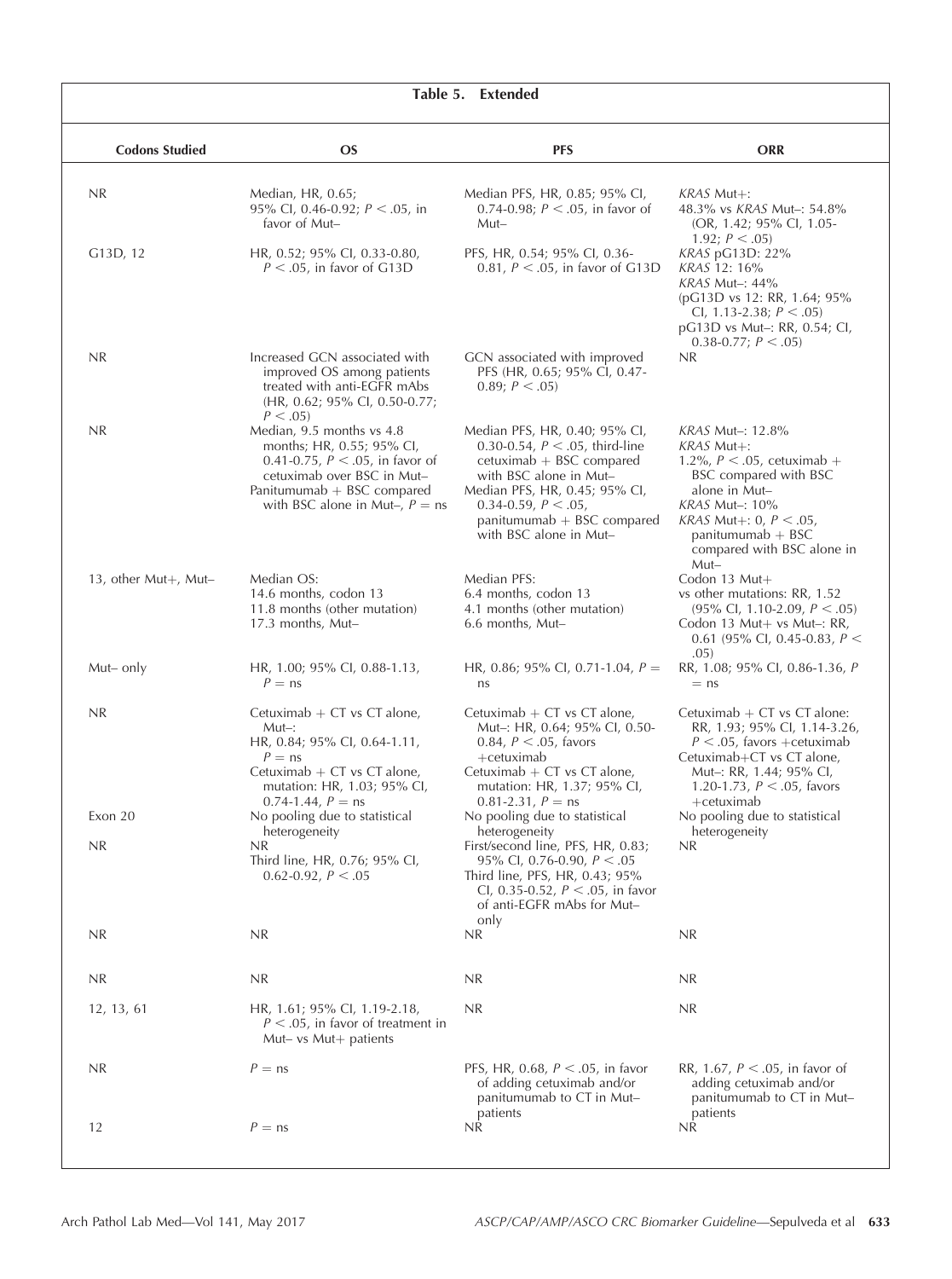|                                                                                        |                                                                                                                         | Table 5. Continued                                                         |                                                                         |  |  |  |
|----------------------------------------------------------------------------------------|-------------------------------------------------------------------------------------------------------------------------|----------------------------------------------------------------------------|-------------------------------------------------------------------------|--|--|--|
| No. of Studies<br>(No. of Patients)<br>Comparison<br><b>Tests Used</b><br>Author, Year |                                                                                                                         |                                                                            |                                                                         |  |  |  |
| Loupakis et al, <sup>31</sup> 2012                                                     | SR: 8 trials including 6,609<br>patients with mCRC                                                                      | Mut+ vs Mut-                                                               | NR                                                                      |  |  |  |
| Ku et al, <sup>28</sup> 2012                                                           | SR: 2 RCTs including 261 patients<br>with mCRC                                                                          | Cetuximab $+$ 5FU with<br>oxaliplatin vs irinotecan<br>Mut+ vs Mut-        | NR                                                                      |  |  |  |
| Petrelli et al, <sup>15</sup> 2011                                                     | SR: 7 trials including 5,212<br>patients with advanced CRC,<br>KRAS Mut- only                                           | Cetuximab or panitumumab + CT<br>vs BSC                                    | NR                                                                      |  |  |  |
| Mao et al, 33 2012                                                                     | SR: 13 studies including 576<br>patients with mCRC, all KRAS<br>Mut-treated with anti-EGFR<br>mAbs                      | $Mut+$ vs Mut-                                                             | Direct sequencing, survey<br>analysis, alleic<br>discrimination, Sanger |  |  |  |
| Lin et al, <sup>29</sup> 2011                                                          | SR: 8 studies including 5,325<br>patients with advanced CRC                                                             | $Mut+$ vs Mut-                                                             | NR                                                                      |  |  |  |
| Ibrahim et al, $13$ 2011                                                               | SR: 4 studies including 2,115<br>patients with mCRC with Mut-<br>KRAS                                                   | Panitumumab-based treatment vs<br>control                                  | NR                                                                      |  |  |  |
| Dahabreh et al, <sup>22</sup> 2011                                                     | SR: 29 poolable studies including<br>5,032 patients with mCRC<br>treated with anti-EGFR mAbs<br>Mut+ vs Mut-            | Mut+ vs Mut-<br>Cetuximab or panitumumab + CT<br>vs CT alone               | NR                                                                      |  |  |  |
| Baas et al, <sup>20</sup> 2011                                                         | SR: 21 studies including $\sim$ 1,213<br>patients with mCRC (one study,<br>$N = NR$                                     | Concordance between KRAS<br>Mut+/Mut-<br>between primary and<br>metastases | Sequencing, pyrosequencing,<br>PCR-RFLP, SSCP, AS-PCR,<br><b>ASO</b>    |  |  |  |
| Adelstein et al, <sup>18</sup> 2011                                                    | SR: 11 studies including 8,924<br>patients with mCRC treated<br>with anti-EGFR mAbs                                     | Mut+ vs Mut-<br>Cetuximab or panitumumab + CT<br>vs CT alone               | NR                                                                      |  |  |  |
| Qiu et al, 36 2010                                                                     | SR: 22 studies including 2,188<br>patients with mCRC                                                                    | Mut+ vs Mut-<br>Cetuximab $+$ CT vs CT alone                               | DS, surveyor analysis, qPCR,<br>AD, melting curve analysis              |  |  |  |
| Health Quality Ontario, <sup>24</sup><br>2010                                          | SR: 14 observational studies in<br>patients with advanced CRC                                                           | Mut+ vs Mut-<br>Cetuximab or panitumumab $+$ CT<br>vs CT alone             | NR                                                                      |  |  |  |
| Ibrahim et al, $26$ 2010                                                               | SR: 10 studies including 2,703<br>patients with mCRC                                                                    | Mut+ vs Mut-<br>Cetuximab $+$ CT vs CT alone                               | NR                                                                      |  |  |  |
| De Roock et al, <sup>23</sup> 2010                                                     | M-A: 7 studies including 774<br>patients with mCRC who<br>received cetuximab-based<br>treatment $\pm$ CT                | pG13D vs other mutation                                                    | NR                                                                      |  |  |  |
| Allegra et al, <sup>19</sup> 2009                                                      | SR: 5 RCTs including 627 patients<br>with mCRC and 5 single-arm                                                         | $Mut+$ vs Mut-                                                             | PCR, direct sequencing                                                  |  |  |  |
| Linardou et al, <sup>30</sup> 2008                                                     | studies including 247 patients<br>SR: 8 studies including 817<br>patients with mCRC (306 with<br><b>KRAS</b> mutations) | Mut+ vs Mut-                                                               | NR                                                                      |  |  |  |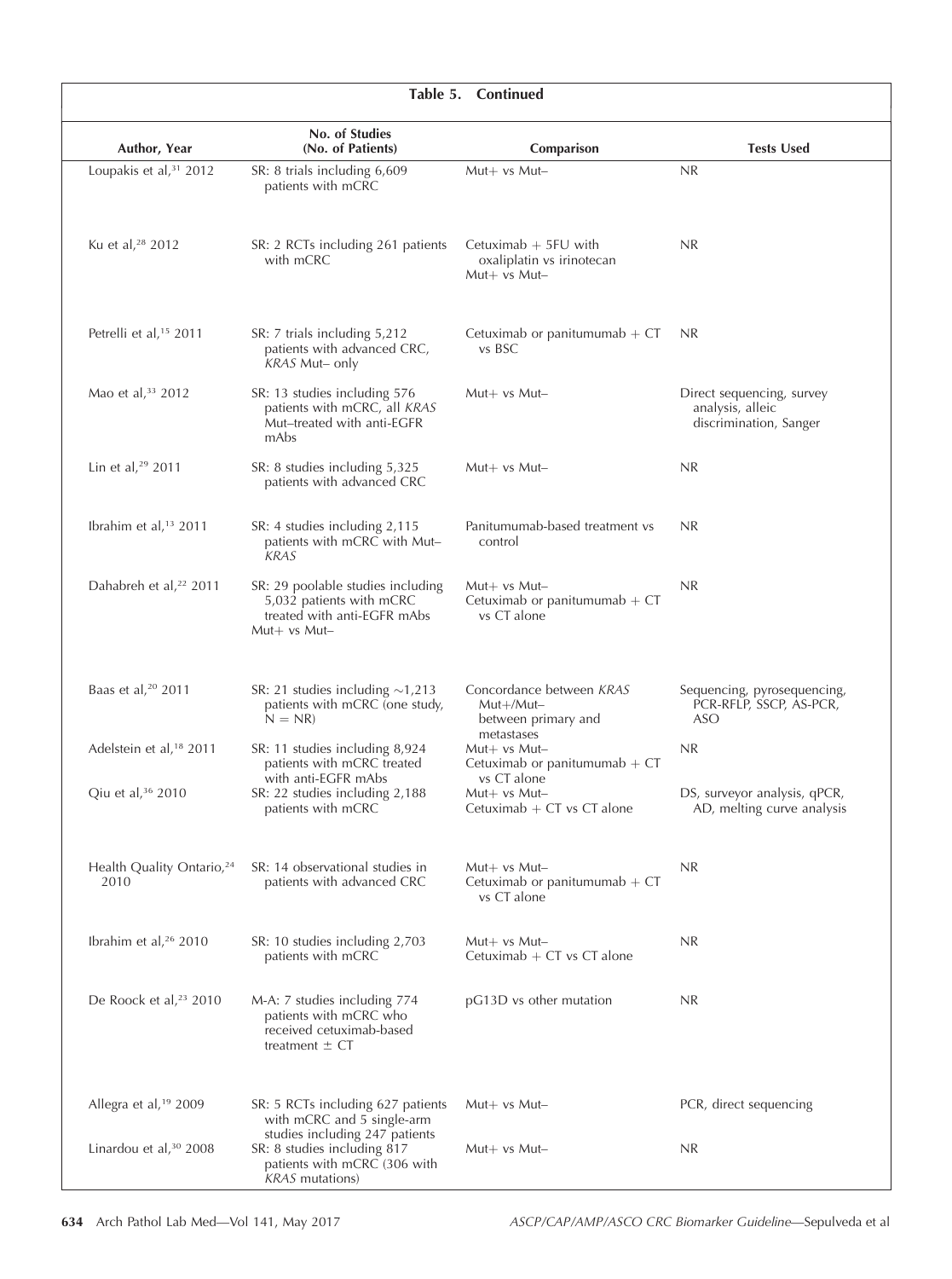| <b>Codons Studied</b>                     | <b>OS</b>                                                                                                                                                           | <b>PFS</b>                                                                                                                                                      | <b>ORR</b>                                                                                                                                                                                         |  |
|-------------------------------------------|---------------------------------------------------------------------------------------------------------------------------------------------------------------------|-----------------------------------------------------------------------------------------------------------------------------------------------------------------|----------------------------------------------------------------------------------------------------------------------------------------------------------------------------------------------------|--|
| NR                                        | NR                                                                                                                                                                  | PFS, HR, 0.91; 95% CI, 0.84-<br>0.99; $P < .05$ , in favor of<br>adding anti-EGFR mAbs to CT<br>in Mut- patients (irinotecan<br>favoring CT, $P < .05$ )        | RR, 1.17; 95% CI, 1.04-1.33; P<br>$<$ .05, in favor of KRAS Mut-                                                                                                                                   |  |
| NR.                                       | No pooling performed in this<br>comparison<br>AIO trial, $P =$ ns<br>CECOG trial, $P < .05$ in favor of<br>cetuximab + FOLFOX in Mut-<br>patients                   | No pooling performed in this<br>comparison<br>AIO trial, $P =$ ns<br>CECOG trial, $P =$ ns in favor of<br>$c$ etuximab + FOLFOX in Mut-<br>patients             | NR                                                                                                                                                                                                 |  |
| NR                                        | HR, 0.84; 95% CI,<br>0.73-0.98, $P < .05$ , in favor of<br>anti-EGFR mAbs vs no mAbs in<br>Mut-patients                                                             | PFS, HR, 0.65; 95% CI 0.51-0.83,<br>$P < .05$ , in favor of anti-EGFR<br>mAbs vs no mAbs in Mut-<br>patients                                                    | RR, 1.69; 95% CI, 1.20-2.38; P<br>$<$ .05, in favor of anti-EGFR                                                                                                                                   |  |
| PIK3CA exon 9, 20                         | HR, 3.29; 95% CI, 1.60-6.74;<br>P < .05                                                                                                                             | PFS, HR, 2.52; 95% Cl, 1.33-<br>4.78, $P < .05$ , PIK3CA exon 20<br>mutations associated with<br>significantly shorter PFS<br>duration                          | RR, 0.25; 95% CI, 0.05-1.19; P<br>$<$ .05, PIK3CA exon 20<br>mutations associated with<br>lower ORR                                                                                                |  |
| NR.                                       | $P = ns$                                                                                                                                                            | PFS, HR, 0.66; 95% CI, 0.53-<br>0.82, $P < .05$ , in favor of<br>adding anti-EGFR to CT in Mut-<br>patients                                                     | NR.                                                                                                                                                                                                |  |
| NR                                        | $P = ns$                                                                                                                                                            | PFS, HR, 0.58; 95% CI, 0.36-<br>0.93; $P < .05$ , in favor of<br>adding panitumumab to CT in<br>Mut-patients                                                    | OR, 1.08; 95% CI, 0.75-1.58; P<br>$=$ ns                                                                                                                                                           |  |
| NR                                        | HR, 1.30; 95% CI, 0.95-1.78,<br>$P =$ ns in Mut– patients                                                                                                           | PFS, HR, 2.22; 95% CI, 1.74-<br>2.84, $P < .05$ , in favor of anti-<br>EGFR $+$ CT in Mut- patients<br>only                                                     | Positive likelihood ratio, 7.35<br>(95% Cl, 3.72-14.50)<br>Negative likelihood ratio, 0.55<br>$(95\%$ Cl, 0.49-0.61)<br>KRAS mutations associated with<br>higher likelihood of response<br>failure |  |
| KRAS, PIK3CA, BRAF, or<br>of loss of PTEN | NR                                                                                                                                                                  | <b>NR</b>                                                                                                                                                       | <b>NR</b>                                                                                                                                                                                          |  |
| 12, 13, 61                                | NR                                                                                                                                                                  | PFS, HR, 0.80; 95% CI, 0.64-<br>0.99, $P <$ 0.05, in favor of anti-<br>EGFR mAbs in Mut- patients                                                               | RD, 15%; 95% Cl, 8%-22%, P<br>$<$ .05, in favor of KRAS Mut-<br>$+$ anti-EGFR treatment                                                                                                            |  |
| Exon 1, 2                                 | Median OS, 6.9 vs 13.5 months,<br>HR, 2.17; 95% CI, 1.72-2.74, P<br>$<$ .05, longer median survival<br>shown in Mut- patients who<br>received anti-EGFR mAbs $+$ CT | Median PFS, 3.0 vs 5.8 months,<br>HR, 1.94; 95% CI, 1.62-2.33; P<br>$<$ .05, longer median PFS<br>shown in Mut- patients who<br>received anti-EGFR mAbs $+$ CT  | KRAS Mut-: 39%<br>$KRAS$ Mut $+$ : 14%<br>RR, 0.24; 95% CI, 0.16-0.38, P<br>< 0.05                                                                                                                 |  |
| NR.                                       | Mean OS, MD, -4.11; 95% CI,<br>$-5.60$ to $-2.62$ , $P < .05$ ,<br>longer survival detected in<br>Mut- patients treated with<br>cetuximab +irinotecan               | Mean PFS, MD, $= -3.32$ ; 95% CI,<br>$-4.86$ to $-1.78$ , $P < .05$ ,<br>longer duration detected in<br>Mut- patients treated with<br>$c$ etuximab + irinotecan | NR.                                                                                                                                                                                                |  |
| NR.                                       | $P < .05$ , in favor of treatment with<br>$c$ etuximab $+$ CT in Mut-<br>patients                                                                                   | PFS, $P < .05$ , in favor of treatment<br>with cetuximab $+$ CT in Mut-<br>patients                                                                             | OR, 2.10; 95% CI, 1.42-3.10, P<br>< 0.05                                                                                                                                                           |  |
| pG13D, 13                                 | Median (95% Cl):<br>pG13D: 7.6 months (5.7-20.5)<br>Other mutations: 5.7 months (4.9-<br>(6.8)                                                                      | Median (95% CI) PFS:<br>pG13D: 4.0 months (1.9-6.2)<br>Other mutations: 1.9 months (1.8-<br>2.8)                                                                | NR                                                                                                                                                                                                 |  |
| 12, 13                                    | Mut $-$ : 10.1 months $(9.4-11.3)$<br>$P < .05$ , pG13D superior to other<br>mutations<br>No pooling was performed                                                  | Mut $-$ : 4.2 months $(3.9-5.4)$<br>$P < .05$ , pG13D superior to other<br>mutations<br>No pooling was performed                                                | No pooling was performed                                                                                                                                                                           |  |
|                                           |                                                                                                                                                                     |                                                                                                                                                                 |                                                                                                                                                                                                    |  |
| 12, 13, 61                                | NR                                                                                                                                                                  | NR.                                                                                                                                                             |                                                                                                                                                                                                    |  |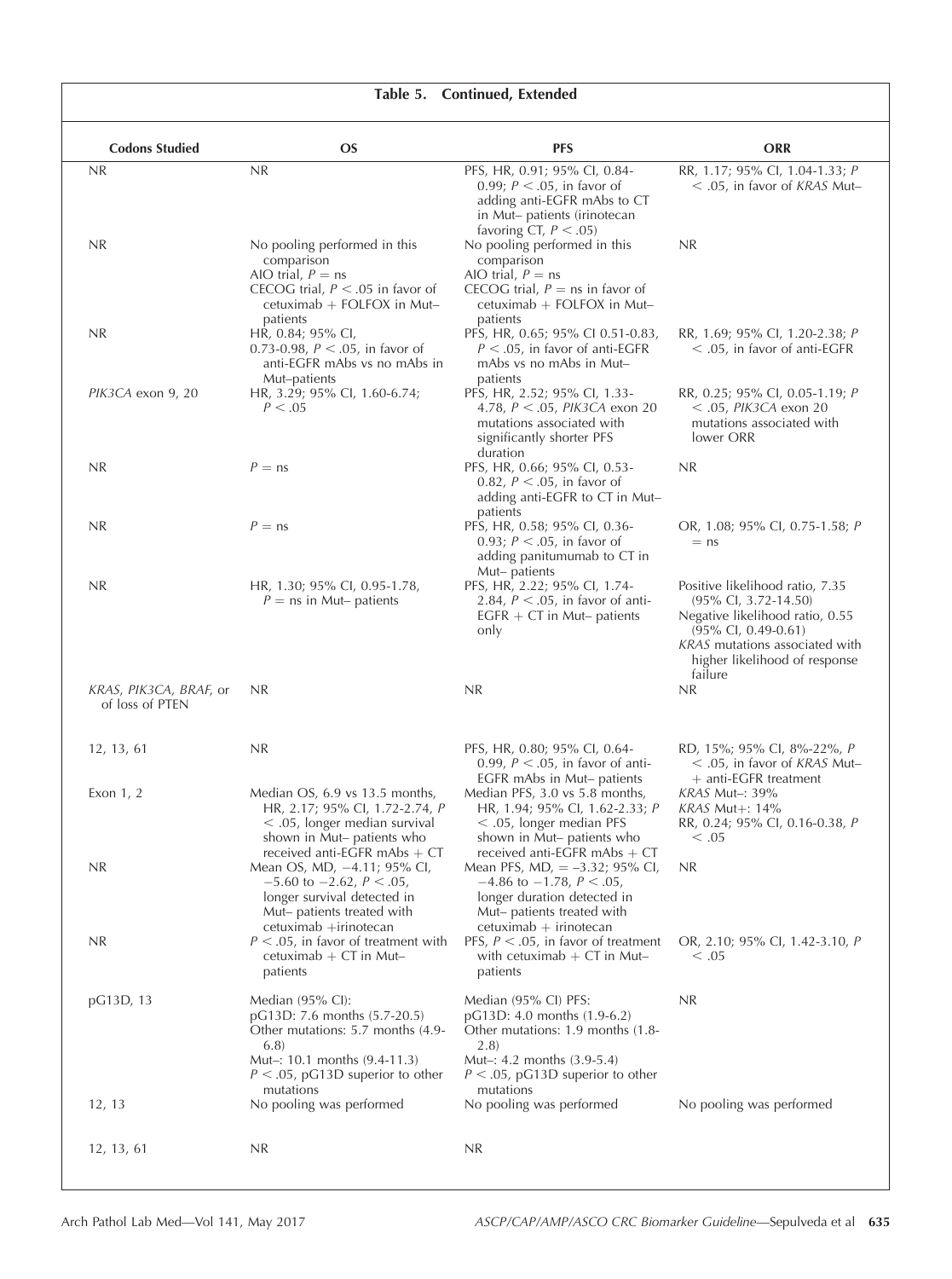| Table 5. Continued                                                                              |                                                                                     |                                                                                                         |                                                                                                                          |  |
|-------------------------------------------------------------------------------------------------|-------------------------------------------------------------------------------------|---------------------------------------------------------------------------------------------------------|--------------------------------------------------------------------------------------------------------------------------|--|
| Author, Year                                                                                    | No. of Studies<br>(No. of Patients)                                                 | Comparison                                                                                              | <b>Tests Used</b>                                                                                                        |  |
| Sorich et al, <sup>12</sup> 2015                                                                | SR: 9 RCTs including 5,948<br>patients with mCRC                                    | Mut+ vs Mut-<br>Anti-EGFR mAb treatment effect<br>size between RAS subgroups,<br>including Mut+ vs Mut- | <b>Bidirectional Sanger</b><br>sequencing, pyrosequencing,<br>MALDI-TOF analysis, and<br>WAVE-based Surveyor<br>analysis |  |
| Randomized controlled trials ( $n = 1$ )<br>Douillard et al, <sup>44</sup> 2013                 | RCT: reanalysis of PRIME trial<br>(NCT: 00364013) data,<br>including 1,060 patients | <i>RAS</i> Mut $\pm$ and FOLFOX4 $\pm$ anti- PCR, Sanger, Surveyor<br>FGFR mAb                          |                                                                                                                          |  |
| Prospective cohort studies $(n = 1)$<br>Etienne-Grimaldi et al, <sup>45</sup> 2014 251 patients |                                                                                     | KRAS Mut+ vs KRAS Mut-                                                                                  | <b>NR</b>                                                                                                                |  |
| Retrospective cohort studies ( $n = 1$ )<br>Bando et al, <sup>43</sup> 2013                     | 82 samples from 376 patients                                                        | All Mut- vs KRAS 12, 13 vs KRAS Luminex xMAP vs DS<br>61, 146                                           | (concordance rate 100%)                                                                                                  |  |

5FU, fluorouracil; AD, allelic discrimination; AIO, German AIO colorectal study group; ARMS, amplification refractory mutation system; AS-PCR, allele-specific polymerase chain reaction; ASO, allele-specific oligonucleotide; BRAF, proto-oncogene B-Raf/v-Raf murine sarcoma viral oncogene homolog B; BSC, best supportive care; CECOG, Central European Cooperative Oncology Group; CI, confidence interval; CISH, chromogenic in situ hybridization; CPG, clinical practice guideline; CRC, colorectal cancer; CT, chemotherapy; DS, direct sequencing; EGFR, epidermal growth factor receptor; FISH, fluorescence in situ hybridization; FOLFOX, folinic acid (leucovorin calcium), 5-fluorouracil, and oxaliplatin; FOLFOX4, folacin, 4 fluorouracil, oxaliplatin; GCN, gene copy number; HR, hazard ratio; HTA, health technology assessment; KRAS, Kirsten rat sarcoma viral oncogene homolog; M-A, meta-analysis; mAbs, monoclonal antibodies; MALDI-TOF, matrix-assisted laser desorption/ionization-time of flight; mCRC, metastatic colorectal cancer; MD, mean difference; Mut–, mutation negative or wild type; Mut+, mutation positive; NR, not reported; *NRAS*, neuroblastoma RAS viral (v-ras) oncogene homolog; ns, nonsignificant; OR, odds ratio; ORR, objective response rate; OS, overall survival; PCR, polymerase chain reaction; PCR-RFLP, polymerase chain reaction–restriction fragment length polymorphism; PFS, progression-free survival; PIK3CA, phosphatidylinositol-4,5-bisphosphate 3-kinase catalytic subunit alpha; PRIME, Panitumumab Randomized Control Trial in Combination with Chemotherapy for Metastatic Colorectal Cancer to Determine Efficacy; PTEN, phosphatase and tensin homolog; qPCR, quantitative polymerase chain reaction; RCT, randomized controlled trial; RAS, rat sarcoma viral oncogene homolog; RD, risk difference; RFS, recurrence-free survival; RR, response rate; SISH, silver in situ hybridization; SR, systematic review; SSCP, single-strand conformation polymorphism; xMAP, multiplex assay.

a Tests used by Ren et al<sup>37</sup>: hybridization, PCR, direct sequencing, topographic genotyping, AS-PCR, tissue transglutaminase enzyme, highperformance liquid chromatography, pyrosequencing, capillary sequencing.

patients rather than a harbinger of an increased rate of relapse. Finally, while outcomes in advanced disease patients with BRAF mutations were poorer relative to nonmutation patients, the data were consistent with a modest beneficial impact from the use of anti-EGFR agents relative to those patients whose tumors contained a RAS

mutation.<sup>55</sup> In summary, patients with CRC that contains a BRAF mutation have a worse outcome relative to nonmutation patients. Selected patients for BRAF mutation testing include patients with metastatic disease, since these patients have particularly poor outcomes. It is important to know the BRAF c.1799 (p.V600) mutation status of a

| Table 6. Outcomes of RAS Mutations and Anti-EGFR Therapy <sup>12</sup> |                     |         |                    |         |
|------------------------------------------------------------------------|---------------------|---------|--------------------|---------|
| <b>Progression-Free Survival</b><br><b>Overall Survival</b>            |                     |         |                    |         |
| <b>Characteristic</b>                                                  | HR $(95\%$ CI)      | P Value | <b>HR</b> (95% CI) | P Value |
| RAS nm vs RAS mutation, RAS nm superior                                | $0.72(0.56-0.92)$   | < 0.01  | $0.60(0.48-0.76)$  | < 0.001 |
| KRAS exon 2 mutant vs new RAS mutant                                   |                     | ns      |                    | ns      |
| KRAS nm exon 2, anti-EGFR vs no anti-EGFR                              | $0.90(0.83 - 0.98)$ | ns      | $0.68(0.58-0.80)$  | < 0.001 |
| KRAS exon 2 mutant, anti-EGFR vs no anti-EGFR                          | $1.05(0.95-1.17)$   | ns      | $1.14(0.95-1.36)$  | ns.     |
| RAS nm, anti-EGFR vs no anti-EGFR                                      | $0.87(0.77-0.99)$   | < 0.04  | $0.62(0.50-0.76)$  | < 0.001 |
| Any RAS mutant, anti-EGFR vs no anti-EGFR                              | $1.08(0.97-1.21)$   | ns      | $1.12(0.94-1.34)$  | ns      |

CI, confidence interval; EGFR, epidermal growth factor receptor; HR, hazard ratio; KRAS, Kirsten rat sarcoma viral oncogene homolog; nm, nonmutated; ns, nonsignificant; RAS, rat sarcoma viral oncogene homolog.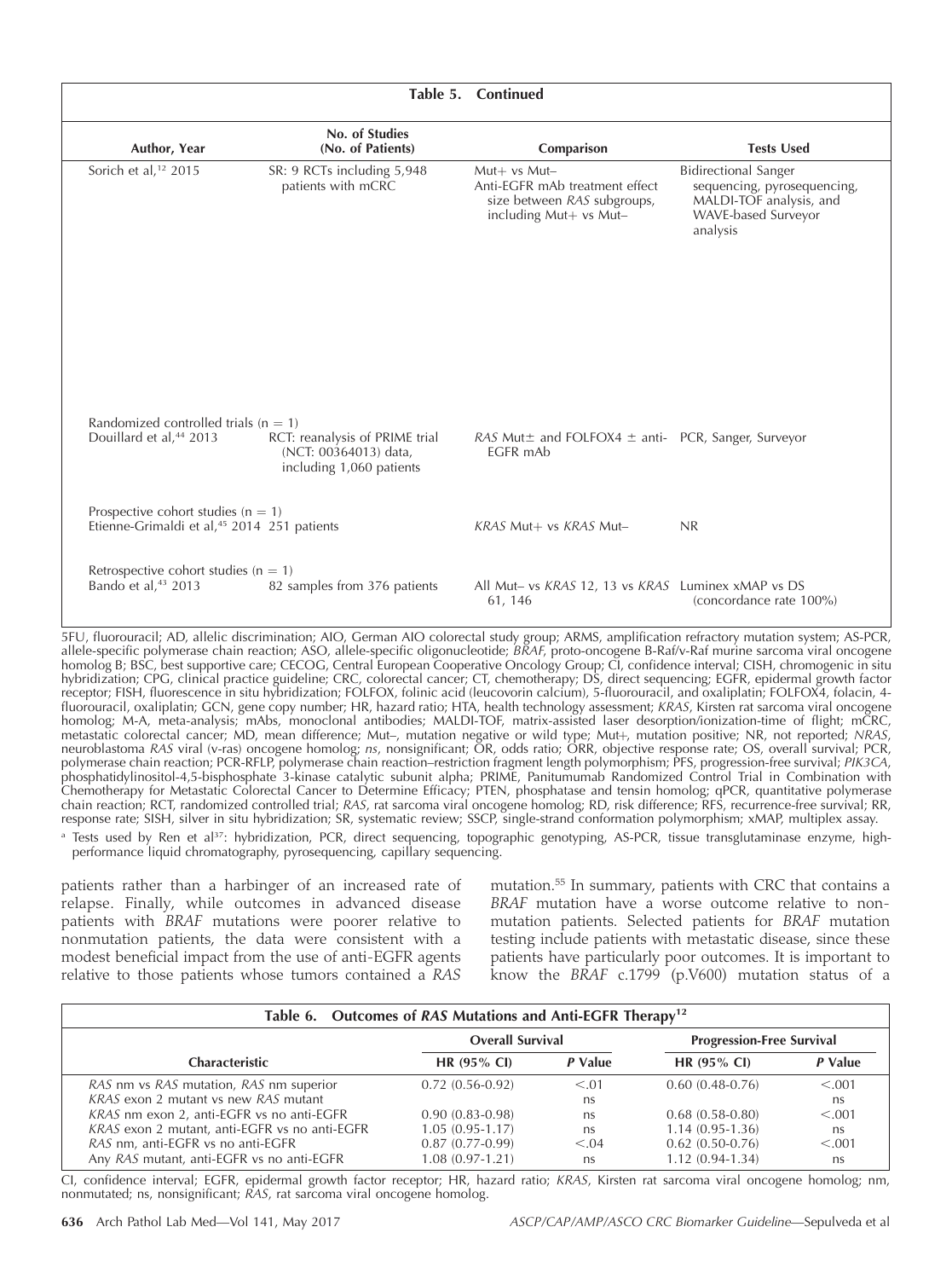# Table 5. Continued, Extended

| <b>Codons Studied</b>                 | <b>OS</b>                                                                                                                                                                                                                                                                                                                                                                                                                                                                                                                                  | <b>PFS</b>                                                                                                                                                                                                                                                                                                                                                                                                                                                                                                                                 | <b>ORR</b>                                       |
|---------------------------------------|--------------------------------------------------------------------------------------------------------------------------------------------------------------------------------------------------------------------------------------------------------------------------------------------------------------------------------------------------------------------------------------------------------------------------------------------------------------------------------------------------------------------------------------------|--------------------------------------------------------------------------------------------------------------------------------------------------------------------------------------------------------------------------------------------------------------------------------------------------------------------------------------------------------------------------------------------------------------------------------------------------------------------------------------------------------------------------------------------|--------------------------------------------------|
| KRAS/NRAS 12, 13, 59,<br>61, 117, 146 | RAS Mut- vs RAS Mut+:<br>HR, 0.72 (95% CI, 0.56-0.92; P<br>$<$ .01) RAS Mut- superior<br>KRAS exon 2 mutant vs new RAS<br>mutant: $P = ns$<br>RAS Mut-, anti-EGFR vs no anti-<br>EGFR: HR, 0.87 (95% CI, 0.77-<br>0.99; $P < .04$ )<br>KRAS exon 2 Mut-, anti-EGFR vs<br>no anti-EGFR: HR, 0.90 (95%<br>CI, 0.83-0.98; $P = ns$ )<br>Any RAS mutant, anti-EGFR vs no<br>anti-EGFR: HR, 1.08 (95% CI,<br>$0.97 - 1.21$ ; $P = ns$ )<br>KRAS exon 2 mutant, anti-EGFR<br>vs no anti-EGFR: HR, 1.05<br>$(95\% \text{ Cl}, 0.95-1.17; P = ns)$ | RAS Mut- vs RAS Mut+:<br>HR, 0.60 (95% CI, 0.48-0.76; P<br>$<$ .001) RAS Mut- superior<br>KRAS exon 2 mutant vs new RAS<br>mutant: $P = ns$<br>RAS Mut-, anti-EGFR vs no anti-<br>EGFR: HR, 0.62 (95% CI, 0.50-<br>0.76; P < .001<br>KRAS exon 2 Mut-, anti-EGFR vs<br>no anti-EGFR: HR, 0.68 (95%<br>CI, 0.58-0.80; $P < .001$ )<br>Any RAS mutant, anti-EGFR vs no<br>anti-EGFR: HR, 1.12 (95% CI,<br>$0.94 - 1.34$ ; $P = ns$ )<br>KRAS exon 2 mutant, anti-EGFR<br>vs no anti-EGFR: HR, 1.14<br>$(95\% \text{ Cl}, 0.95-1.36; P = ns)$ | <b>NR</b>                                        |
| KRAS/NRAS 12, 13, 61,<br>117, 146     | Mut $\pm$ and anti-EGER mAb $\pm$ :<br>26 months ys 20.2 months<br>HR, 0.78 (95% CI, 0.62-0.99; P<br>$<$ .05) in favor of Mut- and +<br>anti-EGFR mAb                                                                                                                                                                                                                                                                                                                                                                                      | Mut $\pm$ and anti-EGFR mAb $\pm$ :<br>10.1 months vs 7.9 months<br>HR, 0.72 (95% CI, 0.58-0.90; P<br>$<$ .05) in favor of Mut- and +<br>anti-EGFR mAb                                                                                                                                                                                                                                                                                                                                                                                     | NR                                               |
| <b>KRAS 12, 13</b>                    | NR                                                                                                                                                                                                                                                                                                                                                                                                                                                                                                                                         | RR, 2.40 (95% Cl, 1.27-4.55; P<br>$<$ .05), RFS shorter in KRAS<br>$M$ ut $+$ patients with stage III<br>tumors                                                                                                                                                                                                                                                                                                                                                                                                                            | <b>NR</b>                                        |
| KRAS 12,13,61,146                     | All Mut-: 13.8 months (9.2-18.4)<br>vs $KRAS$ Mut $+$ : 8.2 months<br>$(5.7-10.7; P < .05)$                                                                                                                                                                                                                                                                                                                                                                                                                                                | All Mut-: 6.1 months (3.1-9.2) vs<br>$KRAS$ Mut+: 2.7 months (1.2-<br>4.2; $P < .05$ )                                                                                                                                                                                                                                                                                                                                                                                                                                                     | All Mut-: 38.8% vs KRAS<br>Mut+: 4.8%, $P < .05$ |

patient's CRC since standard therapy is not adequate for patients with metastatic disease and BRAF mutation. For these patients, some studies suggest the use of FOLFIR-INOX (folinic acid [leucovorin calcium], 5-fluorouracil,

irinotecan hydrochloride, and oxaliplatin) as first-line therapy, followed by enrollment in a clinical trial.<sup>56</sup> Furthermore, early clinical trials data suggest that the combination of a BRAF plus EGFR inhibitor appears to be

| Prevalence of New RAS Mutations Across Studies <sup>a</sup><br>Table 7. |                                                                                                                                                                                                                              |                  |                  |                  |                  |                 |
|-------------------------------------------------------------------------|------------------------------------------------------------------------------------------------------------------------------------------------------------------------------------------------------------------------------|------------------|------------------|------------------|------------------|-----------------|
| Study                                                                   | <b>NRAS</b><br>New RAS<br><b>KRAS</b><br><b>KRAS</b><br><b>NRAS</b><br><b>NRAS</b><br>Total, $\frac{b}{b}$ %<br>Exon $3b$ %<br>Exon $2^{\mathrm{b}}$ %<br>Exon $3^{\mathrm{b}}$ %<br>Exon $4b$ %<br>Exon $4,^{\mathrm{b}}\%$ |                  |                  |                  |                  |                 |
|                                                                         |                                                                                                                                                                                                                              | Codons 59, 56    | Codons 117, 146  | Codons 12, 13    | Codons 59, 61    | Codons 117, 146 |
| <b>OPUS</b>                                                             | 26.3                                                                                                                                                                                                                         | 5.9              | 9.3              | 6.8              | 5.1              | 0.8             |
| <b>PICCOLO</b>                                                          | 9.8                                                                                                                                                                                                                          | NR <sup>c</sup>  | 3.7 <sup>d</sup> | 6.3 <sup>e</sup> | NR <sup>c</sup>  | <b>NE</b>       |
| 20020408                                                                | 17.6                                                                                                                                                                                                                         | 4.8 <sup>c</sup> | 5.0              | 4.2              | $3.0^\circ$      | 1.1             |
| 20050181                                                                | 20.5                                                                                                                                                                                                                         | 4.6              | 7.9              | 2.3              | 5.8              | 0.0             |
| PRIME                                                                   | 17.4                                                                                                                                                                                                                         | 3.7 <sup>c</sup> | 5.6              | 3.4              | 4.1 <sup>c</sup> | 0.0             |
| FIRE-3                                                                  | 16.0                                                                                                                                                                                                                         | 4.3 <sup>c</sup> | 4.9 <sup>d</sup> | 3.8              | 2.0 <sup>c</sup> | 0.0             |
| PEAK                                                                    | 20.1                                                                                                                                                                                                                         | 4.1              | 7.7              | 5.4              | 5.9              | 0.0             |
| <b>COIN</b>                                                             | 8.4                                                                                                                                                                                                                          | 2.1c             | <b>NE</b>        | 0.9 <sup>f</sup> | 3.0 <sup>c</sup> | <b>NE</b>       |
| <b>CRYSTAL</b>                                                          | 14.7                                                                                                                                                                                                                         | 3.3              | 5.6              | 3.5              | 2.8              | 0.9             |
| Summary $(95\% \text{ Cl})^8$                                           | $19.9(16.7-23.4)$                                                                                                                                                                                                            | $4.3(3.3-5.5)$   | $6.7(5.7-7.9)$   | $3.8(3.0-4.8)$   | $4.8(3.4-6.8)$   | $0.5(0.2-1.2)$  |

CI, confidence interval; COIN, Combination Chemotherapy With or Without Cetuximab as First-Line Therapy in Treating Patients With Metastatic Colorectal Cancer Trial; CRYSTAL, Cetuximab Combined with Irinotecan in First-Line Therapy for Metastatic Colorectal Cancer Trial; FIRE-3, Folinic Acid and Irinotecan (FOLFIRI) Plus Cetuximab vs FOLFIRI Plus Bevacizumab in First-Line Treatment Colorectal Cancer (CRC) Trial; NE, not evaluated; NR, evaluated but not reported; OPUS, Effect of Roflumilast on Exacerbation Rate in Patients With Chronic Obstructive Pulmonary Disease (BY217/M2-111) Trial; PEAK, Panitumumab Plus mFOLFOX6 vs Bevacizumab Plus mFOLFOX6 for First-Line Treatment of Metastatic Colorectal Cancer (mCRC) Patients With Wild-Type Kirsten Rat Sarcoma-2 Virus (KRAS) Tumors Trial; PICCOLO, Panitumumab and Irinotecan vs Irinotecan Alone for Patients With KRAS Wild-Type, Fluorouracil-Resistant Advanced Colorectal Cancer Trial; PRIME, Panitumumab Randomized Trial in Combination With Chemotherapy for Metastatic Colorectal Cancer to Determine Efficacy Trial.

<sup>a</sup> Modified from Sorich et al<sup>12</sup> by permission of Oxford University Press on behalf of the European Society for Medical Oncology.<br>
<sup>b</sup> New *RAS* mutations are reported as a proportion of the *KRAS* exon 2 nonmutated/wil

<sup>8</sup> Random-effects meta-analysis summary estimates.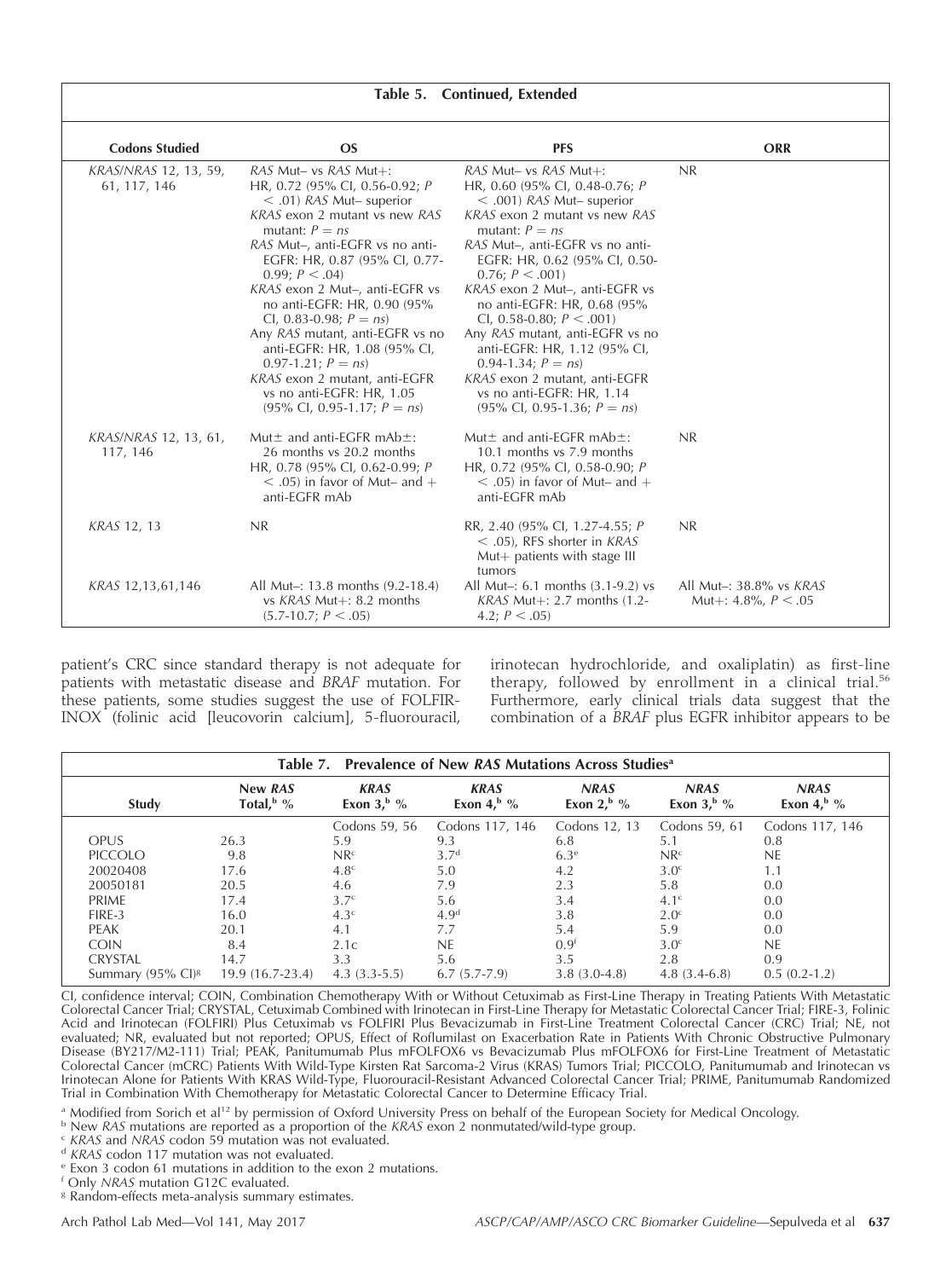| Author, Year                                                                         | <b>Study Type and Evidence</b>                                                                          | Comparison                              | <b>Tests Used</b>             |
|--------------------------------------------------------------------------------------|---------------------------------------------------------------------------------------------------------|-----------------------------------------|-------------------------------|
| CPGs, systematic reviews, and meta-analyses ( $n = 8$ )                              |                                                                                                         |                                         |                               |
| Parsons et al, <sup>52</sup> 2012                                                    | SR: 36 studies including 4,562<br>CRC tumors (BRAF), 43 studies<br>including 2,975 CRC tumors<br>(MLH1) | Correlation study                       | NR.                           |
| Mao et al, 51 2011                                                                   | SR: 11 studies including 1,046<br>patients with mCRC                                                    | Mut+ vs Mut-                            | NR.                           |
| Lin et al, 50 2011                                                                   | SR: 1 study of 649 patients with<br>mCRC, all KRAS Mut-; 6.5%<br>were BRAF Mut+                         | Mut+ vs Mut-                            | NR.                           |
| Baas et al, <sup>20</sup> 2011                                                       | SR: 7 studies including 538<br>patients with mCRC                                                       | Mut+ vs Mut-                            | Sequencing,<br>pyrosequencing |
| Cui et al, 53 2014                                                                   | SR: 4 studies including 1,245<br>patients                                                               | Mut+ vs Mut-<br>$CT \pm$ anti-EGFR mAbs | <b>PCR</b>                    |
| Yang et al, <sup>71</sup> 2013                                                       | SR: 17 studies (patients, $n = NR$ )                                                                    | Mut+ vs Mut-                            | $\equiv$ <sup>a</sup>         |
| Yuan et al, <sup>48</sup> 2013                                                       | SR: 21 studies including 5,229                                                                          | Mut+ vs Mut-                            | <b>NR</b>                     |
|                                                                                      | patients                                                                                                |                                         |                               |
| Xu et al, <sup>47</sup> 2013                                                         | SR: 19 studies including 2,875<br>patients                                                              | Mut+ vs Mut-                            | NR.                           |
| Prospective cohort studies ( $n = 1$ )<br>Etienne-Grimaldi et al, <sup>45</sup> 2014 | 251 patients                                                                                            | Mut+ vs Mut-                            | <b>NR</b>                     |
| Retrospective cohort studies ( $n = 1$ )<br>Bando et al, <sup>43</sup> 2013          | 82 samples from 376 patients                                                                            | All Mut- vs $BRAF$ Mut+                 | Luminex xMAP vs DS            |

BRAF, proto-oncogene B-Raf/v-Raf murine sarcoma viral oncogene homolog B; CI, confidence interval; CPG, clinical practice guideline; CRC, colorectal cancer; CT, chemotherapy; DS, direct sequencing; EGFR, epidermal growth factor receptor; HR, hazard ratio; KRAS, Kirsten rat sarcoma viral oncogene homolog; mAbs, monoclonal antibodies; mCRC, metastatic colorectal cancer; MLH1, mutL homolog 1; Mut–, mutation negative or wild type; Mut+, mutation positive; NR, not reported; *ns*, nonsignificant; ORR, objective response rate; OS, overall survival; PCR, polymerase chain reaction; PFS, progression-free survival; PIK3CA, phosphatidylinositol-4,5-bisphosphate 3-kinase catalytic subunit alpha; RR, response rate; RFS, recurrence-free survival; SR, systematic review; xMAP, multiplex assay.

<sup>a</sup> Yang et al<sup>71</sup>: adenovirus-PCR pyrosequencing, allele-specific PCR, DS, PCR amplification, quantitative PCR, Sanger, real-time PCR, genotyping + DS, PCR clamping, melting curve analysis, DNA sequencing, and Taqman single-nucleotide polymorphism assay.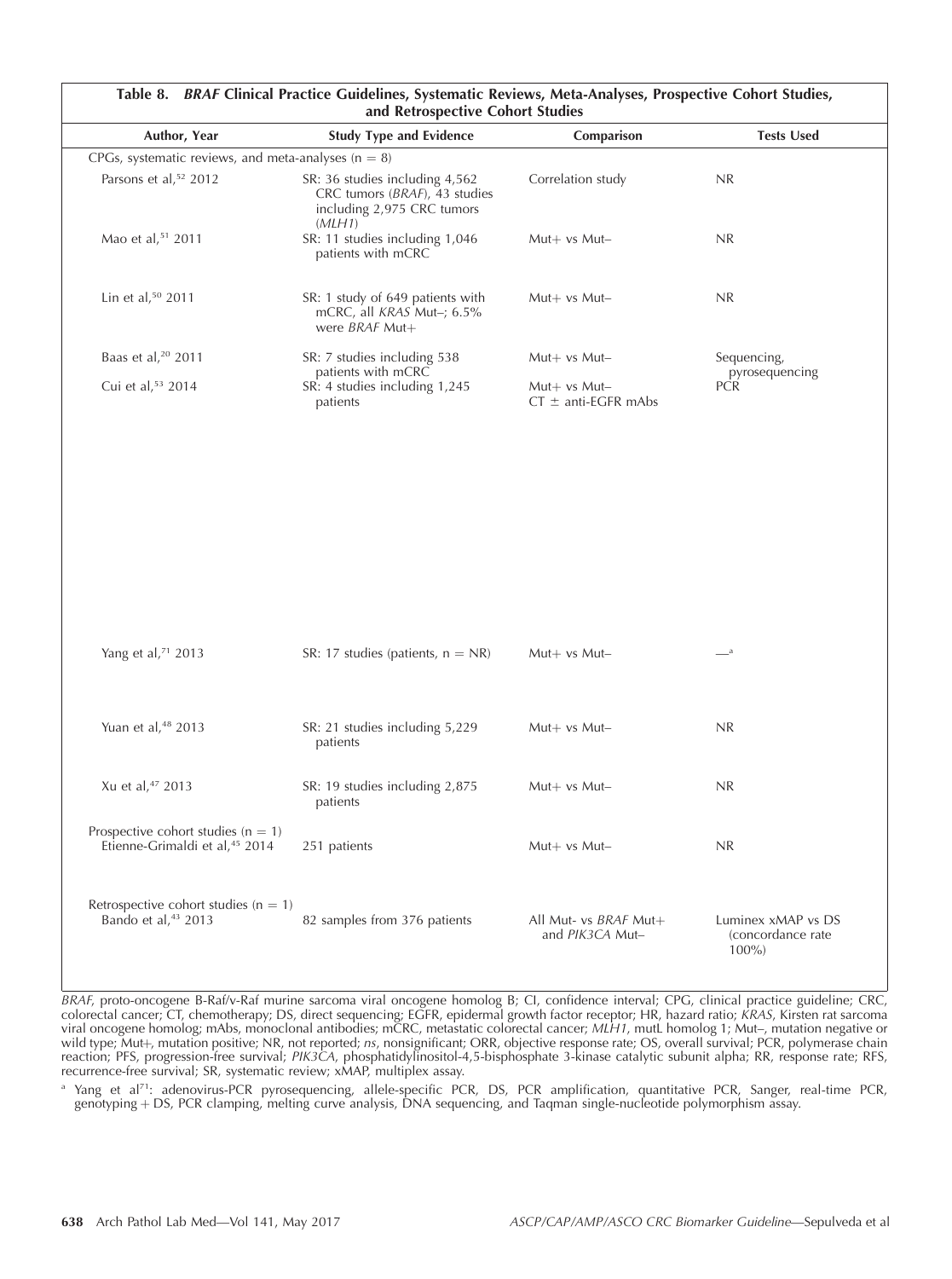| Table 8. Extended                            |                                                                                                                    |                                                                                                                             |                                                                                                                                                                                                                                                                                                                                                                                                                                               |  |
|----------------------------------------------|--------------------------------------------------------------------------------------------------------------------|-----------------------------------------------------------------------------------------------------------------------------|-----------------------------------------------------------------------------------------------------------------------------------------------------------------------------------------------------------------------------------------------------------------------------------------------------------------------------------------------------------------------------------------------------------------------------------------------|--|
| <b>Codons Studied</b>                        | <b>OS</b>                                                                                                          | <b>PFS</b>                                                                                                                  | <b>ORR</b>                                                                                                                                                                                                                                                                                                                                                                                                                                    |  |
| BRAF p.V600E, MLH1                           | NR                                                                                                                 | <b>NR</b>                                                                                                                   | NR                                                                                                                                                                                                                                                                                                                                                                                                                                            |  |
| <b>V600E</b>                                 | <b>NR</b>                                                                                                          | <b>NR</b>                                                                                                                   | <b>BRAF Mut+: 0 BRAF</b><br>Mut-: 36.3%; $P < .05$ ;<br>RR, 0.14; 95% CI,<br>$0.04 - 0.53$                                                                                                                                                                                                                                                                                                                                                    |  |
| <b>V600E</b>                                 | Shorter duration in <i>BRAF</i> Mut+<br>patients, difference 28 weeks, P<br>< 0.05                                 | PFS, shorter duration in<br>BRAF Mut+ patients,<br>difference 18 weeks, P                                                   | NR.                                                                                                                                                                                                                                                                                                                                                                                                                                           |  |
| <b>V600E</b>                                 | <b>NR</b>                                                                                                          | < 0.05<br>NR.                                                                                                               | NR                                                                                                                                                                                                                                                                                                                                                                                                                                            |  |
| <b>V600E</b>                                 | <b>NR</b>                                                                                                          | <b>NR</b>                                                                                                                   | Mut + vs Mut – (all $KRAS$<br>Mut-): RR, 0.43 (95%<br>CI, 0.16-0.75; $P < .05$ )<br>in favor of Mut-<br>Mut $\pm$ vs CT $\pm$ anti-<br>EGFR mAbs (all KRAS<br>Mut-): RR, 0.38 (95%<br>CI, 0.20-0.73; $P < .05$ )<br>in favor of Mut-<br>Mut+ and $CT \pm$ anti-<br>EGFR mAbs; $P = ns$<br>Mut- and KRAS Mut-<br>and $CT \pm$ anti-EGFR<br>mAbs: RR, 1.48 (95% CI,<br>1.28-1.71; $P < .05$ ) in<br>favor of BRAF Mut-<br>with $CT + anti-EGFR$ |  |
| V600E, 599, 466, 469                         | (7 studies)<br><i>BRAF</i> Mut $\pm$ : HR, 2.74 (95% CI,<br>1.79-4.19; $P < .05$ ) in favor of<br><b>BRAF Mut-</b> | (8 studies)<br>$BRAF$ Mut $\pm$ :<br>HR, 2.59 (1.67, 4.03; P<br>$<$ .05) in favor of <i>BRAF</i>                            | mAbs<br>BRAF Mut-: 46.4%<br><b>BRAF Mut: 18.5%</b><br>$P < .05$ in favor of<br><b>BRAF Mut-</b>                                                                                                                                                                                                                                                                                                                                               |  |
| <b>V600E</b>                                 | HR, 0.35 (95% CI, 0.29-0.42; P<br>$<$ .05) in favor of <i>BRAF</i> Mut-                                            | Mut-<br>HR, 0.38 (95% CI, 0.29-<br>0.51; $P < .05$ ) in favor of<br><b>BRAF Mut-</b>                                        | RR, 0.31 (95% CI, 0.18-<br>0.53; $P < .05$ ) in favor<br>of BRAF and KRAS<br>Mut-                                                                                                                                                                                                                                                                                                                                                             |  |
| V600E, K601E (1 study),<br>$D549C$ (1 study) | HR, 2.85 (95% CI, 2.31-3.52; P<br>$<$ .05) in favor of BRAF Mut-                                                   | HR, 2.98 (95% CI, 2.07-<br>4.27; $P < .05$ ) in favor of<br><b>BRAF Mut-</b>                                                | ORR, 0.58 (95% CI,<br>0.35-0.94; $P < .05$ ) in<br>favor of BRAF Mut-                                                                                                                                                                                                                                                                                                                                                                         |  |
| BRAF p.V600E                                 | NR                                                                                                                 | Shorter RFS in KRAS Mut-<br>and BRAF Mut- patients<br>with stage III tumors $(P)$<br>< .05)                                 |                                                                                                                                                                                                                                                                                                                                                                                                                                               |  |
| 600                                          | All Mut-: 13.8 months (95% CI,<br>9.2-18.4) vs BRAF/PIK3CA Mut:<br>6.3 months (95% CI, 1.3-11.3;<br>$P < .05$ )    | All Mut $-$ : 6.1 months (95%<br>Cl, $3.1-9.2$ ) vs $BRAF/$<br>PIK3CA Mut+: 1.6<br>months (95% CI, 1.5-<br>1.7; $P < .05$ ) | All Mut-: 38.8% vs<br>BRAF/PIK3CA Mut+:<br>0%, $P < .05$                                                                                                                                                                                                                                                                                                                                                                                      |  |

effective in this population.57–59 Data in support of molecular testing for BRAF c.1799 (p.V600) mutations in CRC continue to emerge from clinical trials. A recent publication of the PETACC-8 (oxaliplatin, fluorouracil, and leucovorin with or without cetuximab in patients with resected stage III colon cancer randomised phase 3) trial reported that trials in the adjuvant setting should consider mismatch repair, BRAF, and KRAS status for stratification, since BRAF p.V600 and KRAS mutations were associated with shorter DFS and OS

in patients with microsatellite-stable colon cancer but not in those with tumors with MSI. $\rm ^{60,61}$ 

This recommendation is supported by seven systematic reviews,<sup>20,47,48,50–53</sup> three of which included meta-analysis.47,48,53 None of the systematic reviews reported the composition of their panel, so multidisciplinary panel representation could not be confirmed, and none reported patient representation on the panel. All but the systematic review reported by Baas et al<sup>20</sup> reported examining important patient subgroups. All of the systematic reviews

Arch Pathol Lab Med—Vol 141, May 2017 ASCP/CAP/AMP/ASCO CRC Biomarker Guideline—Sepulveda et al 639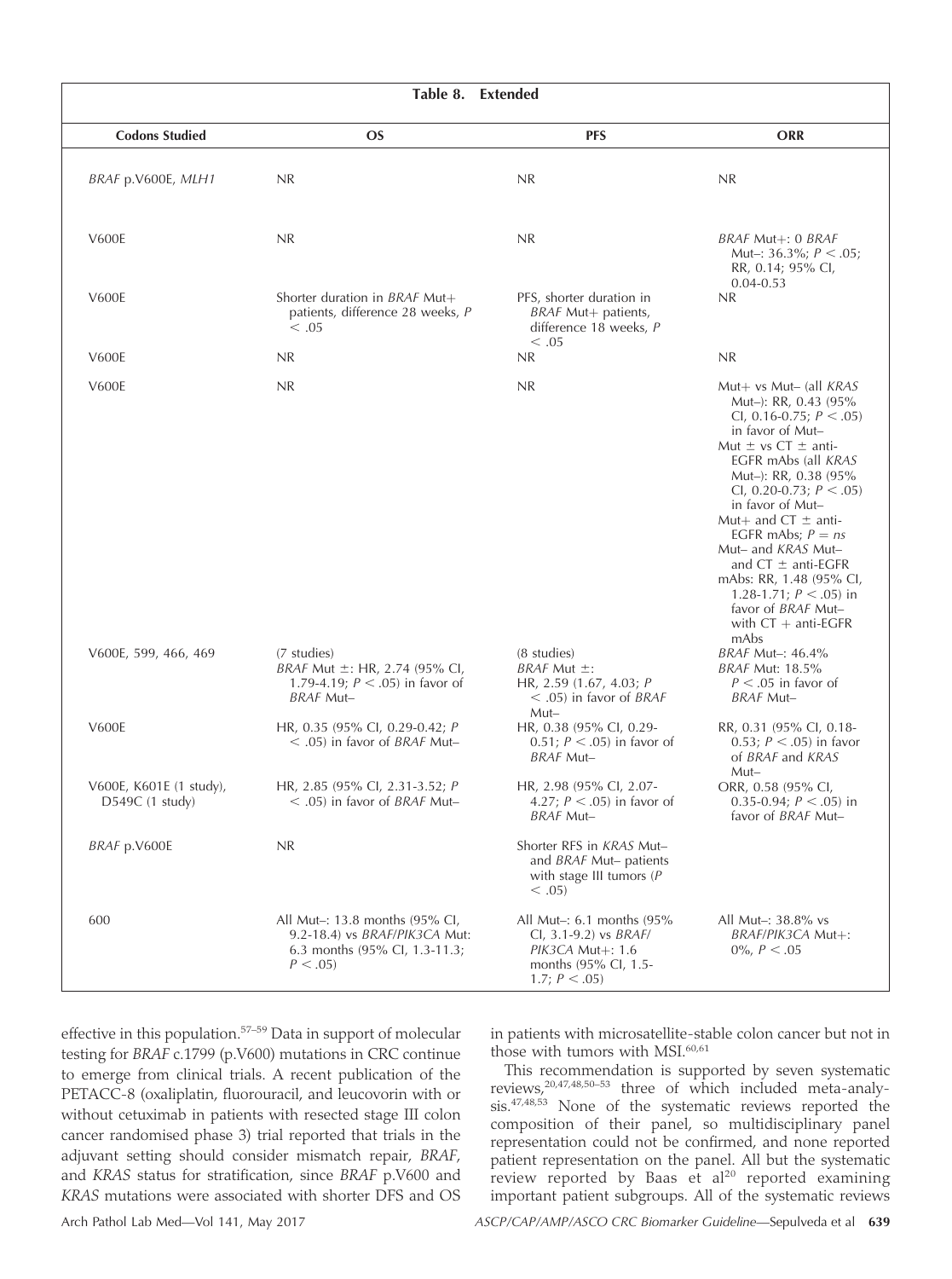| Table 9. Summary of Frequencies of Tumor V600E Mutation Status <sup>a</sup>        |                          |                                 |                                      |                                |
|------------------------------------------------------------------------------------|--------------------------|---------------------------------|--------------------------------------|--------------------------------|
| Sample Group                                                                       | No. of<br><b>Studies</b> | <b>Positive</b><br>p.V600E, No. | <b>Negative BRAF</b><br>p.V600E, No. | BRAF p.V600E,<br>$\%$ (95% CI) |
| Known negative MMR mutation status                                                 |                          |                                 |                                      |                                |
| MSI-H known mutation status                                                        |                          | 115                             | 216                                  | 36.10 (20.95-52.84)            |
| MLH1 methylation or MLH1 loss of<br>expression (known or assumes MSI-H)<br>status) |                          | 191                             | 141                                  | 63.50 (46.98-78.53)            |
| <b>MSS</b>                                                                         |                          | 85                              | 1.538                                | $5.00(3.55-6.68)$              |
| Known positive MMR mutation status<br>All mutation carriers                        | 26                       |                                 | 546                                  | 1.40 (0.06-2.25)               |

BRAF, proto-oncogene B-Raf/v-Raf murine sarcoma viral oncogene homolog B; CI, confidence interval; MMR, mismatch repair; MSI-H, microsatellite instability high; MLH1, mutL homolog 1; MSS, microsatellite stable.

<sup>a</sup> Adapted from Parsons et al<sup>52</sup> by permission from BMJ Publishing Group Limited. © 2012.

reported well-described and reproducible methods. Three did not report how conflicts of interest were managed and reported on.<sup>47,51,53</sup> Only two reported on a quality assessment of the included literature,<sup>48,50</sup> and only one rated the strength of the evidence.<sup>50</sup> None reported a plan for updating. While none of the systematic reviews reported industry funding, one study did not report any funding support.47 Overall, the risk of bias assessment for this body of evidence ranged from low<sup>48,50</sup> to moderate,<sup>20,51,53</sup> and none were found to have methodologic flaws that would raise concerns about their findings.

2b. Recommendation.—BRAF p.V600 mutational analysis should be performed in dMMR tumors with loss of MLH1 to evaluate for Lynch syndrome risk. Presence of a BRAF mutation strongly favors a sporadic pathogenesis. The absence of BRAF mutation does not exclude risk of Lynch syndrome.

dMMR occurs via several mechanisms. In sporadic CRC, dMMR is most frequently caused by epigenetic silencing through CpG methylation primarily of MLH1, with few cases resulting from somatic mutation of one of the MMR genes. In Lynch syndrome CRC, the underlying mechanism is usually a germline mutation of one of the four (MLH1, MSH2, MSH6, and PMS2) mismatch repair genes and, in rare patients, a deletion involving EPCAM (epithelial cell

adhesion molecule), a gene adjacent to MSH2, that leads to epigenetic inactivation of the MSH2 gene. dMMR occurs in 15% to 20% of all colorectal cancers, and of these, about three-fourths are due to  $MLH1$  epigenetic silencing.<sup>5,62</sup> dMMR underlies widespread mutations in the genome and MSI. BRAF p.V600 mutations rarely occur in patients with germline-based dMMR but have been reported in up to three-fourths of those with epigenetic MMR gene silencing (Table 8 and Table 9). Thus, testing for BRAF mutations serves as a means for distinguishing germline from epigenetic dMMR, particularly in those cases where the dMMR is the result of epigenetic silencing of MLH1. For tumors with a mutation in BRAF and dMMR, it may be concluded that the basis for their dMMR is less likely to be germline.5,52,62 In contrast, tumors with dMMR in the absence of a BRAF mutation may have either germline or an epigenetic (MLH1 gene promoter hypermethylation) basis for the dMMR, and specific testing for MLH1 promoter hypermethylation may be used to further refine the risk of Lynch syndrome before initiating definitive genetic testing. Identification of those patients with germline-based dMMR has clear implications for the patient's family members.

3. Recommendation.—Clinicians should order mismatch repair status testing in patients with colorectal cancers for

| Table 10. Mismatch Repair/Microsatellite Instability Systematic Reviews |                                                                                                                                                                           |            |                                                         |                                                                                                                       |                                                                                                                                                                                                                                                                                                   |
|-------------------------------------------------------------------------|---------------------------------------------------------------------------------------------------------------------------------------------------------------------------|------------|---------------------------------------------------------|-----------------------------------------------------------------------------------------------------------------------|---------------------------------------------------------------------------------------------------------------------------------------------------------------------------------------------------------------------------------------------------------------------------------------------------|
| Author, Year                                                            | <b>Study Type and</b><br>Evidence                                                                                                                                         | Comparison | <b>Tests Used</b>                                       | <b>OS</b>                                                                                                             | <b>PFS</b>                                                                                                                                                                                                                                                                                        |
| Guastadisegni et al, <sup>7</sup> 2010 SR: 31 studies                   | including 12,782<br>patients with CRC                                                                                                                                     |            | MSI vs MSS MSI by PCR in all<br>and IHC in 6<br>studies | 0.69, $P < .001$ , MSI<br>is associated with<br>longer survival                                                       | OR, 0.6; 95% CI, 0.53- DFS, OR, 0.58; 95% CI,<br>$0.47 - 0.72$ , $P < 0.001$ ,<br>MSI is associated with<br>a longer PFS duration                                                                                                                                                                 |
| Des Guetz et al, <sup>6</sup> 2009                                      | SR: 7 studies<br>including 3,690<br>patients with CRC<br>on effect of<br>adjuvant<br>chemotherapy<br>1,444 treated with<br>5-FU-based<br>therapy and 1,518<br>not treated |            | MSI vs MSS PCR in all and IHC<br>in 2 studies           | MSI-H:<br>HR, 0.70; 95% CI,<br>0.44-1.09, $P =$ ns; no<br>significant benefit of<br>chemotherapy in<br>MSI-H patients | MSI-H:<br>RFS, HR, 0.96; 95%<br>Cl, 0.62-1.49, $P =$ ns;<br>no significant<br>difference if treated or<br>not treated<br>MSI-H vs MSS:<br>RFS, HR, 0.77; 95%<br>CI, 0.67-0.87, $P < .05$ ,<br>MSI patients had no<br>effect of treatment<br>compared with<br>beneficial effect in<br>MSS patients |

CI, confidence interval; CRC, colorectal cancer; DFS, disease-free survival; 5-FU, 5-fluorouracil; HR, hazard ratio; IHC, immunohistochemistry; MSI, microsatellite instability; MSI-H, microsatellite instability high; MSS, microsatellite stable; ns, nonsignificant; OR, odds ratio; OS, overall survival; PCR, polymerase chain reaction; PFS, progression-free survival; RFS, relapse-free survival; SR, systematic review.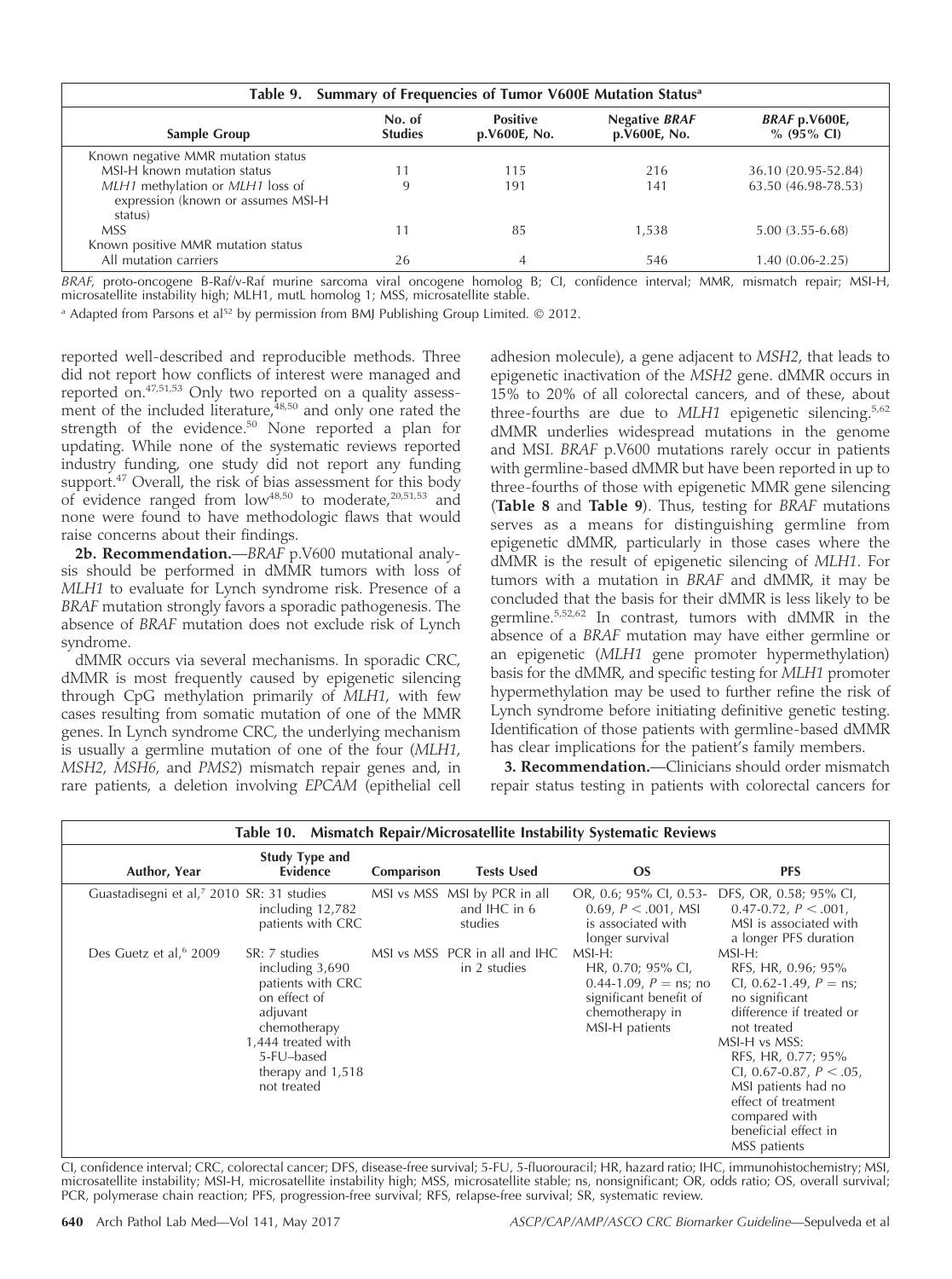the identification of patients at high risk for Lynch syndrome and/or prognostic stratification.

The molecular pathology underlying most MSI tumors is somatically acquired CpG methylation of the promoter of the MLH1 gene. About three-fourths of colorectal cancers with MSI due to MLH1 promoter hypermethylation will have an acquired BRAF mutation as well. The reason for this is not understood. Less than one-third of individuals with dMMR/MSI colorectal tumors do not have underlying MLH1 promoter hypermethylation but rather have a germline mutation affecting any one of the four DNA MMR genes noted above. Individuals with germline mutations in the MMR genes are said to have Lynch syndrome, an autosomal dominant disorder that confers dramatically increased risks for colorectal and endometrial cancers and moderately increases risks for a variety of other tumors.<sup>63</sup> Diagnosis of Lynch syndrome is important as active management of cancer risks has been demonstrated to benefit gene mutation carriers,5,64,65 and establishing a diagnosis creates opportunities for prevention among all at-risk relatives. Testing for dMMR can be performed by immunohistochemistry for the four MMR proteins (MLH1, MSH2, PMS2, and MSH6) or by MSI DNA-based testing, as discussed in detail in a report by Funkhouser et al<sup>66</sup> (recommendation 11).

A systematic review of 31 studies<sup>7</sup> reporting survival on 12,782 patients whose tumors were characterized for MSI showed a favorable prognosis, as determined by both OS and DFS (Table 10), but this is dependent on stage. In addition, the presence of MSI in CRC was reported to be predictive for nonresponse to 5-fluorouracil–based adjuvant chemotherapy of early stage disease,<sup>6</sup> although this has not been corroborated (Table  $10$ ).<sup>67</sup> Emerging data indicate that MMR status may have predictive value in some settings, specifically in patients with advanced disease being considered for anti-programmed cell death protein-1 (PD-1)/ programmed cell death ligand protein-1 (PD-L1) immune checkpoint inhibitor therapy. $68-70$ 

This recommendation is supported by two systematic reviews that included 38 studies and 16,472 patients.<sup>6,7</sup> Both of these systematic reviews included a well-described and reproducible methods section, and both reported on potential conflicts of interest. Only one, the systematic review reported by Guastadisegni et al,<sup>7</sup> reported the source of funding, which was nonindustry. Due to deficits in the reporting, one of these systematic reviews was deemed to have a moderate risk of bias,<sup>6</sup> and the other was deemed to have a low to moderate risk of bias<sup>7</sup>; however, neither of these were found to have any major methodologic flaws that would cause us to question their findings.

4. No Recommendation.—There is insufficient evidence to recommend BRAF c.1799 (p.V600) mutational status as a predictive molecular biomarker for response to anti-EGFR inhibitors.

As noted in recommendation 2a, mutations in position p.V600 in BRAF are associated with poor prognosis, especially in patients with metastatic disease. Response rates to chemotherapy regimens, including regimens with cetuximab and panitumumab, are lower in patients harboring BRAF p.V600 mutations $51,53,71$  (Table 8). Similarly, the PFS and OS after treatment with EGFR monoclonal antibodies in combination with chemotherapy are lower in patients with BRAF p.V600 mutations.<sup>47,48</sup> Many of these analyses used nonrandomized cohorts, thereby making evaluation of the potential predictive value of the BRAF

p.V600 mutation impossible to discern (Table 8). In addition, the poor prognosis and low mutation prevalence make evaluation of the relative benefit of EGFR inhibitors difficult to evaluate in individual randomized clinical trials.

Meta-analyses of randomized studies of EGFR monoclonal antibodies have been completed to address the question of the predictive role of  $BRAF$  p.V600 mutations. A metaanalysis of 463 patients with KRAS wild-type and BRAF p.V600 mutated tumors did not provide sufficient evidence to exclude a magnitude of benefits seen in KRAS/BRAF wildtype tumors. Nor was there sufficient evidence to identify a statistically significant benefit to this treatment.55 A second meta-analysis showed that EGFR monoclonal antibody treatment in patients whose tumors contain a BRAF p.V600 mutation was not associated with significant OS (P  $=$  .43), although there was a trend for better PFS ( $P = .07$ ).<sup>72</sup> This suggests insufficient evidence to recommend the use of BRAF p.V600 as a predictive marker for benefit of anti-EGFR monoclonal antibodies. More data are required to definitively determine the predictive value of BRAF mutations relative to anti-EGFR therapy.

This recommendation was supported by five systematic reviews47,48,51,53,71 (Table 8). None of these systematic reviews reported forming a multidisciplinary panel, and none reported including patient representatives in developing their research questions or interpreting their outcomes. All of the systematic reviews examined important patient subtypes, and all used well-described and reproducible methods. Only the systematic review by Yuan et al<sup>48</sup> reported on any potential conflicts of interest, the article by Mao et al<sup>51</sup> stated conflicts were not examined, and the other three did not report anything regarding conflicts.47,53,71 Only two, the systematic reviews reported by Yang et  $al<sup>71</sup>$ and Yuan et al,<sup>48</sup> rated the quality of the included evidence, although none of the studies reported on the strength of the evidence. None of the studies discussed any plans for future updating. Four reported nonindustry funding for their systematic reviews,<sup>48,51,53,71</sup> and one did not report the source of funding, if any.<sup>47</sup> Two of the systematic reviews were deemed to have a low risk of bias,  $48,71$  one was deemed to have a low to moderate risk of  $bias<sub>1</sub><sup>47</sup>$  and two were deemed to have a moderate risk of bias.<sup>51,53</sup> Overall, none of the systematic reviews were found to have methodologic flaws that would raise concerns about their findings.

5. No Recommendation.—There is insufficient evidence to recommend PIK3CA mutational analysis of colorectal carcinoma tissue for therapy selection outside of a clinical trial.

Note: Retrospective studies have suggested improved survival with postoperative aspirin use in patients whose colorectal carcinoma harbors a PIK3CA mutation.

Despite comprehensive RAS testing (recommendation 1), many patients still fail to respond to EGFR monoclonal antibody therapy. Additional biomarkers to guide patient selection for such therapy are desired.

PIK3CA mutations are observed in 10% to 18% of patients with CRC, primarily in exons 9 and 20, and lead to a constitutive activation of p100a enzymatic activity, leading to an increased PI3K activity and high oncogenic transformation ability. However, mutations of KRAS or NRAS and PIK3CA mutations can be detected alternatively and, in some cases, concurrently in a single CRC. $3,8$  PIK3CA mutations are positively correlated with KRAS exon 12 and 13 mutations.<sup>3</sup> Several meta-analyses and one individual patient data large pooled analysis have examined the

Arch Pathol Lab Med—Vol 141, May 2017 **ASCP/CAP/AMP/ASCO CRC Biomarker Guideline—Sepulveda et al 641**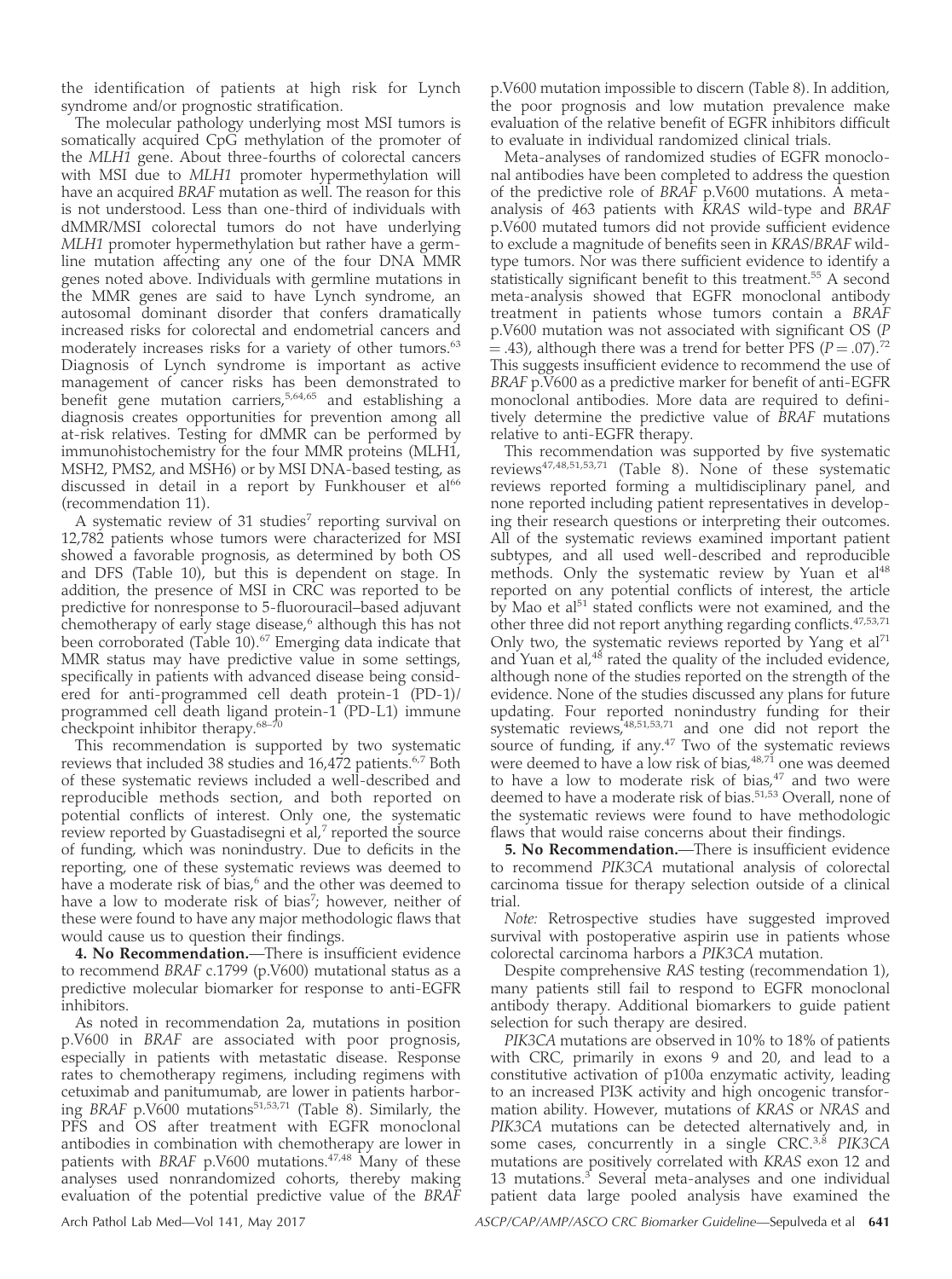|                                          | This extreme interest candemics, systematic nerrors, mean many ses, insepective consituation<br>and Retrospective Cohort Studies |                                              |                                                                                                       |  |  |  |
|------------------------------------------|----------------------------------------------------------------------------------------------------------------------------------|----------------------------------------------|-------------------------------------------------------------------------------------------------------|--|--|--|
| Author, Year                             | <b>Study Type and Evidence</b>                                                                                                   | Comparison                                   | <b>Tests Used</b>                                                                                     |  |  |  |
|                                          | CPGs, systematic reviews, and meta-analyses on PIK3CA Mut+ vs Mut- $(n = 5)$                                                     |                                              |                                                                                                       |  |  |  |
| Wu et al, <sup>73</sup> 2013             | SR: 8 839 patients with<br>mCRC who all received<br>anti-EGFR mAbs                                                               | $M$ ut $+$ vs Mut $-$                        | Sanger, allelic<br>discrimination, direct<br>sequencing,<br>pyrosequencing                            |  |  |  |
| Mao et al, 33 2012                       | SR: 13 studies including<br>patients all KRAS Mut-<br>treated with anti-EGFR<br>mAbs                                             | E20 Mut+ vs E20 Mut-                         | NR.                                                                                                   |  |  |  |
| Lin et al, $50$ 2011                     | SR: 4 studies 1,030<br>patients with mCRC, all<br>KRAS Mut- subgroup<br>analysis, exons 9 and 20                                 | $Mut + vs Mut -$                             | <b>NR</b>                                                                                             |  |  |  |
| Baas et al, $20$ 2011                    | SR: 3 studies including 195<br>patients with mCRC                                                                                | $Mut+ vs Mut-$                               | Sequencing,<br>pyrosequencing                                                                         |  |  |  |
| Yang et al, <sup>71</sup> 2013           | SR: 10 studies (patient<br>$number = NR$                                                                                         | $Mut+ vs Mut-$                               | DS, PCR amplification,<br>AS-PCR, genotyping,<br>RT-PCR, Sanger, DNA<br>sequencing,<br>pyrosequencing |  |  |  |
| Retrospective cohort studies ( $n = 1$ ) |                                                                                                                                  |                                              |                                                                                                       |  |  |  |
| Bando et al, <sup>43</sup> 2013          | 82 samples from 376<br>patients                                                                                                  | All Mut- vs $BRAF$ Mut+<br>and $PIK3CA$ Mut+ | Luminex xMAP vs DS<br>(concordance rate<br>$100\%$                                                    |  |  |  |

Table 11. PIK3CA Clinical Practice Guidelines, Systematic Reviews, Meta-Analyses, Prospective Cohort Studies,

AS-PCR, allele-specific polymerase chain reaction; CI, confidence interval; CPG, clinical practice guideline; DS, direct sequencing; EGFR, epidermal growth factor receptor; HR, hazard ratio; mAbs, monoclonal antibodies; mCRC, metastatic colorectal cancer; Mut–, mutation negative or wild type; Mut+, mutation positive; NR, not reported; ns, nonsignificant; ORR, objective response rate; OS, overall survival; PCR, polymerase chain reaction; PFS, progression-free survival; PIK3CA, phosphatidylinositol-4,5-bisphosphate 3-kinase catalytic subunit alpha; RR, response rate; RT-PCR, reverse transcription polymerase chain reaction; SR, systematic review; xMAP, multiplex assay.

prognostic role of PIK3CA in patients with stage IV CRC, both overall and in the KRAS nonmutated/wild-type population. These studies have generally indicated poorer response rate and PFS in patients with the PIK3CA mutation, a finding that appears to be driven primarily by patients with exon 20 mutation $3,33,50,71$  (Table 11). These meta-analyses have included many of the same studies, as well as observed and acknowledged between-study heterogeneity, and all have concluded further prospective data are necessary. Contradictory recent studies have also been recently reported.<sup>74</sup> None of the studies considered the independent role of PIK3CA in the context of comprehensive  $RAS$  testing. De Roock et al<sup>3</sup> estimated that comprehensive PIK3CA testing would increase response rate in the first-line setting by only 1%. The prognostic impact of PIK3CA in stage I to III disease has been inconsistent.<sup>75-77</sup>

Multiple prospective observational studies have demonstrated an association between aspirin use and decreased CRC mortality.78–80 Data on aspirin as a treatment for CRC (postdiagnosis usage) are more limited and drawn only from observational studies. Domingo et al<sup>81</sup> and Liao et al<sup>82</sup> found a survival advantage for posttreatment aspirin users only in patients whose tumors exhibit PIK3CA mutations; however, a recent cohort study did not validate these observations.<sup>83</sup> Multiple prospective studies are under way to address the potential benefit of adding aspirin or other nonsteroidal anti-inflammatory drugs to adjuvant therapy.

This recommendation is supported by two systematic reviews33,40 obtained from our systematic review. None

reported the composition of a multidisciplinary panel, reported patient representation or study quality, rated strength of the evidence reviewed, or disclosed a plan for updating. However, both systematic reviews did include relevant patient subgroups and included methods that were well described and reproducible. In both systematic reviews, information about the potential conflicts of the panelists was reported, and funding was provided by nonindustry sources. Both were found to have a moderate risk of bias, but neither of the studies providing the evidence base for recommendation 5 were found to have methodologic flaws that would raise concerns about their findings.

At the present time, the retrospective data for the use of PIK3CA mutation to deny anti-EGFR antibody therapy in patients with stage IV CRC or as a selection factor for use of aspirin in stage I to III tumors are insufficient for clinical use outside of a clinical trial.

6. No Recommendation.—There is insufficient evidence to recommend PTEN analysis (expression by immunohistochemistry [IHC] or deletion by fluorescence in situ hybridization [FISH]) in colorectal carcinoma tissue for patients who are being considered for therapy selection outside of a clinical trial.

PTEN functions as a tumor suppressor gene, and loss of PTEN results in upregulation of the PI3K/AKT pathway. PTEN mutations occur in approximately 5% to 14% of colorectal cancers,4,84 and loss of PTEN expression can be observed in tumors with KRAS, BRAF, and PIK3CA mutations.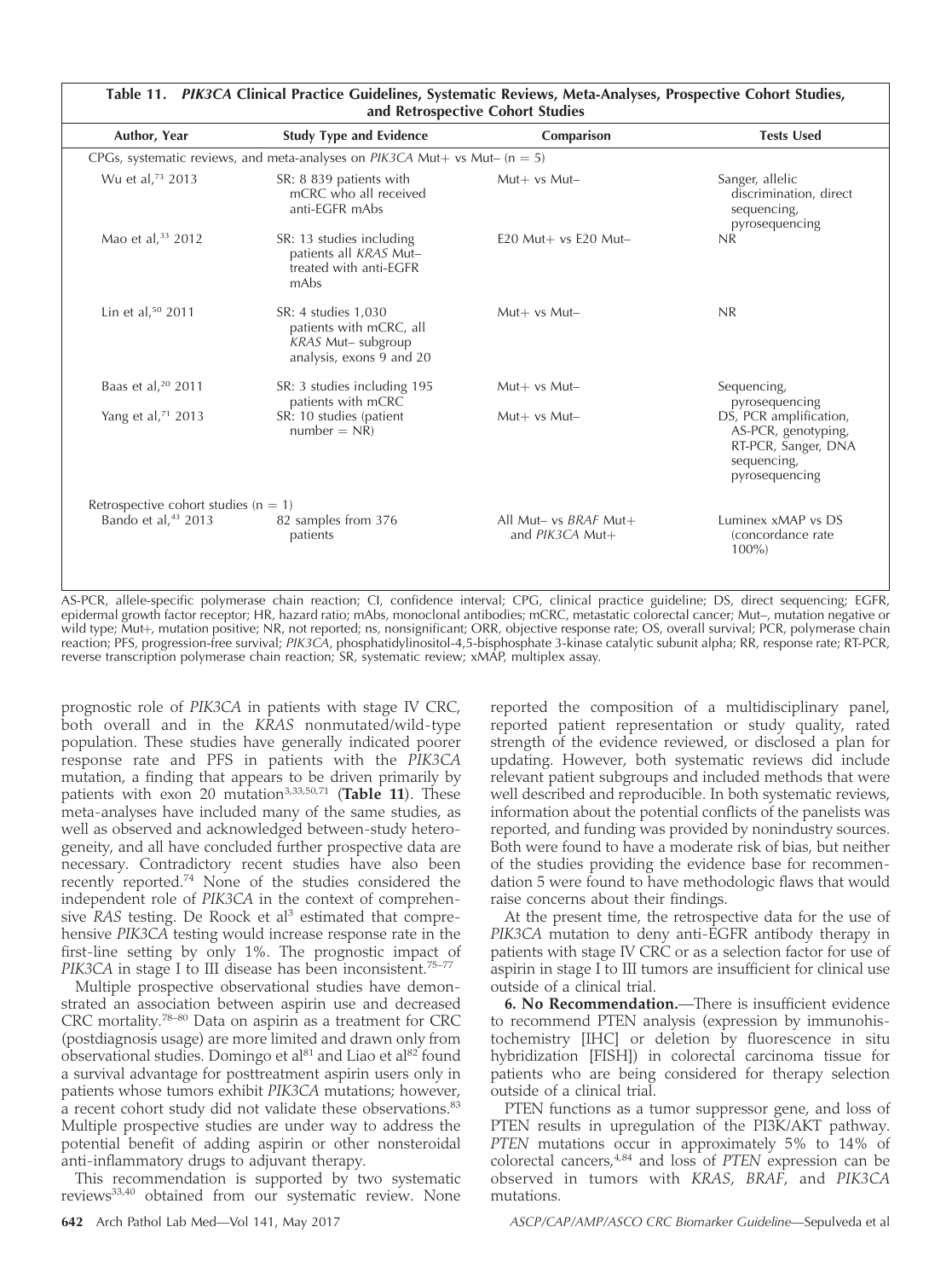|                              |                                                                                                                          | Table 11. Extended                                                                                                             |                                                                                                                   |
|------------------------------|--------------------------------------------------------------------------------------------------------------------------|--------------------------------------------------------------------------------------------------------------------------------|-------------------------------------------------------------------------------------------------------------------|
| <b>Codons Studied</b>        | <b>OS</b>                                                                                                                | <b>PFS</b>                                                                                                                     | <b>ORR</b>                                                                                                        |
| Exons 9, 20                  | HR, 1.28; 95% CI, 1.05-<br>1.56, $P < .05$ , patients<br>with PIK3CA Mut+ had<br>shorter PFS                             | PFS, HR, 1.53; 95% CI, 1.28-<br>1.84, $P < .05$ , patients with<br>PIK3CA Mut+ had shorter PFS                                 | <b>NR</b>                                                                                                         |
| Exon 20                      | HR, 3.29; 95% CI, 1.60-<br>6.74; $P < .05$                                                                               | PFS, HR, 2.52; 95% CI, 1.33-<br>4.78, $P < .05$ , PIK3CA exon 20<br>mutations associated with<br>shorter PFS                   | ORR%:<br>Exon 20 Mut+: 0;<br>Exon 20 Mut-: 37%<br>RR, 0.25; 95% CI, 0.05-1.19,<br>$P =$ ns (subset: 377 patients) |
| Exons 9, 20                  | $P =$ ns, no difference<br>between Mut+ and Mut-<br>patients<br>Exon 20 Mut+ predicts<br>poorer survival                 | $P =$ ns, no difference between<br>$M$ ut + and Mut - patients<br>Exon 20 Mut+ predicts poorer<br>survival                     | <b>NR</b>                                                                                                         |
| Exons 9, 20                  | <b>NR</b>                                                                                                                | NR                                                                                                                             | <b>NR</b>                                                                                                         |
| Exons 7, 8, 9, 18,<br>19, 20 | (6 studies)<br>HR, 1.43 (95% CI, 1.02-<br>2.0; $P < .05$ ) in favor of<br>$Mut-$                                         | (6 studies)<br>HR, 1.91 (95% CI, 0.78-4.68; $P =$<br>ns)<br>$P < .05$ in favor of exon 9<br>compared with exon 20<br>mutations | (6 studies)<br>RD: $-23\%$ (-35%, -10%; $P <$<br>.05) in favor of exon 9<br>compared with exon 20<br>mutations    |
| Exon 9                       | All Mut $-$ : 13.8 months<br>(95% CI, 9.2-18.4) vs<br>BRAF/PIK3CA Mut+: 6.3<br>months (95% CI, 1.3-<br>11.3; $P < .05$ ) | All Mut-: 6.1 months (95% CI,<br>3.1-9.2) vs BRAF/PIK3CA Mut+:<br>1.6 months (95% CI, 1.5-1.7; P<br>< .05)                     | All Mut $-$ : 38.8% vs BRAF/<br>PIK3CA Mut+: 0, $P < .05$                                                         |

Although there is evidence suggesting that PTEN is a critical factor in cancer development, the association between PTEN expression and predictive/prognostic value remains controversial, with several studies suggesting an association with poorer prognosis and others finding no association at all. Four systematic reviews were obtained that reported on loss of PTEN expression compared with normal PTEN expression and 31 primary studies, including a total of 2,545 patients<sup>20,50,85,86</sup> (Supplemental Table 14). Tests used included IHC and FISH. Of the four studies that reported overall survival rates,<sup>20,50,85,86</sup> three studies reported on pooled outcomes.50,85,86 One study reported a significant difference in favor of normal PTEN expression,<sup>86</sup> and the others reported no significant differences.<sup>20,50,85</sup> For PFS, three studies pooled outcomes,<sup>50,85,86</sup> two detected a significant difference in favor of normal PTEN expres $sion,85,86$  and one showed no significant difference.<sup>50</sup> For ORR, two studies pooled outcomes, and both found loss of PTEN expression associated with a poorer response.<sup>85,86</sup>

Several studies have shown an association between PTEN loss and local recurrence, advanced TNM stage, lymph node metastasis, and a lower 5-year survival rate.<sup>87-90</sup> However, several other studies have found no correlation between PTEN status and patient survival, tumor grade, TNM stage, lymphatic invasion, and liver metastasis.<sup>91-93</sup> Regarding response to EGFR-targeted therapies, several studies have shown an association with PTEN loss and lack of response to cetuximab and panitumumab.<sup>94-97</sup> However, other published studies failed to demonstrate a clear correlation between loss of PTEN expression and response to anti-EGFR therapy.98–100 Given the significant discordance in results, the role of PTEN as a prognostic or predictive biomarker in CRC is still largely unknown, and research into

the prognostic and predictive significance of PTEN is ongoing.

This recommendation is supported by 20 studies,4,20,50,84–100 four20,50,85,86 of which met the inclusion criteria for inclusion in our systematic review. All four of these were systematic reviews and included 42 studies and 3,412 patients. None of these systematic reviews reported using a multidisciplinary panel or reported including the patient perspective or a plan for future updating. Three<sup>50,85,86</sup> reported on important patient subgroups. All four had well-described and reproducible methods sections. Three<sup>20,50,86</sup> reported that potential conflicts of interest were examined. Only two<sup>50,86</sup> rated the quality of the included evidence, and these same two were also the only two that rated the strength of the evidence. Only three<sup>20,50,86</sup> reported on the source of any funding, but all three reported nonindustry funding. One was deemed to have a low risk of bias,<sup>50</sup> one was deemed to have a low to moderate risk of bias,<sup>86</sup> and two were deemed to have a moderate risk of bias.20,85 None of the studies were found to have any methodologic flaws that would bring doubt to their findings.

7. Expert Consensus Opinion.—Metastatic or recurrent colorectal carcinoma tissues are the preferred specimens for treatment predictive biomarker testing and should be used if such specimens are available and adequate. In their absence, primary tumor tissue is an acceptable alternative and should be used.

In clinical practice, one or more specimens of CRC from an individual patient may become available for molecular testing during the course of the disease. These specimens may include initial diagnostic biopsy or surgical resection specimens of the primary tumor and resection, biopsy, or cytologic specimens from metastatic and recurrent tumor.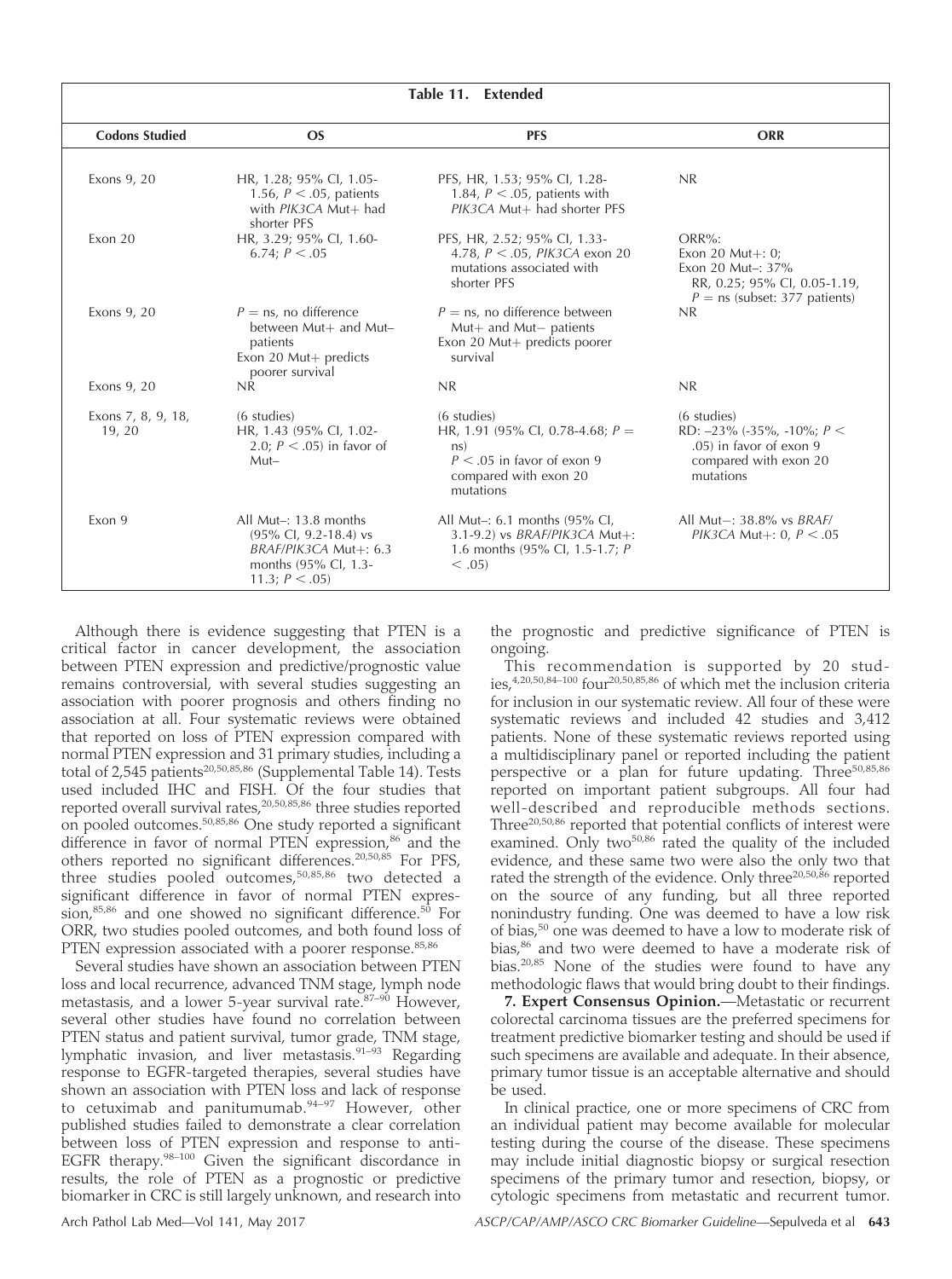| Table 12. Concordance Rates Between Primary and |
|-------------------------------------------------|
| Metastatic Lesions <sup>a</sup>                 |

| Genes Tested (n)                     | Concordance Rate, % |
|--------------------------------------|---------------------|
| $KRAS$ (117) <sup>101</sup>          | 91.0                |
| KRAS, NRAS, BRAF (84) <sup>102</sup> | 98.8                |
| PIK3CA (117) <sup>101</sup>          | 94.0                |
| PIK3CA (84) <sup>102</sup>           | 92.8                |
| PTEN IHC (117) <sup>101</sup>        | 66.0                |

Summary of two randomized clinical trials where comparison of mutation in KRAS, NRAS, BRAF, and PIK3CA was performed for paired primary tumor and metastatic lesions. Immunohistochemistry for<br>PTEN was done in Cejas et al.<sup>101</sup> In the study by Cejas et al,<sup>101</sup> metastases were synchronous or metachronous. DNA was extracted from formalin-fixed, paraffin-embedded tissue, and mutational analysis was performed with a polymerase chain reaction–direct sequencing assay. KRAS mutations were detected in 42% of metastatic lesions and 39% of primary tumors. In the study by Vakiani et al,  $102$  DNA was extracted from frozen tissue, and the iPLEX assay (Agena Bioscience, San Diego, CA) was used to examine the following mutations: KRAS 12, 13, 22, 61, 117, and 146; NRAS 12, 13, and 61; BRAF 600; and PIK3CA 345, 420, 542, 545, 546, 1043, and 1047.

Discordance between primary and metastatic lesions may be attributed to a number of mechanisms, including tumor heterogeneity already present in the primary tumor, tumor evolution, where novel mutations are acquired, and, in some cases, the presence of separate primaries. The systematic literature review for the CRC guideline was done to identify studies that compared the mutational status of primary versus metastatic CRC.

An earlier systematic literature search that was conducted to include studies testing concordance of KRAS, BRAF, PIK3CA, and loss of PTEN expression in CRC<sup>20</sup> reported the results of 21 studies, with an overall concordance rate of 93% (range, 76%-100%) for KRAS, 93% for BRAF status, a range of 89% to 94% for PIK3CA, and 68% for loss of PTEN. Table 12 shows the summary of two subsequent studies where KRAS, NRAS, BRAF, and PIK3CA mutation and PTEN expression were compared in paired primary versus metastatic tumor lesions.101,102 Overall concordance rates between primary and metastatic lesions were high with more than 90% concordance (Table 12).<sup>101,102</sup> In the study by Lee et al, analysis of KRAS mutation in primary and recurrent tumors after radical resection showed 20.3% discordance.<sup>103</sup>

This recommendation was supported by two retrospective cohort studies<sup>101,102</sup> that were obtained in the systematic review. Both of these studies compared results within a single cohort. The study reported by Cejas et al<sup>101</sup> reported at least partial industry funding, and the study reported by Vakiani et al<sup>102</sup> did not report the source of funding, if any. The study by Cejas et al $101$  was deemed to have a low to moderate risk of bias, and the study by Vakiani et al<sup>102</sup> was deemed to be low.

| Comparison of Test-Performing Characteristics of Assays for KRAS Mutation Detection<br>Table 13. |     |                        |                          |            |                    |                |                       |                                                                                    |
|--------------------------------------------------------------------------------------------------|-----|------------------------|--------------------------|------------|--------------------|----------------|-----------------------|------------------------------------------------------------------------------------|
| Author, Year                                                                                     | No. | Comparison             | <b>Testing</b><br>Method | Codons     | <b>Tissue Site</b> | Procedure      | Sample<br><b>Type</b> | <b>Population</b><br>Sensitivity of<br><b>Testing</b><br>Method, $\%$ <sup>a</sup> |
| Ma et al, 2009 <sup>130</sup>                                                                    | 100 | Sequencing             | <b>HRM</b>               | 12, 13     | Primary            | N <sub>R</sub> | <b>FFPE</b>           | 59                                                                                 |
| Pinto et al, 2011 <sup>131</sup>                                                                 | 372 | Consensus <sup>c</sup> | Sequencing               | 12, 13     | NR.                | NR             | <b>FFPE</b>           | 36.4                                                                               |
|                                                                                                  | 184 |                        | DxS                      |            |                    |                |                       | 43.1                                                                               |
|                                                                                                  | 182 |                        | <b>HRM</b>               |            |                    |                |                       | 42.7                                                                               |
|                                                                                                  | 372 |                        | Snapshot                 |            |                    |                |                       | 43.3                                                                               |
| Tol et al, 2010 <sup>132</sup>                                                                   | 511 | Sequencing             | DxS                      | 12, 13     | Primary            | Resection      | Frozen                | 39.4                                                                               |
| Buxhofer-Ausch et al, 2013 <sup>133</sup>                                                        | 60  | Sequencing             | SA                       | 12, 13     | Primary            | NR.            | <b>Biopsy</b>         | 47.0                                                                               |
| Chang et al, $2010^{136}$                                                                        | 60  | Sequencing             | MPCR PE                  | 12, 13, 61 | Primary            | <b>NR</b>      | Frozen                | 34.0                                                                               |
| Chen et al, 2009 <sup>137</sup>                                                                  | 90  | Sequencing             | <b>SSCP</b>              | 12, 13     | Primary            | NR.            | Fresh                 | 36.0                                                                               |
| Chow et al, 2012 <sup>138</sup>                                                                  | 204 | Sequencing             | ASP                      | 12, 13     | N <sub>R</sub>     | NR             | <b>FFPE</b>           | 40.7                                                                               |
| Sundstrom et al, 2010 <sup>142</sup>                                                             | 100 | DxS                    | Pyro                     | 12, 13, 61 | Primary or met     | Biopsy         |                       | 39.0                                                                               |
| Franklin et al, 2010 <sup>128</sup>                                                              | 59  | Sequencing             | <b>HRM</b>               | 12, 13     | Primary            | Resection      | <b>FFPE</b>           | 54.0                                                                               |
|                                                                                                  | 59  | Sequencing             | ARMS                     | 12, 13     |                    | NR.            |                       | 43                                                                                 |
| Laosinchai-Wolf et al, 2011 <sup>129</sup>                                                       | 86  | Sequencing             | <b>BMA</b>               | 12, 13     | Primary            | <b>NR</b>      | <b>FFPE</b>           | 45.0                                                                               |
| Carotenuto et al, 2010 <sup>134</sup>                                                            | 540 | Sequencing             | DxS                      | 12, 13     | Primary            | <b>NR</b>      | <b>FFPE</b>           | 38.6                                                                               |
|                                                                                                  | 540 | Sequencing             | Sanger                   |            |                    |                |                       |                                                                                    |
| Cavallini et al, 2010 <sup>135</sup>                                                             | 112 | DxS                    | SA                       | 12, 13     | NR.                | NR.            | <b>FFPE</b>           |                                                                                    |
|                                                                                                  | 112 | DxS                    | PCR-RFLP                 |            |                    |                |                       |                                                                                    |
| Kristensen et al, 2010 <sup>139</sup>                                                            | 61  | <b>COLD-PCR</b>        | DxS                      | 12, 13     | Primary            | Resection      | FFPE                  | N <sub>R</sub>                                                                     |
|                                                                                                  | 61  | <b>PCR</b>             | <b>MCA</b>               |            |                    |                |                       |                                                                                    |
| Kristensen et al, 2012 <sup>140</sup>                                                            | 100 | <b>CADMA</b>           | DxS                      | 12, 13     | Primary            | Resection      | FFPF                  | 44.4                                                                               |
|                                                                                                  | 100 | DxS                    | <b>CADMA</b>             |            |                    |                |                       |                                                                                    |
| Lang et al, 2011 <sup>141</sup>                                                                  | 125 | Sequencing             | ASP                      | 12, 13     | Primary            | Resection      | FFPE                  | 36.8                                                                               |

ARMS, amplification refractory mutation system; ASP, allele specific (nonquantitative); BMA, Luminex bead microarray; CADMA, competitive amplification of differentially melting amplicons; COLD-PCR, coamplification at lower denaturation temperature-PCR; DxS, QIAGEN method; FFPE, formalin fixed, paraffin embedded; HRM, high-resolution melting; M, missing; MCA, melting curve analysis; Met, metastatic; MPCR PE, multiplex polymerase chain reaction (KRAS, NRAS, HRAS) and primer extension; Mut, mutation; NPV, negative predictive value; NR, not reported; PCR-RFLP, polymerase chain reaction–restriction fragment length polymorphism; PCS, prospective cohort study; PPV, positive predictive value; Pyro, pyrosequencing; RCS, retrospective cohort study; SA, KRAS-BRAF strip assay; SSCP, single-strand conformation polymorphism.

<sup>a</sup> Population or clinical sensitivity of testing method (%) of cases positive for *KRAS* mutation tested.<br><sup>b</sup> Four (9.5%) of 42 samples negative for *KRAS* mutation by direct sequencing were positive for *KRAS* mutations

<sup>d</sup> Detected one mutation in 23 Mut– alleles.

<sup>e</sup> Variable concordance for different tumor percentage in the sample.

<sup>f</sup> The sensitivity was increased by 5- to 100-fold for melting temperature decreasing mutations when using COLD-PCR compared with standard PCR. Mutations, undetectable by the TheraScreen (QIAGEN, Valencia, CA) kit in clinical samples, were detected by COLD-PCR followed by HRM and verified by sequencing. Sequencing (PCR of fragment of interest followed by sequence analysis) described as direct sequencing.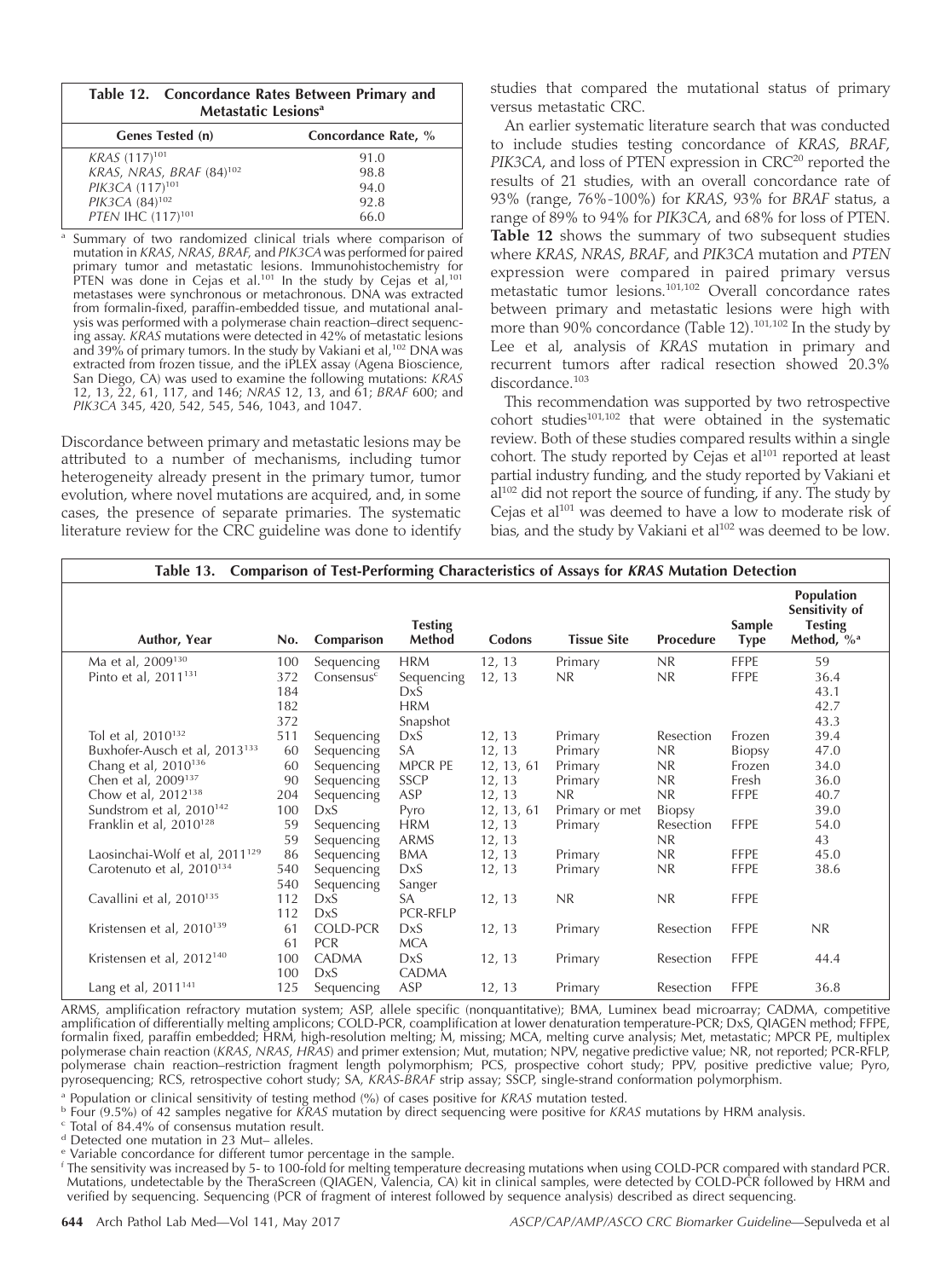Overall, neither of these studies had any methodologic flaws that would raise concerns about the reported findings.

In summary, given that discordance of mutational status between primary and metastatic or recurrent CRC lesions may occur in a number of cases, metastatic or recurrent CRC tissues are the preferred specimens for treatment predictive biomarker testing. However, if these specimens are not available, primary tumor tissue is an acceptable alternative, given the overall high rates of concordance for the mutation status of EGFR pathway genes.

8. Expert Consensus Opinion.—Formalin-fixed, paraffin-embedded (FFPE) tissue is an acceptable specimen for molecular biomarker mutational testing in colorectal carcinoma. Use of other specimens (eg, cytology specimens) will require additional adequate validation, as would any changes in tissue-processing protocols.

The systematic review identified a number of studies, summarized in Table 13, where CRC KRAS mutational testing was performed using FFPE specimens as well as fresh or frozen specimens. Recommendation 17 highlights the importance of review of stained sections of tumor selected for testing by a pathologist to verify the tumor cell content population of the sample and demarcate regions for potential macrodissection or microdissection to enrich for cancer cells. Biopsy and resection specimens are similarly acceptable, as long as sufficient tumor cells are present (Table 13). Cytology specimens may be adequate for testing but will require proper validation. The use of FFPE cell blocks allows for the evaluation of tumor cell content and viability.<sup>104</sup> Laboratories will need to establish the minimum tumor cell content for specimens based on the performance characteristics of their validated assay.105,126

Liquid biopsy tests use serum or plasma and may be used for monitoring tumor recurrence and emergence of treatment resistance. The noninvasive nature of this approach (monitoring through blood testing) offers great potential for clinical use.106 However, at the present time, the clinical application of liquid biopsy assays awaits robust validation and further studies to determine their clinical utility.

9. Strong Recommendation.-Laboratories must use validated colorectal carcinoma molecular biomarker testing methods with sufficient performance characteristics for the intended clinical use. Colorectal carcinoma molecular biomarker testing validation should follow accepted standards for clinical molecular diagnostics tests.

Clinical validation assesses the molecular biomarker testing method in light of clinical characteristics of the disease or marker being tested, to ensure the test is ''fit for purpose.'' Elements of clinical validation include analytical sensitivity, analytical specificity, clinical sensitivity, and

|                               | Table 13. Extended                                          |                |           |           |                            |                                               |            |
|-------------------------------|-------------------------------------------------------------|----------------|-----------|-----------|----------------------------|-----------------------------------------------|------------|
| Sensitivity<br>of Assay       | Analytical<br>Sensitivity, %<br>(Mutant Allele<br>Fraction) | Specificity, % | PPV, $\%$ | NPV, $\%$ | <b>Minimal</b><br>Tumor, % | Concordance<br><b>Between</b><br>Assays, $\%$ | Study      |
| Increased $\rm ^b$ ( $>100$ ) | $5 - 10$                                                    | 98             | NR        | NR        | 30                         | 95                                            | PCS        |
| $84.4^{\circ}$                | $15 - 20$                                                   | NR             | NR        | NR        | >50                        | NR                                            | <b>PCS</b> |
| 96                            | 1                                                           | NR             | NR        | NR        |                            | NR                                            |            |
| 98                            | $3 - 10$                                                    | NR             | NR        | NR        |                            | NR                                            |            |
| 99                            | 5                                                           | NR             | NR        | <b>NR</b> |                            | <b>NR</b>                                     |            |
| 96.5                          |                                                             | 99.7           | 99.5      | 97.2      | $3 - 90$                   | 95.30                                         | PCS        |
| 100                           |                                                             | 100            | NR        | NR        | At least 50                | 100                                           | PCS        |
| 100                           | NR <sup>d</sup>                                             | 100            | 100       | 100       | NR                         | 100                                           | <b>PCS</b> |
| 100                           | NR                                                          | 100            | 100       | 100       | NR                         | 100                                           | PCS        |
| 100                           | $1.25 - 2.5$                                                | 100            | 100       | 100       | <b>NR</b>                  | NR                                            | <b>PCS</b> |
| 91                            | $1.25 - 2.5; 1.25$                                          | NR             | NR        | NR        | NR                         | NR                                            | PCS        |
| 100                           |                                                             | 87             | 81        | 100       | $1 - 90$                   | NR                                            | <b>RCS</b> |
| 100                           | 5                                                           | 71             | 66        | 100       | $1 - 90$                   | 93                                            | <b>RCS</b> |
| 100                           |                                                             | 100            | 100       | 100       | NR                         | NR or M                                       | <b>RCS</b> |
| 95.8                          |                                                             | 100            | 100       | 97.3      | $<$ 30 vs $>$ 70           | Variable <sup>e</sup>                         | <b>RCS</b> |
| 98.6                          | <b>NR</b>                                                   | 100            | 100       | 99.1      | NR                         | NR                                            | <b>RCS</b> |
| 92.5-100                      | <b>NR</b>                                                   | 100            | NR        | NR        | 70                         | NR                                            | <b>RCS</b> |
| 92.5-100                      | NR                                                          | 100            | NR        | NR        | NR                         | NR                                            | <b>RCS</b> |
| 93                            | $0.1 - 5$                                                   | 100            | NR        | NR        | NR                         | $\mathbf{f}$                                  | <b>RCS</b> |
| 97                            | $5 - 10$                                                    | 100            | NR        | NR        | <b>NR</b>                  |                                               | <b>RCS</b> |
| 98                            | 0.50                                                        | 98             | NR        | NR        | NR                         | 95.9                                          | <b>RCS</b> |
| 99                            | <b>NR</b>                                                   | 100            | NR        | NR        | <b>NR</b>                  | <b>NR</b>                                     | <b>RCS</b> |
| 95.7 <sup>e</sup>             | $\mathbf{1}$                                                | NR             | NR        | NR        | >50                        | NR                                            | <b>RCS</b> |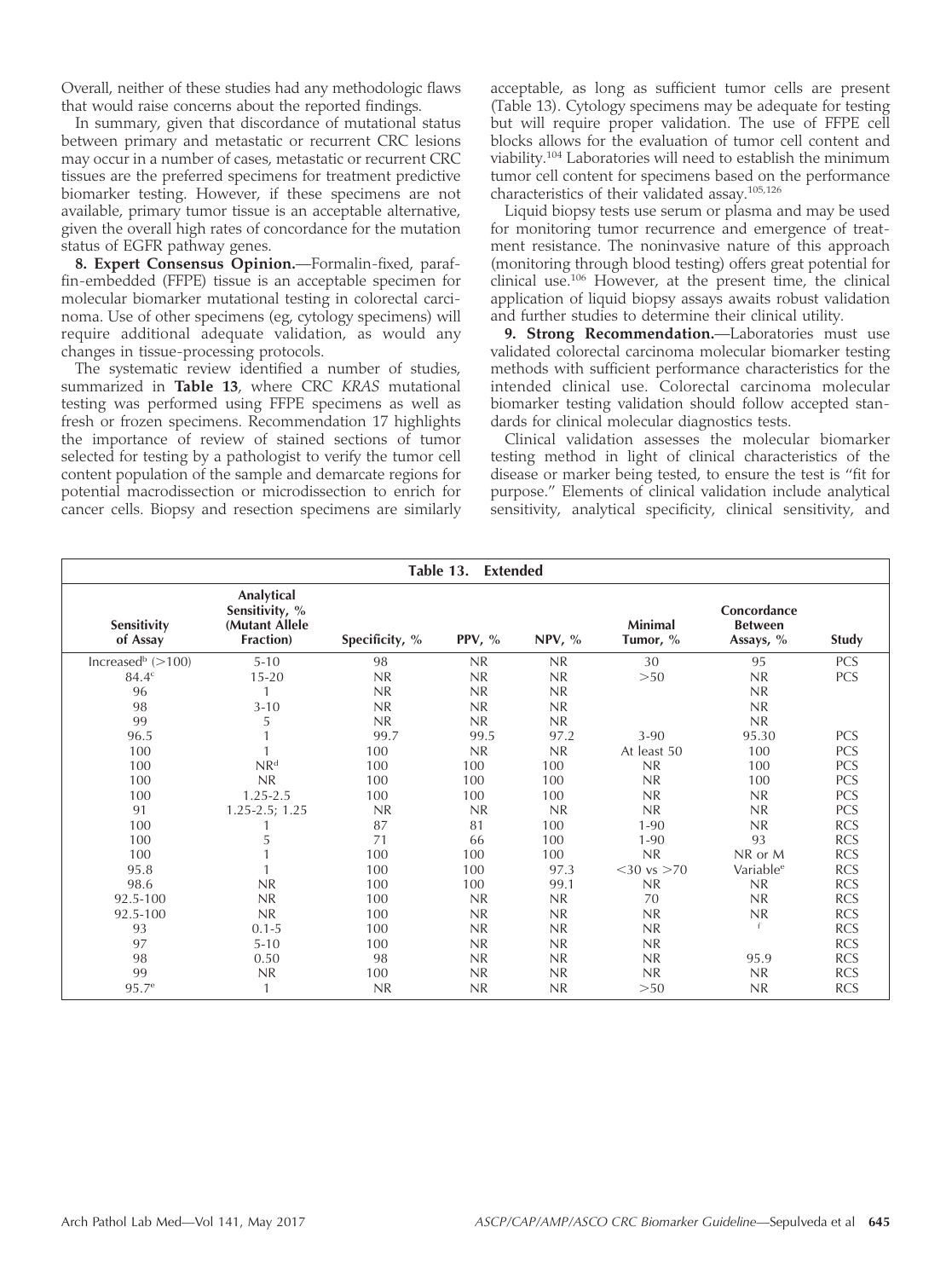clinical specificity. Data for clinical validation can be obtained from studies performed by the laboratory, studies reported in peer-reviewed literature, or other reliable sources. CLIA requires clinical laboratories to have a qualified laboratory director who is responsible for ensuring that the laboratory provides quality laboratory services for all aspects of test performance.<sup>107</sup> Rigorous validation should be performed to ensure all molecular marker testing methods, such as those used for colorectal carcinoma, are ready for implementation in the clinical laboratory. To reach that goal, each step of the testing process must be carefully evaluated and documented. Excellent and comprehensive documents have been published on this topic, and a detailed review is provided under recommendation 10. Our systematic review of the available literature provided information regarding the performance characteristics of molecular marker testing methods of colorectal carcinoma in clinical use for RAS mutational testing (Table 13). Most studies reported the performing characteristic of assays that detected KRAS exon 2 mutations, as detailed in Table 13. Direct sequencing of genomic DNA, even after polymerase chain reaction (PCR) amplification of the fragment of interest, has low analytical sensitivity requiring a mutant allele frequency of about 20% for mutation detection. A number of more sensitive assays have been developed for RAS testing, including those listed in Table 13.

Sanger sequencing was used as the most common baseline assay for comparison against other molecular detection methods for KRAS mutations. Testing methods vary widely, including direct Sanger sequencing, amplification refractory mutation system, real-time PCR–highresolution melting (HRM) assays, allele-specific PCR, Luminex (Austin, Texas) bead microarray, PCR restriction fragment length polymorphism strip assays, pyrosequencing, and, more recently, NGS. Population or clinical sensitivity of the testing methods for KRAS mutations as shown in Table 13 ranged between 36% and 59%. Assay sensitivity ranged from 84.4% to 100%, with Sanger sequencing on the lower end of the range. Analytical sensitivity, defined as the lowest detectable mutant allele fraction, was between 0.5% and 20% across all testing methods, with most methods performing between 1% and 5% mutant allele fraction. Specificity was between 98% and 100% for most assays, with two studies demonstrating lower specificity. Positive predictive value percentages varied between 66% and 100%, with most studies reporting between 99% and 100%. Negative predictive value percentages were between 97% and 100%. Minimal tumor percentages reported varied widely between studies. Concordance between assays was between 93% and 100%, with some variability noted in two retrospective cohort studies. The available evidence from assays to detect KRAS mutations supports the use of a number of alternative assays, as long as their performing characteristics, adjusted for sample type and percent tumor purity, meet the clinical sensitivity with acceptable specificity. Recently, NGS has been used in a number of studies and in laboratory practice for solid tumor mutational analysis.108 NGS has shown to meet the sensitivity of detection used in CRC clinical trials (detecting at least 5% mutant alleles), permitting simultaneous testing of hundreds of mutations, and is becoming widely used. Testing for mutations in multiple genes or gene loci with multiplex assays such as NGS and other methods should be done on patients at the time of metastases to obtain comprehensive genomic information and identify mutations beyond RAS/BRAF status that might be able to be targeted if conventional therapies become ineffective.

10. Strong Recommendation.—Performance of molecular biomarker testing for colorectal carcinoma must be validated in accordance with best laboratory practices.

Proper validation of CRC biomarker testing is important to ensure appropriate patient care. If validation is inadequate, this can lead to erroneous results and improper diagnosis, prognosis, and/or therapeutic intervention. For example, with regard to RAS testing, a false-positive result would lead to an improper withholding of therapy, whereas a false-negative result would lead to distribution of an ineffective therapy, resulting in increased costs and unnecessary side effects. As molecular oncology testing grows more complex with NGS, thorough and proper validation of preanalytical (specimen type and processing), analytical (assay performance), and postanalytical (bioinformatics, annotation, and reporting) steps is imperative.<sup>109,110</sup>

The design of a validation study somewhat depends on the analyte (gene), mutations, or molecular alterations assessed and chosen platform and technology. However, assay validation should be done using best laboratory practices in accordance with CLIA (42 CFR 493.1253(b)(2), also known as Title 42 Chapter IV Subchapter G Part 493 Subpart  $K\left(\frac{5493.1253}{111}\right)$  as applicable to the assay type. Laboratories should comply with CLIA and their individual accrediting agency (eg, CAP, New York State) to fulfill requirements for validation.<sup>111,112</sup> Additional resources for establishing clinical molecular testing are available to assist laboratories.<sup>113</sup> For the US Food and Drug Administration (FDA)–cleared/approved assays (without any modification), verification of test specifications, including accuracy, precision, reportable range, and reference range, only needs to be done.<sup>114</sup> For nonwaived, non–FDA-approved assays (laboratory-developed procedures or LDPs), validation must be performed. Validation design must include the required elements of analytical accuracy (specificity and sensitivity), precision, and analytical sensitivity (limit of detection) and interfering substances and reportable range as applicable. Clinical sensitivity and specificity, as well as positive and negative predictive value, should be considered additions.

Additional considerations should include specimen processing (including microdissection or macrodissection, histologic processing, and fixation times) and reagent stability and storage. Proper controls should be introduced and used to assess as many of the potential mutations detected by the assay and to verify the limit of detection identified in the validation. With high-throughput (NGS) sequencing, assessing all possible mutations through control material and specimens is impossible, and continuing validation may need to occur. If NGS is used, bioinformatics pipelines should be properly validated using multiple types of mutations (single-nucleotide variants and insertions/deletions). Finally, reporting should be carefully considered during the validation process. Resources to assist laboratories with solid tumor molecular testing have also been made available through the CLSI.<sup>115</sup>

# Preanalytical Variables

Histologic or preanalytical processing should be considered and representative processes should be included in the validation set. Specific specimen types should also be properly validated. Most tissue used in CRC biomarker testing is derived from FFPE tissue. Formalin fixation results in fragmentation of DNA as a result of histone protein

646 Arch Pathol Lab Med-Vol 141, May 2017 ASCP/CAP/AMP/ASCO CRC Biomarker Guideline-Sepulveda et al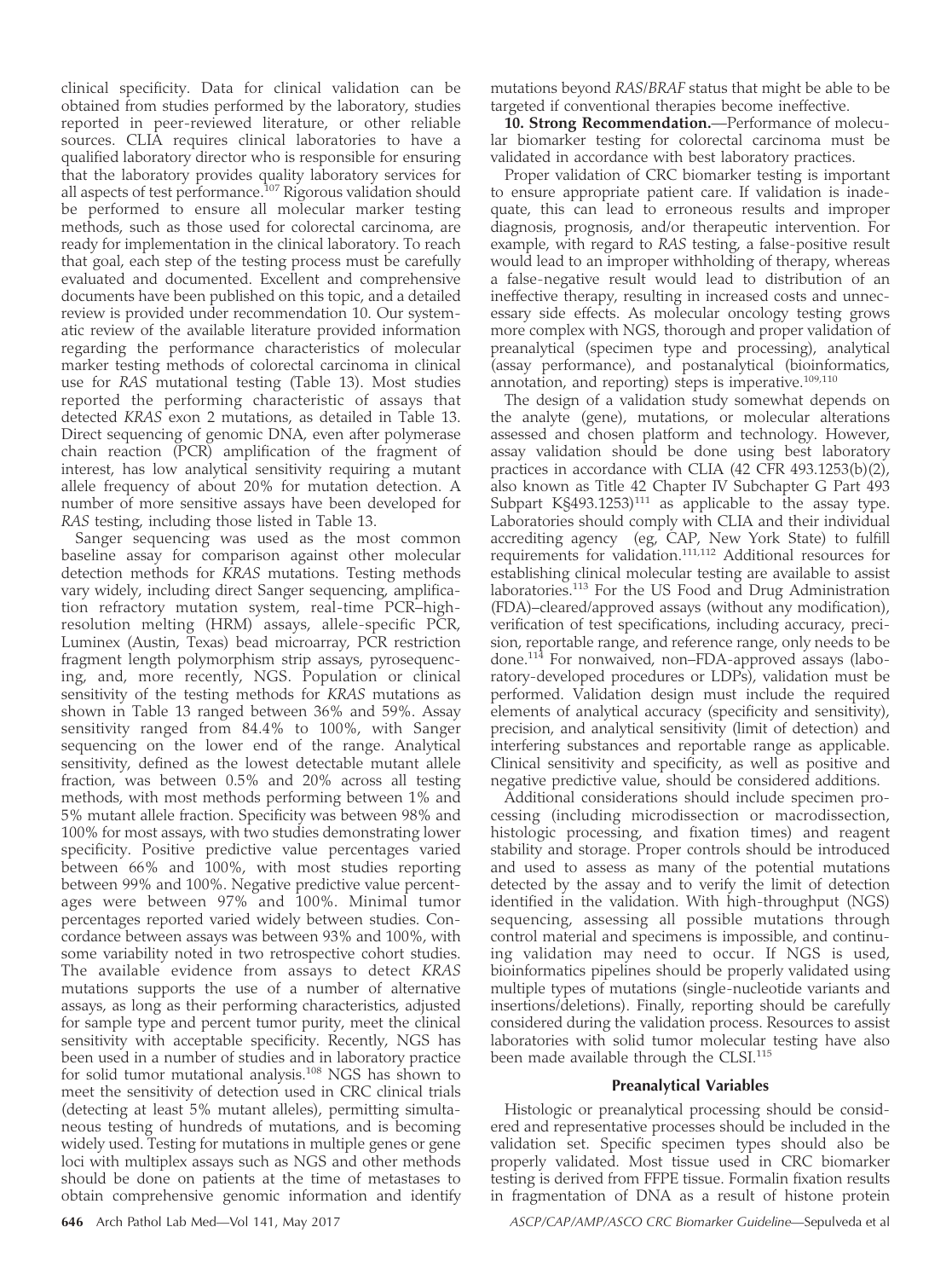fixation to the DNA. Therefore, most assays for FFPE tissue are designed to amplify products less than 200 base pairs. Length of formalin fixation and age of blocks may also be factors to consider in validation of FFPE tissues. Other tissue sources should also be separately validated if offered as clinical tests, especially cytology-based specimens. Various cytology fixative preparations should be validated as used by the laboratory. If cell-free assays are considered, these should be validated as a separate source. Finally, testing should be limited to invasive carcinoma with exclusion of adenomatous tissue and benign background tissue cellular components (eg, normal mucosa, muscularis, inflammation) as much as possible.

# Analytical Variables

Careful specimen selection should be undertaken to cover as many of the potential detected mutations and expected specimen types as possible to ensure analytical accuracy. A gold-standard method (dideoxy sequencing or other validated test method) and/or interlaboratory comparison should be used to verify accuracy of the assay. For example, the CAP Laboratory Accreditation Program COM.40350 indicates that at least 20 specimens (including positive, lowpositive, and negative specimens) should be included for qualitative and quantitative assays.<sup>112</sup> More specimens may be required. If it is a single-gene assay, the design should include as many of the mutations covered by the assay as possible. If it is a real-time–based allele-specific assay, all mutations for which a primer probe reaction is built should be analyzed as reasonably as possible. If it is a pyrosequencing-based assay, similarly, all of the possible common mutations for which targeted therapies are indicated should be tested. Multigene assays based on NGS or other technology (such as SNaPshot [ThermoFisher Scientific, Waltham, MA]) require an increased number of specimens to test as many of the hotspot regions as possible in all genes included in the assay. With such assays, not all possible mutations can be validated. It is recommended that an ongoing validation occur after initial validation, with verification of novel mutations by either dideoxy sequencing or real-time PCR, depending on the laboratory capability and limit of detection. Depending on the technology employed, important parameters (eg, variant allele frequency, cyclic threshold values, allele coverage) should be monitored for interrun and intrarun precision.

CRC specimens can vary from large primary resection blocks with plenty of tumor cells to small primary tumor or metastatic CRC liver biopsy specimens to rectal specimens, after neoadjuvant therapy with minimal tumor percentage. Many of these tests are ordered for metastatic disease, for which only a small needle core biopsy specimen or cytologic sampling is available. Presently, tissue volume and accessibility are decreasing while ancillary testing (IHC and molecular studies) is increasing. The ability of an assay to be highly analytically sensitive is important if a laboratory is to test specimens with low tumor burden. It is recommended that an assay be able to identify a mutation in a specimen that has at minimum 20% tumor cells (mutant allele frequency of 10% assuming heterozygosity). With NGS and highly sensitive PCR technologies, mutations should be identifiable in specimens with as little as 10% tumor (mutant allele frequency of 5% assuming heterozygosity and diploidy). Lower analytically sensitive assays, such as dideoxy sequencing, can be used, but it is recommended that PCR enrichment strategies (eg, coamplification at lower

denaturation temperature-PCR) be used to increase the analytical sensitivity of the test and require less tumor percentage. A proper validation study should use cell line DNA (preferably FFPE treated) or reference control material manufactured by good manufacturing processes to assess limit of detection for as many mutations as possible. Importantly, the limit of detection may differ for mutations of varying types (small indels versus point mutations).

# Postanalytical Variables

Postanalysis is as important to consider in validation as preanalytical and analytical variables. For single-gene assays, the software used in analysis should be validated, with verification of updates. If NGS is used, the bioinformatics pipeline should be thoroughly and rigorously validated, include potential problematic mutations (eg, large indels), and be verified or revalidated for new upgrades as applicable to the change. Any analysis should be performed on validation specimens as it would be for clinical specimens.

Reporting format should also be considered and decided during validation. Interpretation comments for inclusion in the patient report to ensure that the reports are correctly understood should be developed during the validation process.112 Human Genome Organisation (HUGO)–based nomenclature should be used for reports and a designated National Center for Biotechnology Information (NCBI) transcript number (NM\_##) should be used within the validation and report.<sup>116</sup> For multigene panels based on NGS, reporting protocols and any used software should be included in the validation procedure. Databases and annotation guidelines should be discussed and included in the validation as one prepares to report variants based on NGS data. In addition, decisions should be made during the validation process as to whether normal tissue will be tested to assist in variant interpretation with NGS.

In conclusion, validation of assays used in CRC molecular testing is extremely important for accuracy of reporting and proper patient care. There are several documents (eg, CLIA,  $CAP$ , and  $CLSI$ <sup>111–113,115</sup> available to assist in proper validation, which should be consulted to validate according to best laboratory practices.

11. Strong Recommendation.-Laboratories must validate the performance of IHC testing for colorectal carcinoma molecular biomarkers (currently IHC testing for MLH1, MSH2, MSH6, and PMS2) in accordance with best laboratory practices.

Four proteins (MLH1, MSH2, MSH6, and PMS2) are currently considered important in the normal biochemistry of DNA MMR.117–119 As detailed in recommendation 2b, altered DNA mismatch repair proteins due to mutation or epigenetic silencing result in interference with normal MMR protein heterodimerization and loss of normal repair of mispaired bases and short insertions/deletions, resulting in MSI,119,120 overall categorized as dMMR. Loss of MMR function usually correlates with loss of protein expression, such that immunohistochemical testing for MMR proteins is optimized to detect loss of MMR protein expression in tumor cell nuclei. Each of these four proteins can be detected in paraffin sections using commercially available primary and secondary antibodies, standardized antigen retrieval, and 3,3"-diaminobenzidine chromogen detection. Development of anti-MMR protein antibody staining protocols follows a standard approach that involves (1) demonstration of absent background noise with secondary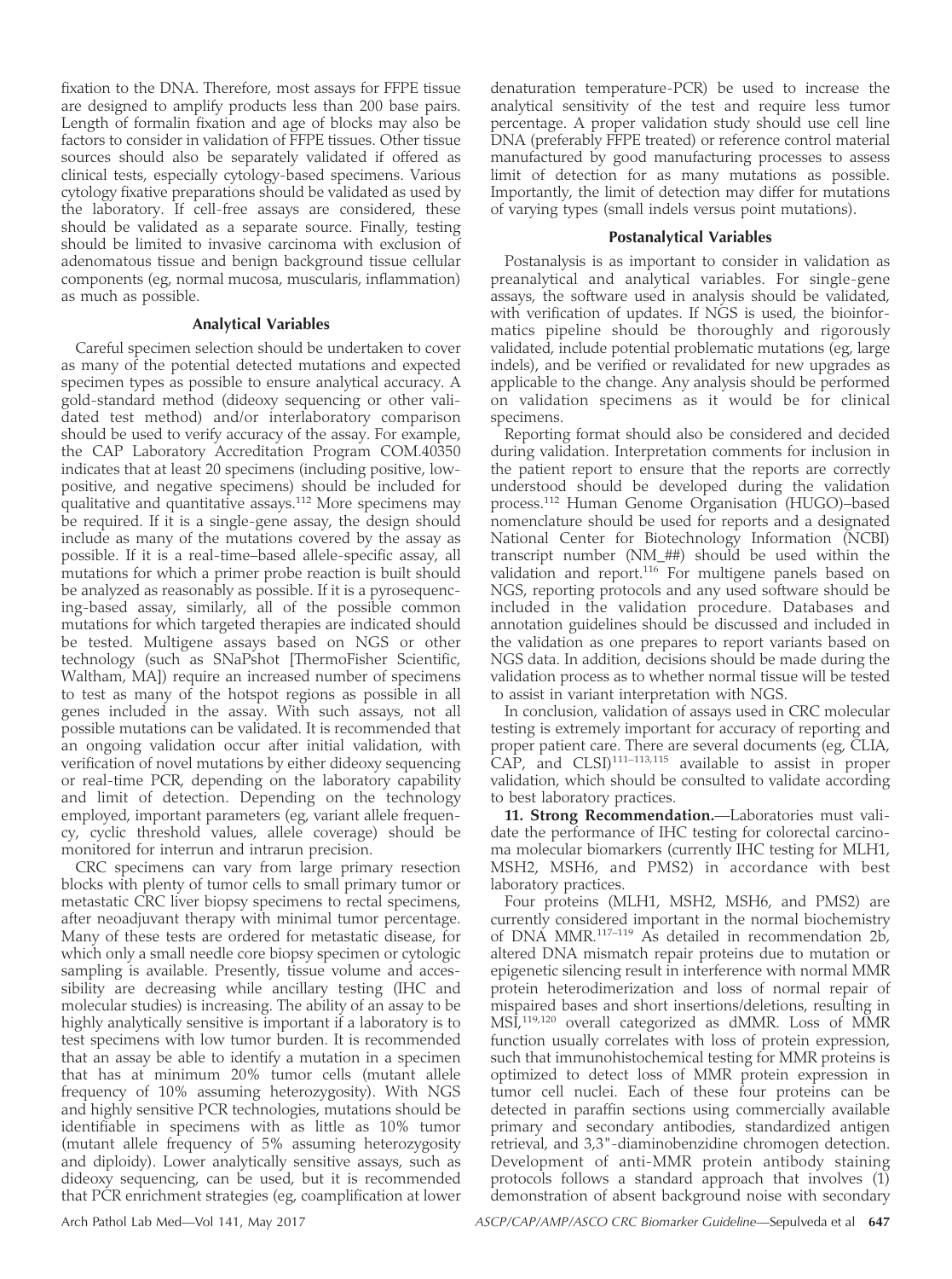antibody alone and (2) empirical optimization of the signalto-noise ratio by testing different antibody concentrations, antigen retrieval buffers, and reaction conditions, taking advantage of internal control cells, including lymphocytes, stromal cells, and other nonneoplastic nuclei.

Validation of the final staining protocol is required prior to implementation for clinical use. Peer-reviewed literaturebased guidelines for validation and revalidation of immunohistochemical tests have been defined as 14 recommendations and expert consensus opinions.<sup>121</sup> Concordance with internal or external known comparator tests is required to exceed 90%. Proficiency testing is a good approach to confirm interlaboratory test reproducibility. Test result concordance across laboratories implies accuracy of participant laboratory diagnosis.

Once the protocol is defined and validated for a given primary antibody clone and antigen retrieval conditions, a known positive external control (eg, tonsil) is routinely run in parallel with each unknown. This demonstrates that the MMR protein was detectable on that staining run and allows trust in a loss of expression result in the unknown specimen. Each of the four MMR proteins is expressed in nonneoplastic tissue, in most lymphocytes, and overexpressed in germinal centers, such that most colon block sections will also have positive internal control staining.

Overall, validated immunohistochemical detection of MMR proteins is a trustworthy method for identification of loss of expression of individual MMR proteins in paraffin sections of CRC. In most CRCs with high-level microsatellite instability (MSI-H), the loss of DNA MMR protein expression in tumor cell nuclei by immunohistochemical detection is uniform throughout the tumor.122,123 Rare cases of MSI tumors have been reported to show heterogeneous staining.<sup>124</sup> Loss of MMR protein expression usually correlates with MSI, particularly for MSI-H tumors, and is indicative of dMMR. If MSH2 or MLH1 shows loss of expression due to loss of function, then their heterodimer partners (MSH6 and PMS2, respectively) will also not be expressed. In contrast, inactivation of MSH6 or PMS2 results in loss of expression of the individual MMR protein MSH6 or PMS2, respectively.

Although loss of MMR protein immunoreactivity is generally detected in dMMR CRC, normal immunoreactivity can be seen in up to 10% of dMMR cases<sup>125</sup>; therefore, MSI DNA testing may be performed either stepwise or as a concurrent test.

12. Expert Consensus Opinion.-Laboratories must provide clinically appropriate turnaround times and optimal utilization of tissue specimens by using appropriate techniques (eg, multiplexed assays) for clinically relevant molecular and immunohistochemical biomarkers of CRC.

Expediency in reporting of biomarker results for colorectal tumors is dictated primarily by two factors: need for patient management decisions and, more generally, patient anxiety. Consequently, results of such evaluations should be available within a timeframe for the involved clinician to relay this information to the patient. This need is compounded by the patient's need to receive a complete understanding of his or her diagnosis and treatment plans going forward. A reasonable benchmark is that nonacute biomarker results be available to the treating physician within 10 working days of receipt in the molecular diagnostics laboratory. This turnaround time has been recommended in other guidelines for molecular tumor testing.105,126,127 Ideally, the transitional time between test

ordering, tissue block selection, block retrieval, and shipment to the performing laboratory should be included in the 10-day timeframe. Consequently, laboratories should make every effort to minimize delays in securing appropriate tissue blocks for testing. Testing laboratories should make every effort to minimize processing time and return of results.

The availability of tumor tissue for biomarker evaluation is generally not limiting in most cases of resected CRC. Occasionally, following neoadjuvant therapy, the amount of residual tumor in resection specimens can be very small and focal. Similarly, the amount of tumor tissue obtained by biopsy or fine-needle aspiration procedures from primary or metastatic foci can be very small and challenging to test for the desired biomarkers. In such circumstances, available tissue blocks should be sectioned judiciously, reserving sufficient sections for testing by molecular methods or immunohistochemical techniques, as deemed appropriate to secure as accurate and informative an evaluation as possible.

Test turnaround times for RAS testing in instances of advanced stage tumors are dictated by the need to select and initiate appropriate chemotherapy options. Ideally, such information should be available either at the time of postoperative oncology evaluation, where decisions regarding therapeutic options are entertained, or at the tumor boards where patient treatment options are discussed. In some institutions, these discussions may occur in the week following surgery or biopsy and probably no later than in the second week following tissue diagnosis and staging. Here, too, a timeframe of no more than 10 days would seem an appropriate benchmark for biomarker result availability.

In exceptional circumstances, even shorter test turnaround times may be appropriate. Occasional patients have histories sufficiently suggestive of Lynch syndrome that prompt consideration and discussion regarding extent of surgery (ie, complete colectomy or prophylactic hysterectomy in select affected patients). Efforts should be made in such circumstances to obtain appropriate test results as rapidly as possible to allow for informed decision making. MMR immunohistochemistry can be performed and reported with a turnaround time of 48 hours or less, and in the appropriate clinical context, a result of preserved expression of MMR proteins would argue against Lynch syndrome. Conversely, any loss of MMR protein expression will need to be integrated with additional clinical information, family history, and further testing such as BRAF mutation, MLH1 methylation testing, and potential germline genetic testing. Furthermore, DNA MMR status, performed by MMR immunohistochemistry or by MSI DNA tests, as a good prognostic biomarker for CRC overall, should be available within the recommended 10 working day turnaround time for test results.

13. Expert Consensus Opinion.-Molecular and IHC biomarker testing in colorectal carcinoma should be initiated in a timely fashion based on the clinical scenario and in accordance with institutionally accepted practices.

Note: Test ordering can occur on a case-by-case basis or by policies established by the medical staff.

Molecular and IHC biomarker testing is increasingly being used in patient management. Prognostic biomarkers are being used for early stage disease to guide decisions on the use of adjuvant chemotherapy. Such discussions require the availability of tests in a timely manner, and delays in initiation of therapy have been associated with worse outcomes.127 Predictive biomarkers, such as those for EGFR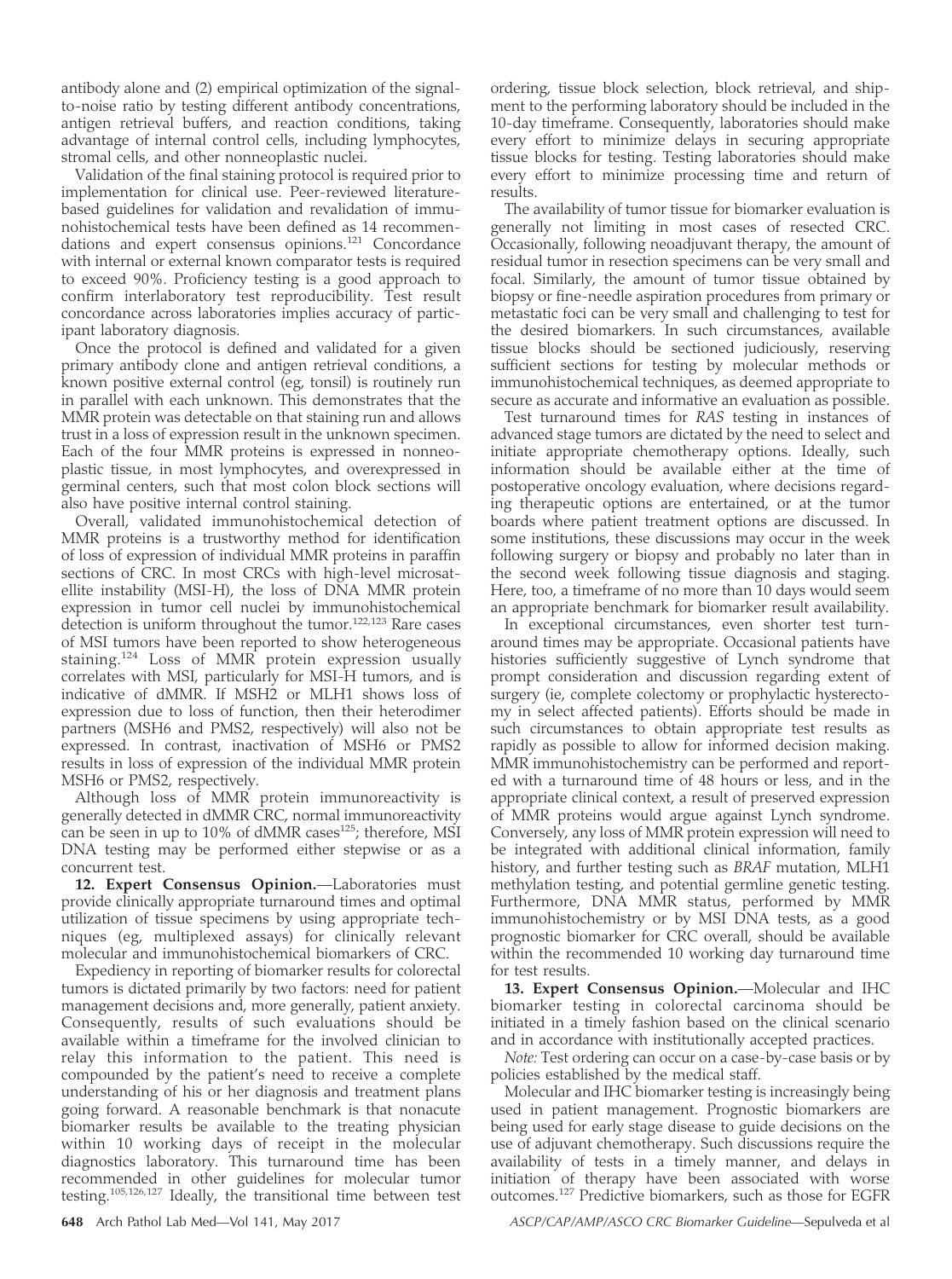monoclonal antibody therapy, should be initiated in a timely fashion to guide chemotherapy options and long-term treatment planning. Institutional policies and practices that encourage the rapid initiation of appropriate molecular and IHC marker testing should be encouraged. Such policies may include reflexive ordering of molecular and IHC markers as guided by the clinical scenario and incorporation of testing initiation by multiple members of the multidisciplinary team, as noted in recommendation 15.

14. Expert Consensus Opinion.—Laboratories should establish policies to ensure efficient allocation and utilization of tissue for molecular testing, particularly in small specimens.

The number of molecular and immunohistochemical tests becoming available that have a direct benefit to patient care will continue to increase. Most of these tests are performed on FFPE specimens, the most common preservation technique, including pretreatment and posttreatment biopsies and resections (Table 13). Tissues from patients with cancer should be processed according to established laboratory protocols, which include quality controls of preservation materials, tissue dissection, time to fixation, fixation time, and processing.

Laboratory protocols need to include procedures for handling small samples such as endoscopic or core biopsy specimens and fine-needle aspirate samples of metastatic lesions (eg, from liver or lung). Limiting the number of tissue fragments per individual cassette is encouraged. Established protocols may allow upfront ordering of required tissue sections (eg, extra unstained slides), which limit tissue wasting and improve turnaround time of final results. Immunohistochemistry studies, if needed to diagnose metastatic CRC, should be limited in scope and standardized to preserve tissues.

It is imperative to identify suspected metastatic CRC specimens at specimen accessioning to limit unneeded ancillary tests, such as liver biopsy special stains. Recognition of previous CRC diagnoses from the patient clinical history should limit the need for immunohistochemistry profiles in many cases. Established laboratory procedures to identify patients undergoing cancer biopsy or fine-needle aspiration specifically for predictive molecular biomarker assessments need to be in place.

Laboratories must maintain appropriate cataloguing and storage of tissue specimens and diagnostic slides to allow for retrospective timely testing of cancer samples.

This recommendation is supported by 15 studies,  $128-142$ comprising eight prospective cohort studies<sup>130-133,136-138,142</sup> and seven retrospective cohort studies.128,129,134,135,139–141

For the eight prospective cohort studies,  $^{\rm 130-133,136-138,142}$  all reported balance between the treatment and assessment groups, as all but one<sup>132</sup> used a single cohort design allowing for within-group comparisons. Only this single study, reported by Tol et al,<sup>132</sup> would have required making adjustments for imbalances between the treatment and assessment groups, but none were needed. Five studies<sup>130,133,136-138</sup> reported nonindustry funding, one<sup>132</sup> reported at least partial industry funding, one<sup>142</sup> reported industry funding, and one<sup>131</sup> did not disclose the source of funding, if any. Seven130,131,133,136–138,142 were deemed to have a low risk of bias, and one<sup>132</sup> was deemed to have a low to moderate risk of bias.

For the seven retrospective cohort studies,128,129,134,135,139–141 all used a single cohort design allowing for within-group comparisons. Four reported nonindustry

funding,<sup>134,135,139,140</sup> one reported industry funding,<sup>129</sup> and two did not disclose the source of funding, if any.128,141 Six were deemed to have a low risk of bias,<sup>128,134,135,139-141</sup> and one was deemed to have a moderate risk of bias.<sup>129</sup>

All of the evidence that supported this recommendation was assessed, and none had methodologic flaws that would raise concerns about their findings.

15. Expert Consensus Opinion.—Members of the patient's medical team, including pathologists, may initiate colorectal carcinoma molecular biomarker test orders in accordance with institutionally accepted practices.

For patients with CRC, timely diagnosis or therapeutic initiation is critical, and molecular testing that is to be considered should be ordered as efficiently as possible in accordance with institutional practices and guidelines. MSI testing is often ordered at the time of diagnosis to identify patients with Lynch syndrome, direct adjuvant chemotherapy, or determine prognosis. Many institutions employ algorithms to ensure that all colorectal cancers are evaluated for MMR deficiency, and these are often initiated by pathologists when the diagnosis occurs after joint general process approval by pathologists, oncologists, and other members of the patient medical team. Molecular testing that is performed to direct targeted therapy (eg, RAS) may be ordered at a later date than the primary diagnosis, at metastatic presentation, for example, and so institutions may differ as to whether one should order such testing upfront on the primary diagnostic biopsy or resection specimen or wait until metastatic disease arises requiring targeted therapy. Often oncologists order predictive molecular assays since they are used to direct therapy, but this should not necessarily be limited to oncologists, as pathologists serve as important stewards of the tissue and make the tumor diagnosis. There are also issues to consider, including logistical issues, cost-effectiveness, patient access to molecular testing in rural or underserved areas, and even heterogeneity considerations between primary and metastatic tumor. Since each institution differs in patient population, facilities, departmental organization, regulatory and reimbursement climates, and practitioner preference, whether to submit testing at initial diagnosis of a primary lesion or when a metastatic lesion arises should be discussed collaboratively between oncologists, pathologists, and medical executive or hospital committees as applicable.

"Reflex" testing, a testing policy that does not require a separate clinician order for each case, is appropriate if agreed upon by the CRC care team as an institutionally approved standing order and may help to ensure expedited and consistent routing of specimens for molecular testing. However, some patients may not be candidates for targeted therapy for clinical reasons, and good communication between the clinical care team and the testing laboratory is needed to ensure testing is performed for patients whose management will be affected by the test result. Specifically, testing is not necessary for patients with stage IV disease who are being considered for palliative or hospice care only. Similarly, in settings in which reflex testing is the practice, a mechanism should be provided for the clinical care team to communicate to the pathologist examining a small biopsy or cytology sample when a more suitable diagnostic specimen (eg, a resection) is expected to be obtained, and the molecular testing should be deferred to the subsequent, more generous sample. All reflex testing should be approved institutionally by the hospital or institution's medical executive committee as local policies dictate.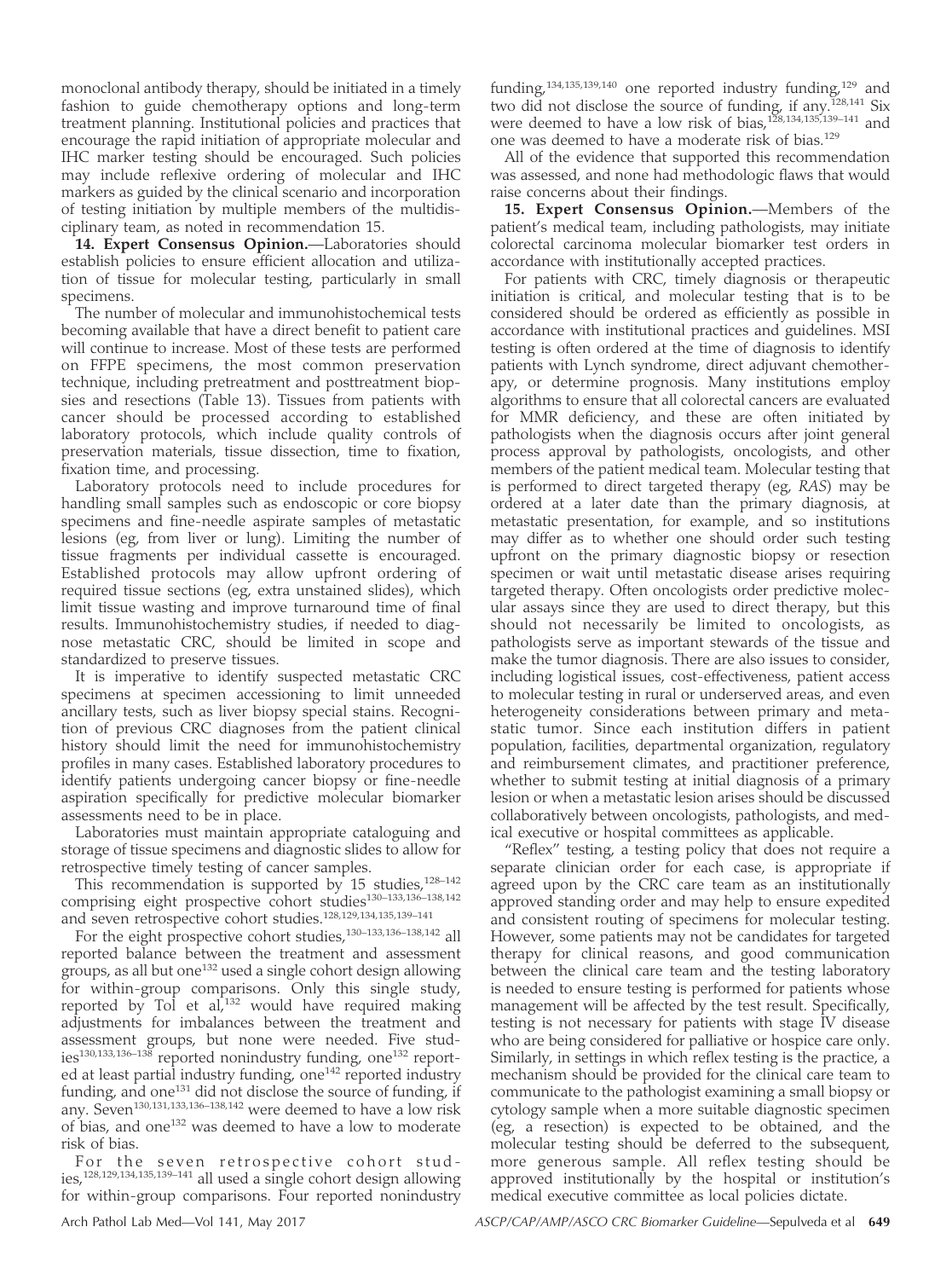16. Expert Consensus Opinion.—Laboratories that require send out of tests for treatment predictive biomarkers should process and send colorectal carcinoma specimens to reference molecular laboratories in a timely manner.

Note: It is suggested that a benchmark of 90% of specimens should be sent out within 3 working days.

It is critical to provide the results of molecular tests in a timely fashion to start the most appropriate cancer treatment option for each patient. Delays in initiation of therapy have been associated with worse outcomes.<sup>127</sup> To date, laboratories have had limited guidance on the recommended timing or turnaround time of molecular test results, and studies addressing the impact of specific turnaround times have not been conducted. Therefore, the panel reached an expert consensus opinion, based on each panel member's practical experience in the laboratory and clinical setting.

For laboratories that do not perform molecular testing and/or biomarker immunohistochemistry for CRC therapy selection, the consensus opinion was that send out of specimens should occur within 3 working days, starting from the day the test order was received in the laboratory, provided the specimens (eg, biopsy or resection specimens) are received at the same time of the test order or specimens are already in the laboratory (eg, archived paraffin blocks). The underlying rationale stems from the usual workflow for tissue processing. In practice, the longest process would be the processing of large surgical specimens, such as colectomies. A possible approach is to obtain a designated molecular tissue block at the time of specimen grossing, and molecular protocols for obtaining tissue sections may be used to have the necessary sections for test send-out in a timely fashion by the third working day for most cases. Another scenario may be the retrieval of archived tissue paraffin blocks that may be stored outside of the laboratory location. In this case, a protocol for block retrieval for molecular testing may be operationalized to streamline the process and reach the desired turnaround time for send-out. This turnaround time of 3 working days was also recommended for RAS testing of colorectal carcinoma in the guidance document from the Association of Clinical Pathologists Molecular Pathology and Diagnostics Group in the United Kingdom.<sup>126</sup>

Laboratories should develop written policies as part of their quality assurance program to monitor turnaround times for all cancer therapeutic and prognostic biomarkers.

17. Expert Consensus Opinion.-- Pathologists must evaluate candidate specimens for biomarker testing to ensure specimen adequacy, taking into account tissue quality, quantity, and malignant tumor cell fraction. Specimen adequacy findings should be documented in the patient report.

It is critical that pathologists selecting blocks for biomarker testing understand the specimen requirements of the method being employed in terms of total tissue amount (a reflection of the total amount of DNA required for the assays) and the fraction of malignant tumor cells in the specimen focus to be evaluated. The total amount of tissue selected for evaluation is significant in two respects. First, the amount of tissue sampled should be of sufficient quantity to produce a result that is reliably representative of the entire tumor. While recent evidence indicates that some genes continue to evolve during tumor progression, leading to substantial tumor genetic heterogeneity, those driver mutations of importance to CRC are usually, but not always,

homogeneous throughout the tumor. The amount of tumor necessary, however, for a particular analytical method can vary and demands knowledge and due attention to the indicated tissue requirements for the specific assay employed. The minimal required proportion of tumor DNA in a sample from cancer is dictated by the analytical sensitivity of the particular validated assay. As shown in Table 13, the amount of tumor used in the analyses of KRAS mutations in several studies comparing the test-performing characteristics of various assays varied widely, ranging from 1% to 90%.

The proportion of malignant tumor cells (as opposed to tumor-associated nonmalignant cells, eg, stromal fibroblasts, endothelial cells, infiltrating inflammatory cells) should be evaluated as accurately as possible and documented. This evaluation is most readily performed by estimating the proportion of malignant cell nuclei to nonmalignant cell nuclei within the focus selected for evaluation.<sup>143</sup> Understanding that the number of mutated alleles for a particular gene may represent as few as half of the alleles in diploid tumor cells, a tumor cell focus with a nominal proportion of 50% tumor cells would have a mutant allele fraction of 25%, a value approaching the analytical sensitivity of some molecular assays. So, while a variety of molecular methods can be used to evaluate tissue specimens, it is critical that these be carefully matched to their specific tissue and tumor cell proportion requirements. When adhered to, all of these methods can produce accurate and reliable results.

Pathologists evaluating tissue section for biomarker evaluation should also be aware that necrosis and tissue degeneration can lead to erroneous results, and foci demonstrating significant necrosis should be avoided for molecular testing. Any amount of necrosis in the sample selected for biomarker testing should be estimated and documented.

18. Expert Consensus Opinion.—Laboratories should use colorectal carcinoma molecular biomarker testing methods that are able to detect mutations in specimens with at least 5% mutant allele frequency, taking into account the analytical sensitivity of the assay (limit of detection or LOD) and tumor enrichment (eg, microdissection).

Note: It is recommended that the operational minimal neoplastic carcinoma cell content tested should be set at least two times the assay's LOD.

Since the accuracy and results of testing for molecular markers are dependent on both tumor cell content and the assay-specific sensitivity in the identification of a mutant allele against a background of wild-type/nonmutated alleles, it is suggested that laboratories should establish minimum acceptable tumor cell content as a component of their specimen requirements. It is recommended that a pathologist reviews all cases for tumor cell content and quality. Due to the stochastic nature of mutant allele identification at the lower LOD, it is recommended that the minimal tumor cell content be at least two times the lower LOD of a validated molecular method or assay. This LOD was also recommended for RAS testing of colorectal carcinoma in the guidance document from the United Kingdom.<sup>126</sup> Hence, if a particular assay has a lower limit of mutant allele detection of 5%, then the minimum tumor cell content in samples analyzed by this assay should be at least 10% to reliably detect heterozygous mutations in those neoplasms. Due to intratumoral heterogeneity, subclones, and the nature of tissue sampling, clinical trials have used 5% as the lower

650 Arch Pathol Lab Med—Vol 141, May 2017 ASCP/CAP/AMP/ASCO CRC Biomarker Guideline—Sepulveda et al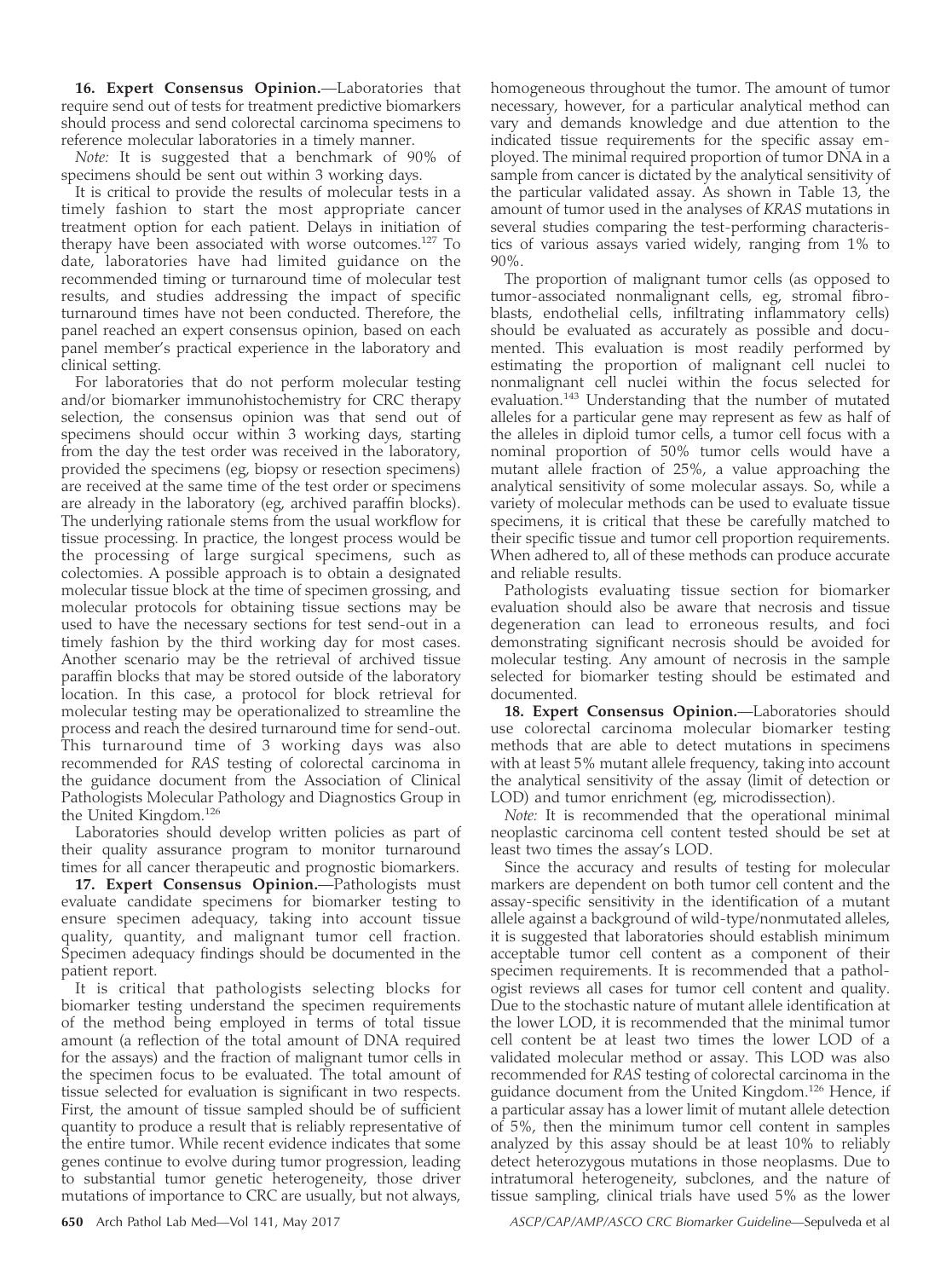LOD, and for clinical purposes, it is recommended that the lower LOD for a mutant allele be at least 5%.<sup>12</sup> Therefore, the utilization of methods such as PCR, HRM, single-strand conformation polymorphism, pyrosequencing, or commercially available kits that achieve this level of sensitivity is recommended<sup>130,137,138,142</sup> (Table 13).

This recommendation is supported by four prospective cohort studies<sup>130,137,138,142</sup> and two retrospective cohort studies.102,144 The four prospective cohort studies all studied a single cohort, allowing for within-group comparisons. For this reason, all were balanced between comparison groups, and no adjustments were needed to account for baseline differences. All four reported nonindustry funding, and all were deemed to have a low risk of bias.

The two retrospective cohort studies $102,144$  also used single cohorts, allowing for within-group comparisons only. One102 did not report the source of funding, while the other<sup>144</sup> reported nonindustry funding. Both were deemed to have a low risk of bias.

None of the studies had methodologic flaws that would raise concerns about their findings.

19. Expert Consensus Opinion.—Colorectal carcinoma molecular biomarker results should be made available as promptly as feasible to inform therapeutic decision making, both prognostic and predictive.

Note: It is suggested that a benchmark of 90% of reports be available within 10 working days from date of receipt in the molecular diagnostics laboratory.

Combined chemotherapy, including anti-EGFR therapy, in patients with CRC in the absence of mutations in the EGFR signaling pathway is associated with significant survival advantage. No significant therapeutic benefit is derived from anti-EGFR therapy in the presence of mutations in KRAS and NRAS. <sup>44</sup> The presence of deficient MMR in stage II CRC indicates a good prognosis and identifies patients for whom adjuvant 5-fluorouracil monobased therapies have no significant benefit.145,146 The presence of deficient MMR or BRAF p.V600E mutation in proficient MMR CRCs has important prognostic significance.<sup>54</sup>

In the absence of published data establishing an evidencebased recommendation, it is our expert consensus opinion that the above results, regardless of testing methods, be available from test ordering in the initial diagnostic pathology laboratory to the clinical team within 2 weeks (10 working days). The 10 working days does not include the time before the tissue specimen is available for testing (ie, from diagnostic procedure to receipt in laboratory) or time to retrieve tissue samples from an outside laboratory. Laboratories unable to maintain this standard, either through in-house testing or use of a reference laboratory, need to implement measures to improve test result turnaround time. A turnaround time of 7 working days was recommended for RAS testing of colorectal carcinoma in the guidance document from the Association of Clinical Pathologists Molecular Pathology and Diagnostics Group in the United Kingdom.<sup>126</sup>

This recommendation is supported by evidence from one randomized controlled trial, reported by Douillard et al.<sup>44</sup> This report used prospective patient data collected within the PRIME trial. While it did not report details on the randomization, blinding, statistical power calculation, sample size, or length of follow-up, it did report on baseline characteristics and was otherwise well reported. Funding was reported to be partially from industry sources. Overall,

this trial was found to have a low to moderate risk of bias and did not have methodologic flaws that would raise concerns about its findings.

Each laboratory should develop a quality assurance program to monitor turnaround times for all cancer therapeutic and prognostic biomarkers.

20. Expert Consensus Opinion.—Colorectal carcinoma molecular biomarker testing reports should include a results and interpretation section readily understandable by oncologists and pathologists. Appropriate Human Genome Variation Society (HGVS) and HUGO nomenclature must be used in conjunction with any historical genetic designations.

Reporting of molecular results is becoming more complex as new information and clinical utility are discovered for somatic variants. Single-gene assays are still being widely used, but multiplexing has allowed for multiple possible results. With the introduction of NGS into the clinical setting, multiple somatic mutations with clinical significance may be identified. However, panel assays by NGS can also reveal variants with unknown clinical significance. As pathogenic genes and somatic mutations have been discovered during the past 30 years, there has been divergent nomenclature employed, making clinical reporting and clinical analysis difficult. Presently and in the future, as national databases are constructed annotating clinical somatic variants, it is imperative that standardized nomenclature be employed to identify the clinical significance of rare variants.

Clinicians want a report that is easily readable and understandable but that gives pertinent clinical information concisely, accurately, and thoroughly. Reported variants should be identified using both DNA and protein nomenclature. Citing codon positivity only is not encouraged (eg, positive for a KRAS codon 12 mutation). The specific mutation should be explained using standardized nomenclature, preferably HUGO gene nomenclature.<sup>112,147</sup> Historical designations (eg, historical HER-2/neu, for HUGO ERBB2) should also be included as appropriate in the report to avoid confusion among oncologists. Importantly, the messenger RNA transcript number (NM\_#) from the NCBI, used to designate the specific codon numbering, should be named in the report since numbering can differ between the different/alternative transcript designations for the same gene. If using NGS, variants should at least be classified as pathogenic, likely pathogenic, variant of unknown significance, likely benign, or benign, but classification of somatic mutations is still awaiting specifically approved guidelines.<sup>148</sup> However, a numerical classification scheme for somatic variants has been proposed, taking into consideration actionability of the variant in the patient's tumor type versus other tumor types, predicted pathogenicity (using programs such as SIFT and PolyPhen 2) in the patient's tumor type versus other tumor types, variant recurrence in a certain cancer type, or unknown significance.<sup>149</sup> Such a classification scheme may be better suited to somatic variants considering the indications for which most of these assays are being ordered.

Reports should contain the analytical result, the method used, and information about the genes and loci tested or included in the assay; the assay limit of detection; and any required disclaimers (eg, ASR) that are required to meet regulations. When reasonable and applicable, an interpretive comment should be given to ensure that results are correctly understood.112 Such an interpretive comment may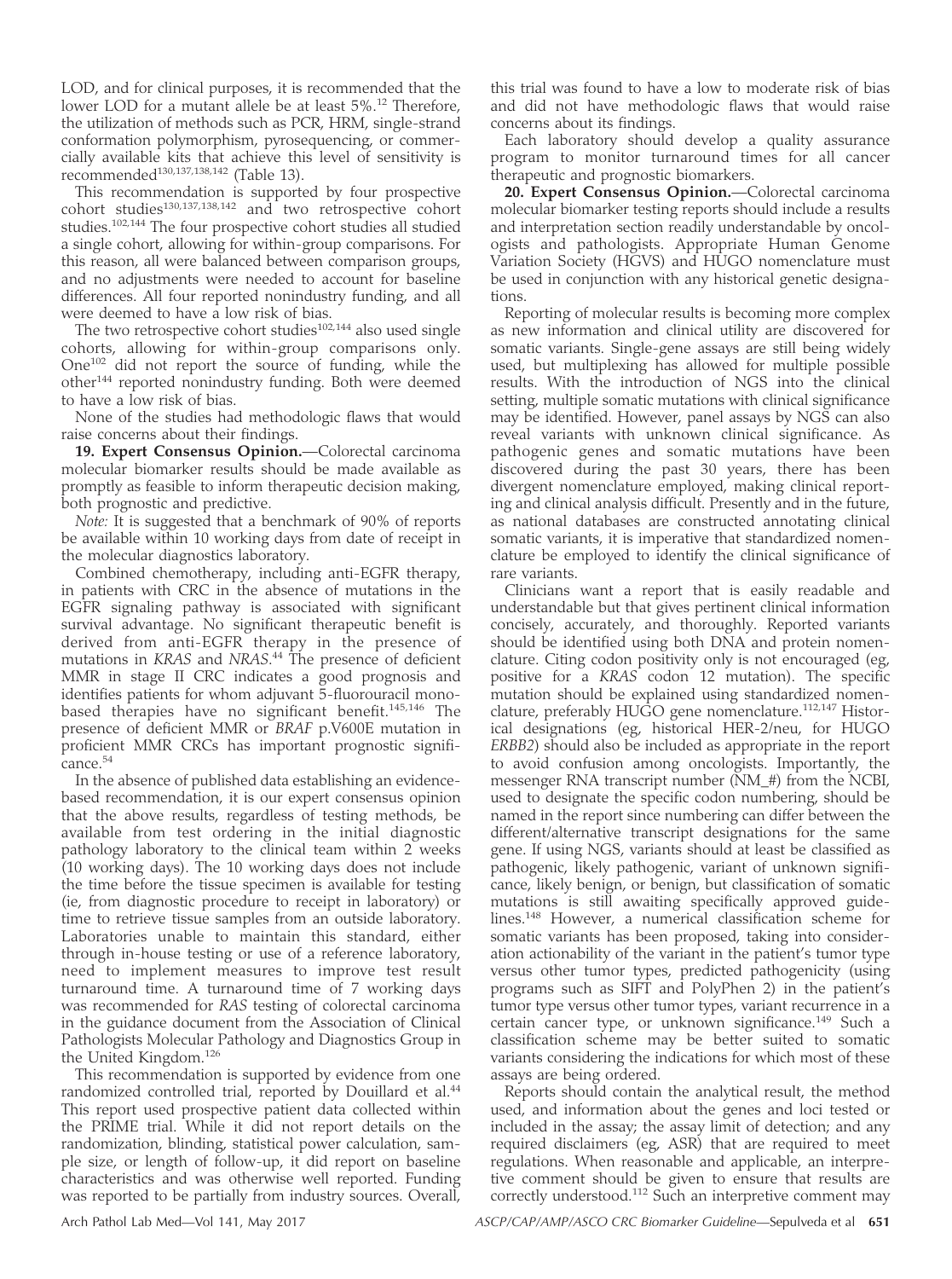include information regarding therapeutic implications, prognostic implications, and/or pathogenic significance of the mutation and, when appropriate or desired, potential applicable clinical trials.

In summary, molecular reports should be easily understandable by clinical oncologists and use standardized nomenclature outlined by HGVS/HUGO. All reports should contain the elements of result, interpretation, variant classification, and information as applicable; limit of detection of the assay and methods to assist the oncologist in understanding the test result; and limitations as they consider the result in a clinical context.

21. Strong Recommendation.—Laboratories must incorporate colorectal carcinoma molecular biomarker testing methods into their overall laboratory quality improvement program, establishing appropriate quality improvement monitors as needed to ensure consistent performance in all steps of the testing and reporting process. In particular, laboratories performing colorectal carcinoma molecular biomarker testing must participate in formal proficiency testing programs, if available, or an alternative proficiency assurance activity.

Proficiency testing (PT) is an important component of quality assurance for laboratory tests in general and applies to the molecular tests discussed in the current CRC molecular testing guidelines. These include mutational as well as immunohistochemical testing. Participation in PT allows the assessment and comparison of test performance among different clinical laboratories and technologies and allows verification of accuracy and reliability of laboratory tests.150

From a regulatory standpoint, PT in the United States is a requirement for accreditation by the Centers for Medicare & Medicaid Services. Participation in PT may be done through CAP PT programs or through other providers accepted by CLIA.<sup>151</sup> Other countries—namely, the United Kingdom follow similar guidelines, recommending that laboratories providing RAS testing of CRC should demonstrate successful participation in a relevant external quality assurance scheme and be appropriately accredited.<sup>126</sup>

Formal external proficiency testing programs for analytes other than KRAS, MSI, MMR, and BRAF may not be available at the time of this publication. Alternative proficiency testing activities should be used. Appropriate alternative performance assessment procedures may include split sample analysis with other laboratories or, if that is not available, assessment of split samples with an established in-house method and previously assayed material, which are run and interpreted by laboratory personnel who do not have access to the prior results.<sup>151</sup> If exchanging specimens with other laboratories is the laboratory proficiency approach, this should be done with one or more other laboratories at least twice per year.<sup>105</sup> Methods-based proficiency testing (MBPT) refers to a testing approach that is based on method, rather than based on each individual analyte tested. MBPT is well established for several pathology subspecialty areas, and the concept of MBPT complies with federal laboratory regulations.<sup>151</sup>

# DISCUSSION ON EMERGING BIOMARKERS

Numerous studies have reported potential molecular biomarkers for CRC prognosis, while fewer studies evaluated markers that could be predictive of response to specific treatments. Many published studies are limited due to early exploratory and retrospective analyses, and those biomarkers, while of potential interest, have not made it to clinical practice. Our systematic review identified several CRC molecular biomarkers that showed either prognostic or treatment predictive characteristics in single studies (Supplemental Table 15). Most of the molecular biomarkers reported in the studies listed in the Supplemental Table 15 were tested for expression by immunohistochemistry. Immunohistochemistry is notable for its widespread availability in pathology laboratories but has limited quantitative capabilities due to difficult standardization of quantitative or semiquantitative scoring, and is fraught by significant interobserver variability. A problem of quantitative assays, such as gene expression, microRNA expression, and methylation levels, tested in solid tumors, results from the intrinsic mixed nature of the tissue with significant variability of tumor and nontumor tissue content. Another limitation of molecular biomarker discovery approaches that rely on expression levels is that these biomarkers have not been evaluated in the context of complex molecular regulation of individual cancer subtypes. Their fruitful use in the clinic may require further studies that take into account computational predictions of biological behavior and validation in prospective cohorts.

A great deal of interest has been raised recently for noninvasive prognostic and/or therapy-predictive molecular biomarkers, such as those tested in circulating tumor cells or circulating nucleic acids, either as free nucleic acid in serum or associated with extracellular vesicles or exosomes. This has been referred to as ''liquid biopsy.''<sup>152</sup> Liquid biopsies may be particularly useful in the management of patients with CRC to identify recurrence, RAS mutation testing for emergence of treatment resistance associated with anti-EGFR therapy, and potential early cancer detection in defined subpopulations, such as those at high risk of CRC. Overall, molecular biomarkers for colorectal cancer tested in liquid biopsy samples are promising but await further validation.

Emerging data indicate that MMR status may have predictive value in some settings, specifically in patients with advanced disease being considered for anti-PD-1/PD-L1 therapy.<sup>68,69</sup>

# **CONCLUSIONS**

Evidence supports mutational testing of specific genes in the EGFR signaling pathway, since they provide clinically actionable information for targeted therapy of CRC with anti-EGFR monoclonal antibodies. Mutations in some of the biomarkers have clear prognostic value (BRAF, MMR), and at least two (KRAS and NRAS) have relatively strong evidence as negative predictors of benefit to anti-EGFR therapies and should be used to guide the use of these agents. BRAF mutations are consistently associated with poor outcomes in patients with metastatic CRC, including those who relapse after adjuvant therapy. Patients with localized colon cancer and dMMR have improved outcomes. Emerging data suggest that MMR status has predictive value in some settings, specifically in patients with advanced disease being considered for anti-PD-1/PD-L1 therapy.

Laboratory approaches to operationalize molecular testing for predictive and prognostic molecular biomarkers involve selection of assays, type of specimens to be tested, timing of ordering of tests, and turnaround time for testing results. A number of alternative technical approaches can effectively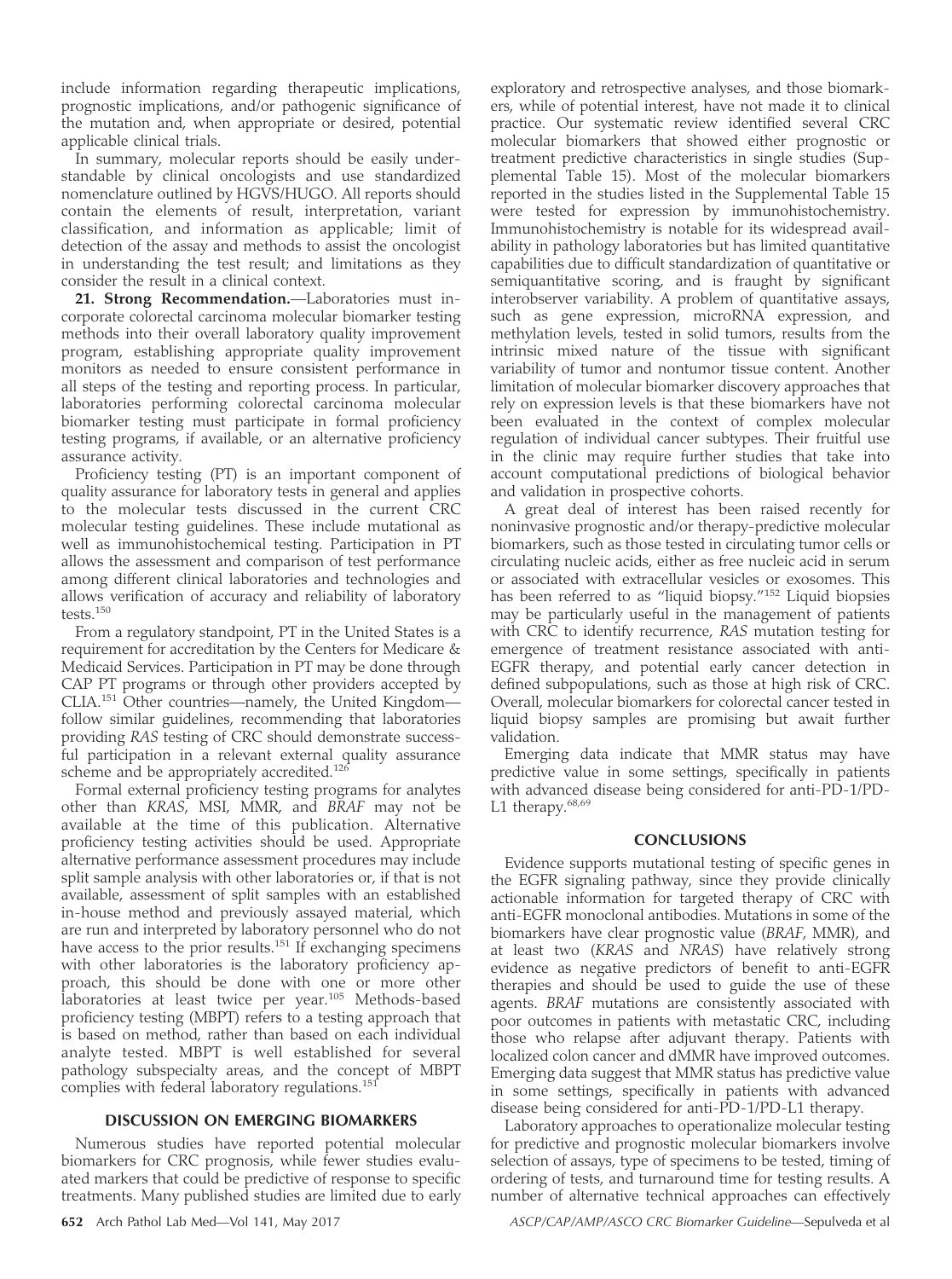be used as long as test specificity and sensitivity meet the clinical needs. While earlier testing approaches were focused on one or a few testing targets (eg, BRAF p.V600 mutations), new approaches are currently using gene panels such as targeted NGS cancer panels, which can range from a few to hundreds of genes and amplicons with known mutational hotspots in cancer.

These guidelines will be subjected to regular updates, such that new advances in the field can be captured and integrated in the guidelines in a timely manner.

The authors gratefully acknowledge the following: expert and advisory panel members Kevin Halling, MD, Charles Blanke, MD, Pr. Jean-François Fléjou, Heather Hampel, MS, CGC, J. Randolph Hecht, MD, Kazunori Kanehira, MD, Faye Kastrinos, MD, MPH, Carla B. MacLeod, MD, Peter J. Odwyer, MD, Weijing Sun, MD, Josep Tabernero, MD, PhD, Laura H. Tang, MD, PhD, Mary Kay Washington, MD, PhD, Shuji Ogino, MD, PhD, MS, Loren Joseph, MD, Kim Ryan, and Pamela McAllister, PhD, for their review of the key questions, recommendations, and draft manuscript, as well as Kaitlin Einhaus, Lisa A. Fatheree, SCT(ASCP), Jeff Jacobs, MA, Sandra Larsen, MBA, MT(ASCP), Melvin Limson, PhD, John Olsen, MD, Mrudula Pullambhatla, MS, Shiwen Song, MD, Megan Wick, MT(ASCP), and Mary Steele Williams, MNA, MT(ASCP)SM, CAE, for their support throughout the guideline development process.

#### References

1. Febbo PG, Ladanyi M, Aldape KD, et al. NCCN task force report: evaluating the clinical utility of tumor markers in oncology. J Natl Compr Cancer Netw. 2011;9(suppl 5):S1–S33.

2. Grothey A. EGFR antibodies in colorectal cancer: where do they belong? J Clin Oncol. 2010;28:4668–4670. doi 10.1200/JCO.2010.29.3407

3. De Roock W, Claes B, Bernasconi D, et al. Effects of KRAS, BRAF, NRAS, and PIK3CA mutations on the efficacy of cetuximab plus chemotherapy in chemotherapy-refractory metastatic colorectal cancer: a retrospective consortium analysis. Lancet Oncol. 2010;11:753–762. doi 10.1016/S1470-2045(10)70130-3

4. De Roock W, De Vriendt V, Normanno N, et al. KRAS, BRAF, PIK3CA, and PTEN mutations: implications for targeted therapies in metastatic colorectal cancer. Lancet Oncol. 2011;12:594–603. doi 10.1016/S1470-2045(10)70209-6

5. Rubenstein JH, Enns R, Heidelbaugh J, et al. American Gastroenterological Association Institute guideline on the diagnosis and management of Lynch syndrome. Gastroenterology. 2015;149:777–782. doi10.1053/j.gastro.2015.07.036

6. Des Guetz G, Schischmanoff O, Nicolas P, et al. Does microsatellite instability predict the efficacy of adjuvant chemotherapy in colorectal cancer? A systematic review with meta-analysis. Eur J Cancer. 2009;45:1890–1896. doi 10. 1016/j.ejca.2009.04.018

7. Guastadisegni C, Colafranceschi M, Ottini L, et al. Microsatellite instability as a marker of prognosis and response to therapy: a meta-analysis of colorectal cancer survival data. Eur J Cancer. 2010;46:2788–2798. doi 10.1016/j.ejca.2010. 05.009

8. Gavin PG, Colangelo LH, Fumagalli D, et al. Mutation profiling and microsatellite instability in stage II and III colon cancer: an assessment of their prognostic and oxaliplatin predictive value. Clin Cancer Res. 2012;18:6531– 6541. doi 10.1158/1078-0432.CCR-12-0605

9. Institute of Medicine. Clinical Practice Guidelines We Can Trust. Washington, DC: National Academies Press; 2011.

10. National Health and Medical Research Council. A guide to the development, implementation and evaluation of clinicl practice guidelines. 1999. [https://www.nhmrc.gov.au/\\_files\\_nhmrc/publications/attachments/cp.30.](https://www.nhmrc.gov.au/_files_nhmrc/publications/attachments/cp.30.pdf) [pdf.](https://www.nhmrc.gov.au/_files_nhmrc/publications/attachments/cp.30.pdf) Accessed March 23, 2016.

11. Guyatt GH, Oxman AD, Vist GE, et al; GRADE Working Group. GRADE: an emerging consensus on rating quality of evidence and strength of recommendations. BMJ. 2008;336:924–926. doi 10.1136/bmj.39489.470347. AD

12. Sorich MJ, Wiese MD, Rowland A, et al. Extended RAS mutations and anti-EGFR monoclonal antibody survival benefit in metastatic colorectal cancer: a meta-analysis of randomized, controlled trials. Ann Oncol. 2015;26:13–21. doi 10.1093/annonc/mdu378

13. Ibrahim EM, Abouelkhair KM. Clinical outcome of panitumumab for metastatic colorectal cancer with wild-type KRAS status: a meta-analysis of randomized clinical trials. Med Oncol. 2011;28(suppl 1):S310–S317. doi 10. 1007/s12032-010-9760-4

14. Modest DP, Brodowicz T, Stintzing S, et al. Impact of the specific mutation in KRAS codon 12 mutated tumors on treatment efficacy in patients with metastatic colorectal cancer receiving cetuximab-based first-line therapy: a pooled analysis of three trials. Oncology. 2012;83:241–247. doi 10.1159/ 000339534

15. Petrelli F, Borgonovo K, Cabiddu M, et al. Cetuximab and panitumumab in KRAS wild-type colorectal cancer: a meta-analysis. Int J Colorectal Dis. 2011; 26:823–833. doi 10.1007/s00384-011-1149-0

16. Zhou SW, Huang YY, Wei Y, et al. No survival benefit from adding cetuximab or panitumumab to oxaliplatin-based chemotherapy in the first-line treatment of metastatic colorectal cancer in KRAS wild type patients: a metaanalysis. PLoS One. 2012;7:e50925. doi 10.1371/journal.pone.0050925

17. Karapetis CS, Khambata-Ford S, Jonker DJ, et al. K-ras mutations and benefit from cetuximab in advanced colorectal cancer. N Engl J Med. 2008;359: 1757–1765. doi 10.1056/NEJMoa0804385

18. Adelstein BA, Dobbins TA, Harris CA, et al. A systematic review and meta-analysis of KRAS status as the determinant of response to anti-EGFR antibodies and the impact of partner chemotherapy in metastatic colorectal cancer. Eur J Cancer. 2011;47:1343–1354. doi 10.1016/j.ejca.2011.03.031

19. Allegra CJ, Jessup JM, Somerfield MR, et al. American Society of Clinical Oncology provisional clinical opinion: testing for KRAS gene mutations in patients with metastatic colorectal carcinoma to predict response to antiepidermal growth factor receptor monoclonal antibody therapy. J Clin Oncol. 2009;27:2091–2096. doi 10.1200/JCO.2009.21.9170

20. Baas JM, Krens LL, Guchelaar HJ, et al. Concordance of predictive markers for EGFR inhibitors in primary tumors and metastases in colorectal cancer: a review. Oncologist. 2011;16:1239–1249. doi 10.1634/theoncologist. 2011-0024

21. Chen J, Ye Y, Sun H, et al. Association between KRAS codon 13 mutations and clinical response to anti-EGFR treatment in patients with metastatic colorectal cancer: results from a meta-analysis. Cancer Chemother Pharmacol. 2013;71:265–272. doi 10.1007/s00280-012-2005-9

22. Dahabreh IJ, Terasawa T, Castaldi PJ, et al. Systematic review: antiepidermal growth factor receptor treatment effect modification by KRAS mutations in advanced colorectal cancer. Ann Intern Med. 2011;154:37–49. doi 10.7326/0003-4819-154-1-201101040-00006

23. De Roock W, Jonker DJ, Di Nicolantonio F, et al. Association of KRAS p.G13D mutation with outcome in patients with chemotherapy-refractory metastatic colorectal cancer treated with cetuximab. JAMA. 2010;304:1812– 1820. doi 10.1001/jama.2010.1535

24. Health Quality Ontario. KRAS testing for Anti-EGFR therapy in advanced colorectal cancer: an evidence-based and economic analysis. Ont Health Technol Assess Ser. 2010;10:1–49.

25. Hoyle M, Crathorne L, Peters J, et al. The clinical effectiveness and costeffectiveness of cetuximab (mono- or combination chemotherapy), bevacizumab (combination with non-oxaliplatin chemotherapy) and panitumumab (monotherapy) for the treatment of metastatic colorectal cancer after first-line chemotherapy (review of technology appraisal No.150 and part review of technology appraisal No. 118): a systematic review and economic model. Health Technol Assess. 2013;17:1–237.

26. Ibrahim EM, Zekri JM, Bin Sadiq BM. Cetuximab-based therapy for metastatic colorectal cancer: a meta-analysis of the effect of K-ras mutations. Int J Colorectal Dis. 2010;25:713–721. doi 10.1007/s00384-010-0927-4

27. Jiang Z, Li C, Li F, et al. EGFR gene copy number as a prognostic marker in colorectal cancer patients treated with cetuximab or panitumumab: a systematic review and meta analysis. PLoS One. 2013;8:e56205. doi 10.1371/journal.pone. 0056205

28. Ku GY, Haaland BA, de Lima Lopes G Jr. Cetuximab in the first-line treatment of K-ras wild-type metastatic colorectal cancer: the choice and schedule of fluoropyrimidine matters. Cancer Chemother Pharmacol. 2012;70: 231–238. doi 10.1007/s00280-012-1898-7

29. Lin AY, Buckley NS, Lu AT, et al. Effect of KRAS mutational status in advanced colorectal cancer on the outcomes of anti-epidermal growth factor receptor monoclonal antibody therapy: a systematic review and meta-analysis. Clin Colorectal Cancer. 2011;10:63–69. doi 10.3816/CCC.2011.n.009

30. Linardou H, Dahabreh IJ, Kanaloupiti D, et al. Assessment of somatic k-RAS mutations as a mechanism associated with resistance to EGFR-targeted agents: a systematic review and meta-analysis of studies in advanced non-smallcell lung cancer and metastatic colorectal cancer. Lancet Oncol. 2008;9:962– 972. doi 10.1016/S1470-2045(08)70206-7

31. Loupakis F, Cremolini C, Salvatore L, et al. Clinical impact of antiepidermal growth factor receptor monoclonal antibodies in first-line treatment of metastatic colorectal cancer: meta-analytical estimation and implications for therapeutic strategies. Cancer. 2012;118:1523–1532. doi 10.1002/cncr. 26460

32. Mao C, Huang YF, Yang ZY, et al. KRAS p.G13D mutation and codon 12 mutations are not created equal in predicting clinical outcomes of cetuximab in metastatic colorectal cancer: a systematic review and meta-analysis. Cancer. 2013;119:714–721. doi 10.1002/cncr.27804

33. Mao C, Yang ZY, Hu XF, et al. PIK3CA exon 20 mutations as a potential biomarker for resistance to anti-EGFR monoclonal antibodies in KRAS wild-type metastatic colorectal cancer: a systematic review and meta-analysis. Ann Oncol. 2012;23:1518–1525. doi 10.1093/annonc/mdr464

34. Petrelli F, Barni S. Resectability and outcome with anti-EGFR agents in patients with KRAS wild-type colorectal liver-limited metastases: a meta-analysis. Int J Colorectal Dis. 2012;27:997–1004. doi 10.1007/s00384-012-1438-2

35. Petrelli F, Coinu A, Cabiddu M, et al. KRAS as prognostic biomarker in metastatic colorectal cancer patients treated with bevacizumab: a pooled analysis of 12 published trials. Med Oncol. 2013;30:650. doi 10.1007/s12032- 013-0650-4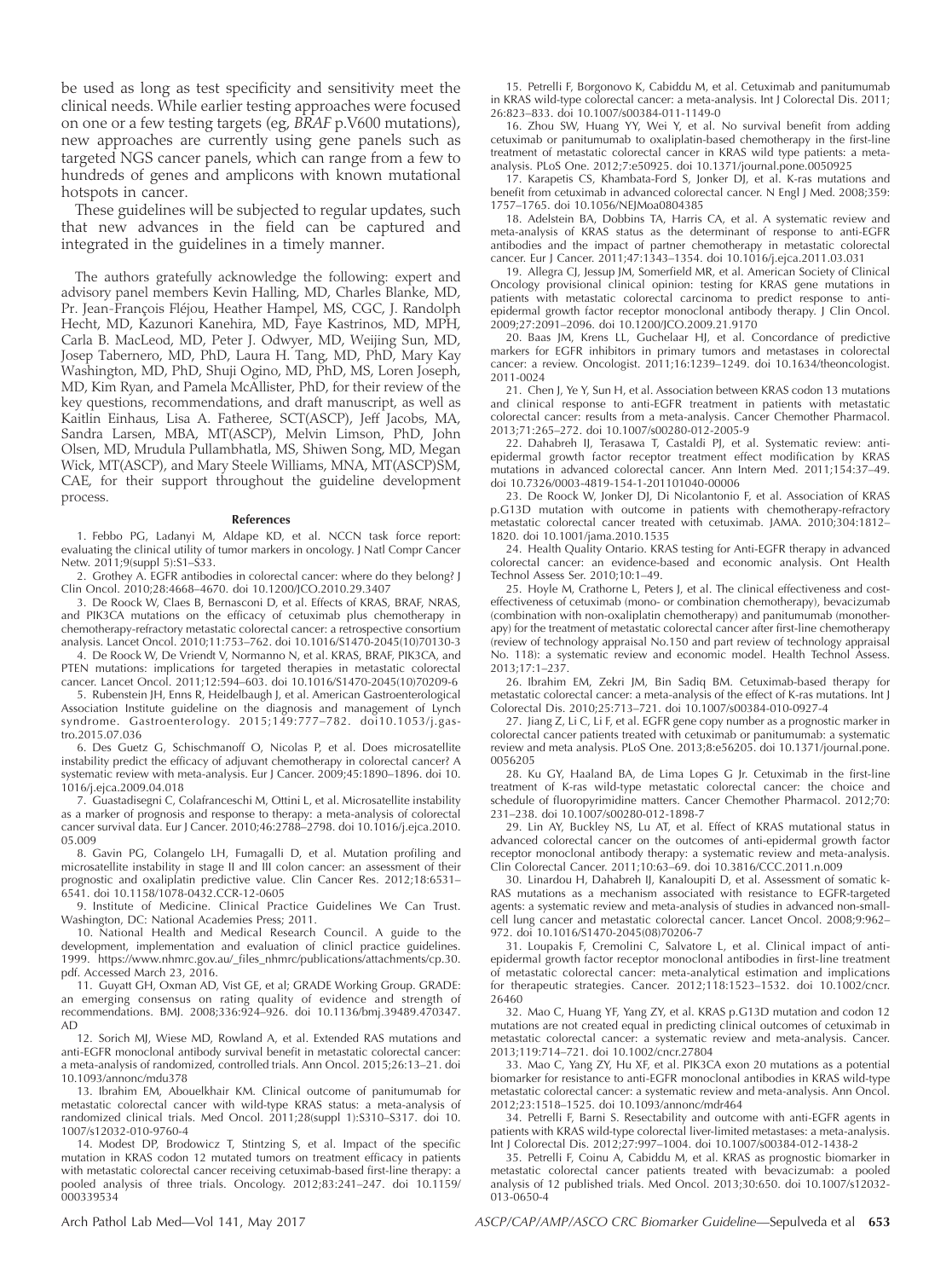36. Qiu LX, Mao C, Zhang J, et al. Predictive and prognostic value of KRAS mutations in metastatic colorectal cancer patients treated with cetuximab: a meta-analysis of 22 studies. Eur J Cancer. 2010;46:2781–2787. doi 10.1016/j. ejca.2010.05.022

37. Ren J, Li G, Ge J, et al. Is K-ras gene mutation a prognostic factor for colorectal cancer: a systematic review and meta-analysis. Dis Colon Rectum. 2012;55:913–923. doi 10.1097/DCR.0b013e318251d8d9

38. Tsoukalas N, Tzovaras AA, Tolia M, et al. Meta-analysis of the predictive value of KRAS mutations in treatment response using cetuximab in colorectal cancer. J BUON. 2012;17:73–78.

39. Vale CL, Tierney JF, Fisher D, et al. Does anti-EGFR therapy improve outcome in advanced colorectal cancer? A systematic review and meta-analysis. Cancer Treat Rev. 2012;38:618–625. doi 10.1016/j.ctrv.2011.11.002

40. Yang ZY, Shen WX, Hu XF, et al. EGFR gene copy number as a predictive biomarker for the treatment of metastatic colorectal cancer with anti-EGFR monoclonal antibodies: a meta-analysis. J Hematol Oncol. 2012;5:52. doi 10. 1186/1756-8722-5-52

41. Zhang L, Ma L, Zhou Q. Overall and KRAS-specific results of combined cetuximab treatment and chemotherapy for metastatic colorectal cancer: a metaanalysis. Int J Colorectal Dis. 2011;26:1025–1033. doi 10.1007/s00384-011- 1197-5

42. Ross JS. Clinical implementation of KRAS testing in metastatic colorectal carcinoma: the pathologist's perspective. Arch Pathol Lab Med. 2012;136:1298– 1307. doi 10.5858/arpa.2011-0478-RA

43. Bando H, Yoshino T, Shinozaki E, et al. Simultaneous identification of 36 mutations in KRAS codons 61 and 146, BRAF, NRAS, and PIK3CA in a single reaction by multiplex assay kit. BMC Cancer. 2013;13:405. doi 10.1186/1471- 2407-13-405

44. Douillard JY, Oliner KS, Siena S, et al. Panitumumab-FOLFOX4 treatment and RAS mutations in colorectal cancer. N Engl J Med. 2013;369:1023–1034. doi 10.1056/NEJMoa1305275

45. Etienne-Grimaldi MC, Mahamat A, Chazal M, et al. Molecular patterns in deficient mismatch repair colorectal tumours: results from a French prospective multicentric biological and genetic study. Br J Cancer. 2014;110:2728–2737. doi 10.1038/bjc.2014.213

46. Van Cutsem E, Lenz HJ, Kohne CH, et al. Fluorouracil, leucovorin, and irinotecan plus cetuximab treatment and RAS mutations in colorectal cancer. J Clin Oncol. 2015;33:692–700. doi 10.1200/JCO.2014.59.4812

47. Xu Q, Xu AT, Zhu MM, et al. Predictive and prognostic roles of BRAF mutation in patients with metastatic colorectal cancer treated with anti-epidermal growth factor receptor monoclonal antibodies: a meta-analysis. J Dig Dis. 2013; 14:409–416. doi 10.1111/1751-2980.12063]

48. Yuan ZX, Wang XY, Qin QY, et al. The prognostic role of BRAF mutation in metastatic colorectal cancer receiving anti-EGFR monoclonal antibodies: a meta-analysis. PLoS One. 2013;8:e65995. doi 10.1371/journal.pone.0065995

49. Forbes SA, Bhamra G, Bamford S, et al. The catalogue of somatic mutations in cancer (COSMIC). Curr Protoc Hum Genet. 2008; Chapter 10:Unit 10.11.

50. Lin JS, Webber EM, Senger CA, et al. Systematic review of pharmacogenetic testing for predicting clinical benefit to anti-EGFR therapy in metastatic colorectal cancer. Am J Cancer Res. 2011;1:650–662.

51. Mao C, Liao RY, Qiu LX, et al. BRAF V600E mutation and resistance to anti-EGFR monoclonal antibodies in patients with metastatic colorectal cancer: a metaanalysis. Mol Biol Rep. 2011;38:2219–2223. doi 10.1007/s11033-010-0351-4

52. Parsons MT, Buchanan DD, Thompson B, et al. Correlation of tumour BRAF mutations and MLH1 methylation with germline mismatch repair (MMR) gene mutation status: a literature review assessing utility of tumour features for MMR variant classification. J Med Genet. 2012;49:151–157. doi 10.1136/ jmedgenet-2011-100714]

53. Cui D, Cao D, Yang Y, et al. Effect of BRAF V600E mutation on tumor response of anti-EGFR monoclonal antibodies for first-line metastatic colorectal cancer treatment: a meta-analysis of randomized studies. Mol Biol Rep. 2014;41: 1291–1298 doi 10.1007/s11033-013-2974-8

54. Lochhead P, Kuchiba A, Imamura Y, et al. Microsatellite instability and BRAF mutation testing in colorectal cancer prognostication. J Natl Cancer Inst. 2013;105:1151–1156. doi 10.1093/jnci/djt173

55. Rowland A, Dias MM, Wiese MD, et al. Meta-analysis of BRAF mutation as a predictive biomarker of benefit from anti-EGFR monoclonal antibody therapy for RAS wild-type metastatic colorectal cancer. Br J Cancer. 2015;112:1888– 1894. doi 10.1038/bjc.2015.173

56. Cremolini C, Loupakis F, Antoniotti C, et al. FOLFOXIRI plus bevacizumab versus FOLFIRI plus bevacizumab as first-line treatment of patients with metastatic colorectal cancer: updated overall survival and molecular subgroup analyses of the open-label, phase 3 TRIBE study. Lancet Oncol. 2015;16:1306– 1315. doi 10.1016/S1470-2045(15)00122-9

57. Corcoran RB, Atreya CE, Falchook GS, et al. Phase 1-2 trial of the BRAF inhibitor dabrafenib (D) plus MEK inhibitor trametinib (T) in BRAF V600 mutant colorectal cancer (CRC): updated efficacy and biomarker analysis [ASCO meeting abstract 3517]. J Clin Oncol. 2014;32:5s. http://meetinglibrary.asco. org/content/131743-144. Accessed November 18, 2016.

58. Bendell JC, Atreya CE, André T. Efficacy and tolerability in an open-label phase I/II study of MEK inhibitor trametinib (T) BRAF inhibitor dabrafenib (D), and anti-EGFR antibody panitumumab (P) in combination in patients (pts) with BRAF V600E mutated colorectal cancer (CRC) [ASCO meeting abstract 3515]. J Clin Oncol. 2014;32:5s. http://meetinglibrary.asco.org/content/131642-144. Accessed November 18, 2016.

59. Temraz S, Mukherji D, Shamseddine A. Dual inhibition of MEK and PI3K pathway in KRAS and BRAF mutated colorectal cancers. Int J Mol Sci. 2015;16: 22976–22988. doi 10.3390/ijms160922976

60. Taieb J, Zaanan A, Le Malicot K, et al. Prognostic effect of BRAF and KRAS mutations in patients with stage III colon cancer treated with leucovorin, fluorouracil, and oxaliplatin with or without cetuximab: a post hoc analysis of the PETACC-8 trial [published online January 14, 2016]. JAMA Oncol. doi 10.1001/ jamaoncol.2015.5225

61. Barras D. BRAF mutation in colorectal cancer: an update. Biomark Cancer. 2015;7:9–12. doi 10.4137/BIC.S25248

62. Geiersbach KB, Samowitz WS. Microsatellite instability and colorectal cancer. Arch Pathol Lab Med. 2011;135:1269–1277. doi 10.5858/arpa.2011- 0035-RA

63. Barrow E, Hill J, Evans DG. Cancer risk in lynch syndrome. Fam Cancer. 2013;12:229–240. doi 10.1007/s10689-013-9615-1

64. Schmeler KM, Lynch HT, Chen LM, et al. Prophylactic surgery to reduce the risk of gynecologic cancers in the Lynch syndrome. N Engl J Med. 2006;354: 261–269. doi 10.1056/NEJMoa052627

65. Vasen HF, Blanco I, Aktan-Collan K, et al. Revised guidelines for the clinical management of Lynch syndrome (HNPCC): recommendations by a group of European experts. Gut. 2013;62:812–823. doi 10.1136/gutjnl-2012-304356

66. Funkhouser WK Jr, Lubin IM, Monzon FA, et al. Relevance, pathogenesis, and testing algorithm for mismatch repair-defective colorectal carcinomas: a report of the Association for Molecular Pathology. J Mol Diagn. 2012;14:91–103. doi 10.1016/j.jmoldx.2011.11.001

67. Kawakami H, Zaanan A, Sinicrope FA. Implications of mismatch repairdeficient status on management of early stage colorectal cancer. J Gastrointest Oncol. 2015;6:676–684.

68. Diaz LA Jr, Le DT. PD-1 blockade in tumors with mismatch-repair deficiency. N Engl J Med. 2015;373:1979. doi 10.1056/NEJMc1510353

69. Le DT, Uram JN, Wang H, et al. PD-1 blockade in tumors with mismatchrepair deficiency. N Engl J Med. 2015;372:2509–2520. [PMC][[10.1056/](http://10.1056/NEJMoa1500596) [NEJMoa1500596](http://10.1056/NEJMoa1500596)

70. Le DT, Uram JN, Wang H, et al. Programmed death-1 blockade in mismatch repair deficient colorectal cancer [ASCO meeting abstract 103]. J Clin Oncol. 2016;34. http://meetinglibrary.asco.org/content/167415-176. Accessed November 18, 2016.

71. Yang ZY, Wu XY, Huang YF, et al. Promising biomarkers for predicting the outcomes of patients with KRAS wild-type metastatic colorectal cancer treated with anti-epidermal growth factor receptor monoclonal antibodies: a systematic review with meta-analysis. Int J Cancer. 2013;133:1914–1925 doi 10.1002/ijc. 28153

72. Pietrantonio F, Petrelli F, Coinu A, et al. Predictive role of BRAF mutations in patients with advanced colorectal cancer receiving cetuximab and panitumumab: a meta-analysis. Eur J Cancer. 2015;51:587–594. doi 10.1016/j.ejca.2015. 01.054

73. Wu S, Gan Y, Wang X, et al. PIK3CA mutation is associated with poor survival among patients with metastatic colorectal cancer following anti-EGFR monoclonal antibody therapy: a meta-analysis. J Cancer Res Clin Oncol. 2013; 139:891–900. doi 10.1007/s00432-013-1400-x

74. Karapetis CS, Jonker D, Daneshmand M, et al. PIK3CA, BRAF, and PTEN status and benefit from cetuximab in the treatment of advanced colorectal cancer—results from NCIC CTG/AGITG CO.17. Clin Cancer Res. 2014;20:744– 753. doi 10.1158/1078-0432.CCR-13-0606

75. Liao X, Morikawa T, Lochhead P, et al. Prognostic role of PIK3CA mutation in colorectal cancer: cohort study and literature review. Clin Cancer Res. 2012;18:2257–2268. [doi 10.1158/1078-0432.CCR-11-2410

76. Ogino S, Liao X, Imamura Y, et al. Predictive and prognostic analysis of PIK3CA mutation in stage III colon cancer intergroup trial. J Natl Cancer Inst. 2013;105:1789–1798. doi 10.1093/jnci/djt298

77. Ogino S, Nosho K, Kirkner GJ, et al. PIK3CA mutation is associated with poor prognosis among patients with curatively resected colon cancer. J Clin Oncol. 2009;27:1477–1484. doi 10.1200/JCO.2008.18.6544

78. Flossmann E, Rothwell PM. Effect of aspirin on long-term risk of colorectal cancer: consistent evidence from randomised and observational studies. Lancet. 2007;369:1603–1613. doi 10.1016/S0140-6736(07)60747-8

79. Jacobs EJ, Thun MJ, Bain EB, et al. A large cohort study of long-term daily use of adult-strength aspirin and cancer incidence. J Natl Cancer Inst. 2007;99: 608–615. doi 10.1093/jnci/djk132

80. Chan AT, Giovannucci EL, Meyerhardt JA, et al. Aspirin dose and duration of use and risk of colorectal cancer in men. Gastroenterology. 2008;134:21–28. doi 10.1053/j.gastro.2007.09.035

81. Domingo E, Church DN, Sieber O, et al. Evaluation of PIK3CA mutation as a predictor of benefit from nonsteroidal anti-inflammatory drug therapy in colorectal cancer. J Clin Oncol. 2013;31:4297–4305. doi 10.1200/JCO.2013.50. 0322

82. Liao X, Lochhead P, Nishihara R, et al. Aspirin use, tumor PIK3CA mutation, and colorectal-cancer survival. N Engl J Med. 2012;367:1596–1606. doi 10.1056/NEJMoa1207756

83. Kothari N, Kim R, Jorissen RN, et al. Impact of regular aspirin use on overall and cancer-specific survival in patients with colorectal cancer harboring a PIK3CA mutation. Acta Oncol. 2015;54:487–492. doi 10.3109/0284186X.2014. 990158

84. Berg M, Danielsen SA, Ahlquist T, et al. DNA sequence profiles of the colorectal cancer critical gene set KRAS-BRAF-PIK3CA-PTEN-TP53 related to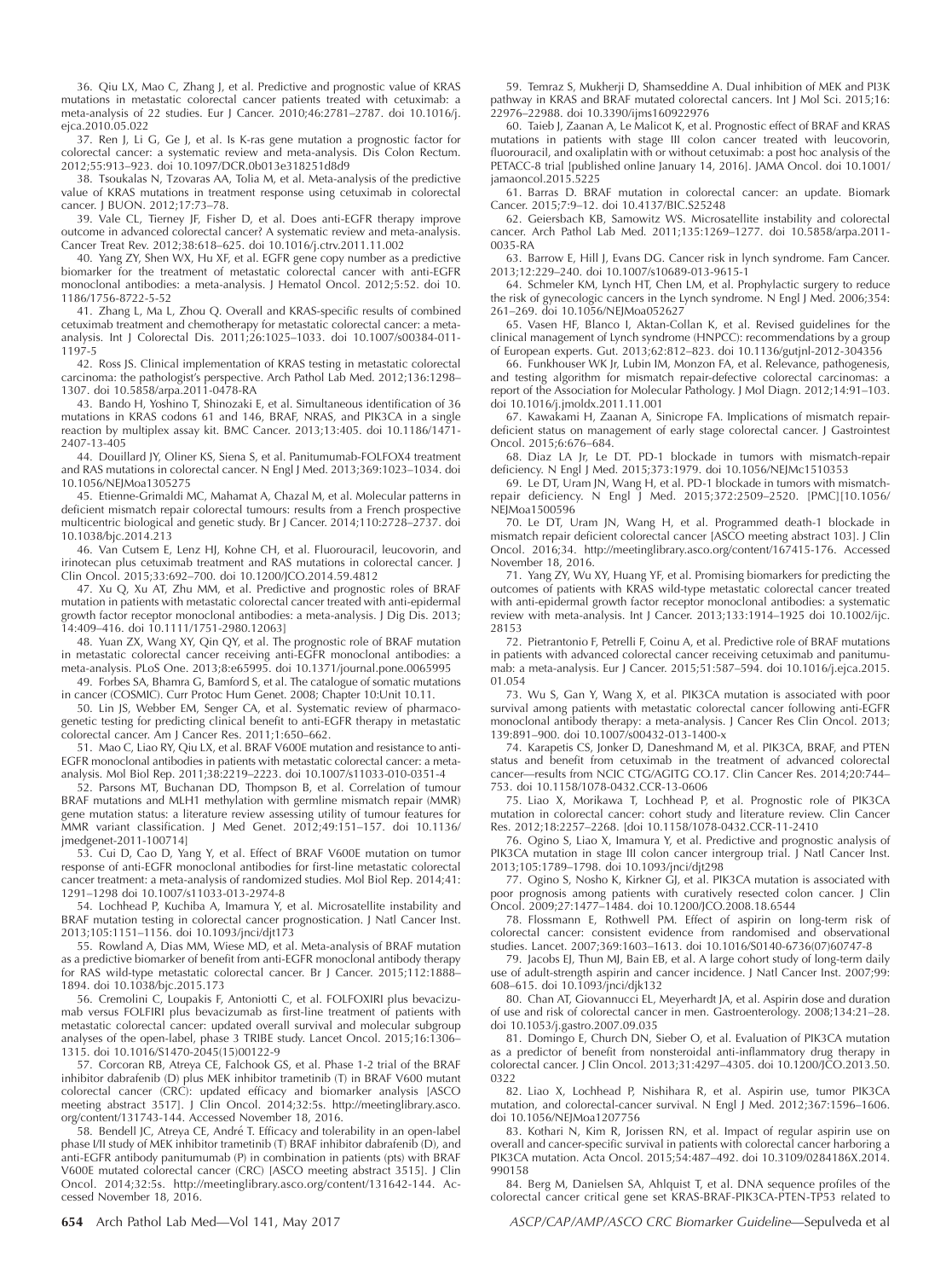age at disease onset. PLoS One. 2010;5:e13978. doi 10.1371/journal.pone. 0013978

85. Shen Y, Yang J, Xu Z, et al. Phosphatase and tensin homolog expression related to cetuximab effects in colorectal cancer patients: a meta-analysis. World J Gastroenterol. 2012;18:2712–2718. doi 10.3748/wjg.v18.i21.2712

86. Wang ZH, Gao QY, Fang JY. Loss of PTEN expression as a predictor of resistance to anti-EGFR monoclonal therapy in metastatic colorectal cancer: evidence from retrospective studies. Cancer Chemother Pharmacol. 2012;69: 1647–1655. doi 10.1007/s00280-012-1886-y

87. Nassif NT, Lobo GP, Wu X, et al. PTEN mutations are common in sporadic microsatellite stable colorectal cancer. Oncogene. 2004;23:617–628. doi 10. 1038/sj.onc.1207059

88. Sawai H, Yasuda A, Ochi N, et al. Loss of PTEN expression is associated with colorectal cancer liver metastasis and poor patient survival. BMC Gastroenterol. 2008;8:56. doi 10.1186/1471-230X-8-56

89. Lin MS, Huang JX, Chen WC, et al. Expression of PPARgamma and PTEN in human colorectal cancer: an immunohistochemical study using tissue microarray methodology. Oncol Lett. 2011;2:1219–1224.

90. Li XH, Zheng HC, Takahashi H, et al. PTEN expression and mutation in colorectal carcinomas. Oncol Rep. 2009;22:757–764.

91. Colakoglu T, Yildirim S, Kayaselcuk F, et al. Clinicopathological significance of PTEN loss and the phosphoinositide 3-kinase/Akt pathway in sporadic colorectal neoplasms: is PTEN loss predictor of local recurrence? Am J Surg. 2008;195:719–725. doi 10.1016/j.amjsurg.2007.05.061

92. Eklof V, Wikberg ML, Edin S, et al. The prognostic role of KRAS, BRAF, PIK3CA and PTEN in colorectal cancer. Br J Cancer. 2013;108:2153–2163. doi 10.1038/bjc.2013.212

93. Price TJ, Hardingham JE, Lee CK, et al. Prognostic impact and the relevance of PTEN copy number alterations in patients with advanced colorectal cancer (CRC) receiving bevacizumab. Cancer Med. 2013;2:277–285. doi 10. 1002/cam4.75

94. Frattini M, Saletti P, Romagnani E, et al. PTEN loss of expression predicts cetuximab efficacy in metastatic colorectal cancer patients. Br J Cancer. 2007;97: 1139–1145. doi 10.1038/sj.bjc.6604009

95. Perrone F, Lampis A, Orsenigo M, et al. PI3KCA/PTEN deregulation contributes to impaired responses to cetuximab in metastatic colorectal cancer patients. Ann Oncol. 2009;20:84–90. doi 10.1093/annonc/mdn541

96. Sartore-Bianchi A, Martini M, Molinari F, et al. PIK3CA mutations in colorectal cancer are associated with clinical resistance to EGFR-targeted monoclonal antibodies. Cancer Res. 2009;69:1851–1857. doi 10.1158/0008- 5472.CAN-08-2466

97. Negri FV, Bozzetti C, Lagrasta CA, et al. PTEN status in advanced colorectal cancer treated with cetuximab. Br J Cancer. 2010;102:162–164. doi 10.1038/sj.bjc.6605471

98. Laurent-Puig P, Cayre A, Manceau G, et al. Analysis of PTEN, BRAF, and EGFR status in determining benefit from cetuximab therapy in wild-type KRAS metastatic colon cancer. J Clin Oncol. 2009;27:5924–5930. doi 10.1200/JCO. 2008.21.6796

99. Tol J, Dijkstra JR, Klomp M, et al. Markers for EGFR pathway activation as predictor of outcome in metastatic colorectal cancer patients treated with or without cetuximab. Eur J Cancer. 2010;46:1997–2009. doi 10.1016/j.ejca.2010.03.036

100. Ulivi P, Capelli L, Valgiusti M, et al. Predictive role of multiple gene alterations in response to cetuximab in metastatic colorectal cancer: a single center study. J Transl Med. 2012;10:87 doi 10.1186/1479-5876-10-87

101. Cejas P, Lopez-Gomez M, Aguayo C, et al. Analysis of the concordance in the EGFR pathway status between primary tumors and related metastases of colorectal cancer patients: implications for cancer therapy. Curr Cancer Drug Targets. 2012;12:124–131. doi 10.2174/156800912799095162

102. Vakiani E, Janakiraman M, Shen R, et al. Comparative genomic analysis of primary versus metastatic colorectal carcinomas. J Clin Oncol. 2012;30:2956– 2962. doi 10.1200/JCO.2011.38.2994

103. Lee KH, Kim JS, Lee CS, et al. KRAS discordance between primary and recurrent tumors after radical resection of colorectal cancers. J Surg Oncol. 2015; 111:1059–1064. doi 10.1002/jso.23936

104. Aisner DL, Deshpande C, Baloch Z, et al. Evaluation of EGFR mutation status in cytology specimens: an institutional experience. Diagn Cytopathol. 2013;41:316–323. doi 10.1002/dc.21851

105. Lindeman NI, Cagle PT, Beasley MB, et al. Molecular testing guideline for selection of lung cancer patients for EGFR and ALK tyrosine kinase inhibitors: guideline from the College of American Pathologists, International Association for the Study of Lung Cancer, and Association for Molecular Pathology. Arch Pathol Lab Med. 2013;137:828–860. doi 10.5858/arpa.2012- 0720-OA

106. Bettegowda C, Sausen M, Leary RJ, et al. Detection of circulating tumor DNA in early- and late-stage human malignancies. Sci Transl Med. 2014;6: 224ra224.

107. Clinical Laboratory Improvement Amendments of 1988. 42 CFR §493.1351-1495 (1992).

108. Sakai K, Tsurutani J, Yamanaka T, et al. Extended RAS and BRAF mutation analysis using next-generation sequencing. PLoS One. 2015;10:e0121891. doi 10.1371/journal.pone.0121891

109. Salto-Tellez M, Gonzalez de Castro D. Next-generation sequencing: a change of paradigm in molecular diagnostic validation. J Pathol. 2014;234:5–10. doi 10.1002/path.4365

110. Cottrell CE, Al-Kateb H, Bredemeyer AJ, et al. Validation of a nextgeneration sequencing assay for clinical molecular oncology. J Mol Diagn. 2014; 16:89–105. doi 10.1016/j.jmoldx.2013.10.002

111. Clinical laboratory improvement amendments of 1988. 42 CFR §493.1253 (2003).

112. College of American Pathologists. CAP laboratory accreditation checklists.<http://www.cap.org/apps/cap.portal>. Accessed November 18, 2016.

113. Clinical and Laboratory Standards Institute. Establishing molecular testing in clinical laboratory environments, approved guideline (MM19-A). Wayne, PA:

Clinical Laboratory Standards Institute; 2011. 114. Halling KC, Schrijver I, Persons DL. Test verification and validation for molecular diagnostic assays. Arch Pathol Lab Med. 2012;136:11–13. doi 10. 5858/arpa.2011-0212-ED

115. Clinical and Laboratory Standards Institute. Molecular Diagnostic Methods for Solid Tumors (Nonhematological Neoplasms). (MM23-ED 1). Wayne, PA: Clinical Laboratory Standards Institute; 2015.

116. Ogino S, Gulley ML, den Dunnen JT, et al. Standard mutation nomenclature in molecular diagnostics: practical and educational challenges. J Mol Diagn. 2007;9:1–6. doi 10.2353/jmoldx.2007.060081

117. Fishel R, Lescoe MK, Rao MR, et al. The human mutator gene homolog MSH2 and its association with hereditary nonpolyposis colon cancer. Cell. 1993; 75:1027–1038.

118. Bronner CE, Baker SM, Morrison PT, et al. Mutation in the DNA mismatch repair gene homologue hMLH1 is associated with hereditary non-polyposis colon cancer. Nature. 1994;368:258–261. doi 10.1038/368258a0

119. Liu B, Nicolaides NC, Markowitz S, et al. Mismatch repair gene defects in sporadic colorectal cancers with microsatellite instability. Nat Genet. 1995;9:48– 55. doi 10.1038/ng0195-48

120. Gologan A, Sepulveda AR. Microsatellite instability and DNA mismatch repair deficiency testing in hereditary and sporadic gastrointestinal cancers. Clin Lab Med. 2005;25:179–196. [doi 10.1016/j.cll.2004.12.001

121. Fitzgibbons PL, Bradley LA, Fatheree LA, et al. Principles of analytic validation of immunohistochemical assays: guideline from the College of American Pathologists Pathology and Laboratory Quality Center. Arch Pathol Lab Med. 2014;138:1432–1443. doi 10.5858/arpa.2013-0610-CP

122. Sepulveda AR. The importance of microsatellite instability in colonic neoplasms. Medscape. 2008:571610. www.medscape.org/viewarticle/571610. Accessed November 18, 2016.

123. Hatch SB, Lightfoot HM Jr, Garwacki CP, et al. Microsatellite instability testing in colorectal carcinoma: choice of markers affects sensitivity of detection of mismatch repair-deficient tumors. Clin Cancer Res. 2005;11:2180–2187. doi 10.1158/1078-0432.CCR-04-0234

124. Watson N, Grieu F, Morris M, et al. Heterogeneous staining for mismatch repair proteins during population-based prescreening for hereditary nonpolyposis colorectal cancer. J Mol Diagn. 2007;9:472–478. doi 10.2353/jmoldx.2007. 060162

125. Cicek MS, Lindor NM, Gallinger S, et al. Quality assessment and correlation of microsatellite instability and immunohistochemical markers among populationand clinic-based colorectal tumors results from the Colon Cancer Family Registry. J

Mol Diagn. 2011;13:271–281. doi 10.1016/j.jmoldx.2010.12.004 126. Wong NA, Gonzalez D, Salto-Tellez M, et al. RAS testing of colorectal carcinoma-a guidance document from the Association of Clinical Pathologists Molecular Pathology and Diagnostics Group. J Clin Pathol. 2014;67:751–757. doi 10.1136/jclinpath-2014-202467

127. Biagi JJ, Raphael MJ, Mackillop WJ, et al. Association between time to initiation of adjuvant chemotherapy and survival in colorectal cancer: a systematic review and meta-analysis. JAMA. 2011;305:2335–2342. doi 10. 1001/jama.2011.749

128. Franklin WA, Haney J, Sugita M, et al. KRAS mutation: comparison of testing methods and tissue sampling techniques in colon cancer. J Mol Diagn. 2010;12:43–50. doi 10.2353/jmoldx.2010.080131

129. Laosinchai-Wolf W, Ye F, Tran V, et al. Sensitive multiplex detection of KRAS codons 12 and 13 mutations in paraffin-embedded tissue specimens. J Clin Pathol. 2011;64:30–36. doi 10.1136/jcp.2010.081539

130. Ma ES, Wong CL, Law FB, et al. Detection of KRAS mutations in colorectal cancer by high-resolution melting analysis. J Clin Pathol. 2009;62: 886–891. doi 10.1136/jcp.2008.063677

131. Pinto P, Rocha P, Veiga I, et al. Comparison of methodologies for KRAS mutation detection in metastatic colorectal cancer. Cancer Genet. 2011;204: 439–446. doi 10.1016/j.cancergen.2011.07.003

132. Tol J, Dijkstra JR, Vink-Borger ME, et al. High sensitivity of both sequencing and real-time PCR analysis of KRAS mutations in colorectal cancer tissue. J Cell Mol Med. 2010;14:2122–2131. doi 10.1111/j.1582-4934.2009.00788.x

133. Buxhofer-Ausch V, Ausch C, Zeillinger R, et al. Duplex reversehybridization assay for the simultaneous detection of KRAS/BRAF mutations in FFPE-extracted genomic DNA from colorectal cancer specimens. Dis Markers. 2013;34:171–177. doi 10.1155/2013/740659

134. Carotenuto P, Roma C, Rachiglio AM, et al. Detection of KRAS mutations in colorectal carcinoma patients with an integrated PCR/sequencing and real-time PCR approach. Pharmacogenomics. 2010;11:1169–1179. doi 10.2217/pgs.10.86

135. Cavallini A, Valentini AM, Lippolis C, et al. KRAS genotyping as biomarker in colorectal cancer: a comparison of three commercial kits on histologic material. Anticancer Res. 2010;30:5251–5256.

136. Chang YS, Yeh KT, Hsu NC, et al. Detection of N-, H-, and KRAS codons 12, 13, and 61 mutations with universal RAS primer multiplex PCR and N-, H-,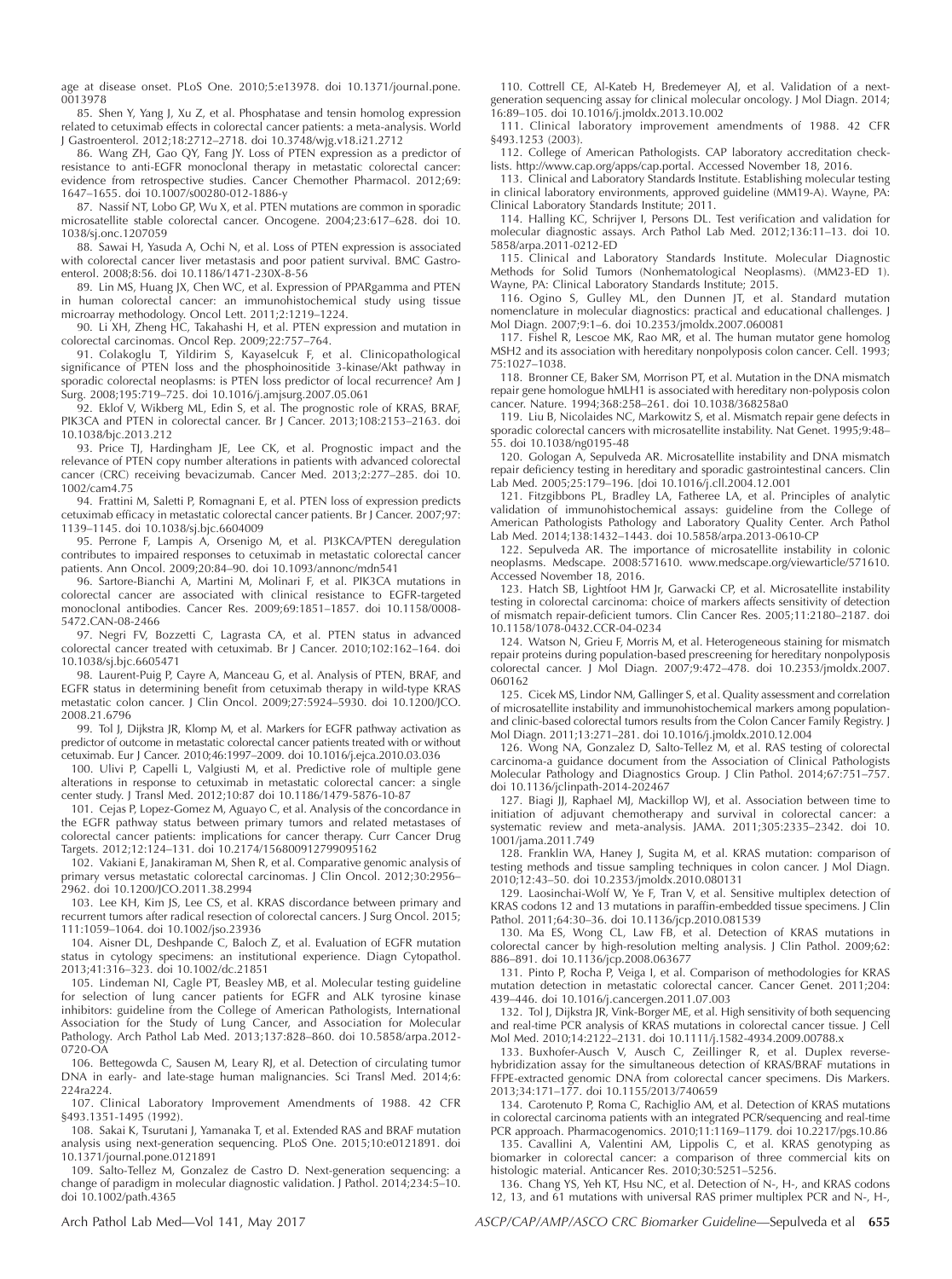and KRAS-specific primer extension. Clin Biochem. 2010;43:296–301. doi 10. 1016/j.clinbiochem.2009.10.007

137. Chen YL, Chang YS, Chang JG, et al. Genotyping of K-ras codons 12 and 13 mutations in colorectal cancer by capillary electrophoresis. J Chromatogr A. 2009;1216:5147–5154. doi 10.1016/j.chroma.2009.04.083

138. Chow L, Lin PC, Chang JS, et al. Differences in the frequencies of K-ras c12-13 genotypes by gender and pathologic phenotypes in colorectal tumors measured using the allele discrimination method. Environ Mol Mutagen. 2012; 53:22–31. doi 10.1002/em.20673

139. Kristensen LS, Daugaard IL, Christensen M, et al. Increased sensitivity of KRAS mutation detection by high-resolution melting analysis of COLD-PCR products. Hum Mutat. 2010;31:1366–1373. doi 10.1002/humu.21358

140. Kristensen LS, Kjeldsen TE, Hager H, et al. Competitive amplification of differentially melting amplicons (CADMA) improves KRAS hotspot mutation testing in colorectal cancer. BMC Cancer. 2012;12:548. doi 10.1186/1471-2407-12-548

141. Lang AH, Drexel H, Geller-Rhomberg S, et al. Optimized allele-specific real-time PCR assays for the detection of common mutations in KRAS and BRAF. J Mol Diagn. 2011;13:23–28. doi 10.1016/j.jmoldx.2010.11.007

142. Sundstrom M, Edlund K, Lindell M, et al. KRAS analysis in colorectal carcinoma: analytical aspects of pyrosequencing and allele-specific PCR in clinical practice. BMC Cancer. 2010;10:660. doi 10.1186/1471-2407-10-660

143. Viray H, Li K, Long TA, et al. A prospective, multi-institutional diagnostic trial to determine pathologist accuracy in estimation of percentage of malignant cells. Arch Pathol Lab Med. 2013;137:1545–1549. doi 10.5858/arpa.2012-0561-CP

144. Nardon E, Glavac D, Benhattar J, et al. A multicenter study to validate the reproducibility of MSI testing with a panel of 5 quasimonomorphic mononucleotide repeats. Diagn Mol Pathol. 2010;19:236–242. doi 10.1097/PDM. 0b013e3181db67af

145. Ribic CM, Sargent DJ, Moore MJ, et al. Tumor microsatellite-instability status as a predictor of benefit from fluorouracil-based adjuvant chemotherapy for colon cancer. N Engl J Med. 2003;349:247–257. doi 10.1056/NEJMoa022289

146. Jover R, Zapater P, Castells A, et al. The efficacy of adjuvant chemotherapy with 5-fluorouracil in colorectal cancer depends on the mismatch repair status. Eur J Cancer. 2009;45:365–373. doi 10.1016/j.ejca.2008.07.016

147. Human Genome Variation Society. Human Genome Variation Society website. [www.hgvs.org](http://www.hgvs.org). Updated September 25, 2016. Accessed November 18, 2016.

148. Richards S, Aziz N, Bale S, et al. Standards and guidelines for the interpretation of sequence variants: a joint consensus recommendation of the American College of Medical Genetics and Genomics and the Association for Molecular Pathology. Genet Med. 2015;17:405–424. doi 10.1038/gim.2015.30

149. Sukhai MA, Craddock KJ, Thomas M, et al. A classification system for clinical relevance of somatic variants identified in molecular profiling of cancer. Genet Med. 2016;18:128–136. doi 10.1038/gim.2015.47

150. Kalman LV, Lubin IM, Barker S, et al. Current landscape and new paradigms of proficiency testing and external quality assessment for molecular genetics. Arch Pathol Lab Med. 2013;137:983–988. doi 10.5858/arpa.2012-0311-RA

151. Schrijver I, Aziz N, Jennings LJ, et al. Methods-based proficiency testing in molecular genetic pathology. J Mol Diagn. 2014;16:283–287. doi 10.1016/j. jmoldx.2014.02.002

152. Diaz LA, Jr, Bardelli A. Liquid biopsies: genotyping circulating tumor DNA. J Clin Oncol. 2014;32:579–586. doi 10.1200/JCO.2012.45.2011

# APPENDIX 1. Disclosed Interests and Activities 2010 – June 2016

| <b>Name</b>                   | <b>Interest/Activity Type</b>                 | <b>Entity</b>                                                                                                      |  |  |  |  |
|-------------------------------|-----------------------------------------------|--------------------------------------------------------------------------------------------------------------------|--|--|--|--|
| Federico A. Monzon, MD        | Employment, Stock Options/Bonds               | InVitae, 2011-2015                                                                                                 |  |  |  |  |
| Antonia R. Sepulveda, MD, PhD | Consultant                                    | Castle Biosciences, 2015-present<br>American Gastroenterological Society on<br>endoscopy and tissue sampling, 2015 |  |  |  |  |
| Veena M. Singh, MD            | Employment, Stock Options/Bonds<br>Consultant | Biocept<br>bioTheranostics, Inc<br>Lab PMM                                                                         |  |  |  |  |

|                                    | APPENDIX 2. Disclosed Positions of Interest from 2010 – June 2016                                                                                                                                                                                                                                                                    |
|------------------------------------|--------------------------------------------------------------------------------------------------------------------------------------------------------------------------------------------------------------------------------------------------------------------------------------------------------------------------------------|
| Carmen J. Allegra, MD              | NRG Oncology, deputy director and GI Committee co-chair, 2014 – Present<br>NSABP Foundation, senior vice-president, 2014 - Present<br>Journal of the National Cancer Institute, editor-in-chief, 2012 - Present                                                                                                                      |
| Allison M. Cushman-Vokoun, MD, PhD | CAP Molecular Diagnostic, Genomic and Precision Medicine Resource Guide, CAP PHC<br>Committee<br>Molecular Pathology Representative, ASCP Curriculum Committee                                                                                                                                                                       |
|                                    | Genetics Representative, Association for Molecular Pathology (AMP) Training and Education<br>Committee<br>CAP Personalized Health Care (PHC) Committee                                                                                                                                                                               |
| William K. Funkhouser, MD, PhD     | Molecular Oncology Committee, College of American Pathologists, 2012-2016<br>Association of Directors of Anatomic and Surgical Pathology (ADASP)                                                                                                                                                                                     |
| Wayne Grody, MD, PhD               | President, American College of Medical Genetics and Genomics, 2011-2013                                                                                                                                                                                                                                                              |
| Stanley R. Hamilton, MD            | NCI Colon Task Force, member, 2015-present<br>Journal of Pathology, Archives of Pathology & Laboratory Medicine, 2015-present<br>NCI Program for Assessment of Clinical Cancer Tests (PACCT) Working Group, 2015-present<br>FDA Immunology Devices Panel, member, 2015-present<br>Actionable Genome Consortium, member, 2015-present |
|                                    | MoIDX Advisory Panel member, Palmetto Medicare Administrative Contractor (MAC),<br>2015-present                                                                                                                                                                                                                                      |
|                                    | College of American Pathologists co-chair of Colorectal Molecular Markers Expert Panel,<br>Physician Quality Reporting Committee and Economic Affairs Committee, member,<br>2015-present                                                                                                                                             |
|                                    | College of American Pathologists Cancer Biomarker Reporting Committee, member,<br>2015-present                                                                                                                                                                                                                                       |
|                                    | Institute of Medicine Committee on Policy Issues in the Clinical Development and Use of<br>Biomarkers for Molecularly Targeted Therapies, sponsor and testimony on January 29,<br>2015, 2015-present                                                                                                                                 |
|                                    | Medical Evidence Development Consortium (MED-C), member, 2015-present<br>Center for Medicare and Medicaid Services (CMS) Medicare Evidence Development and<br>Coverage Advisory Committee (MEDCAC), member, 2015-present                                                                                                             |
|                                    | CMS Advisory Panel on Clinical Diagnostic Laboratory Tests (CDLT), member, 2015-present                                                                                                                                                                                                                                              |